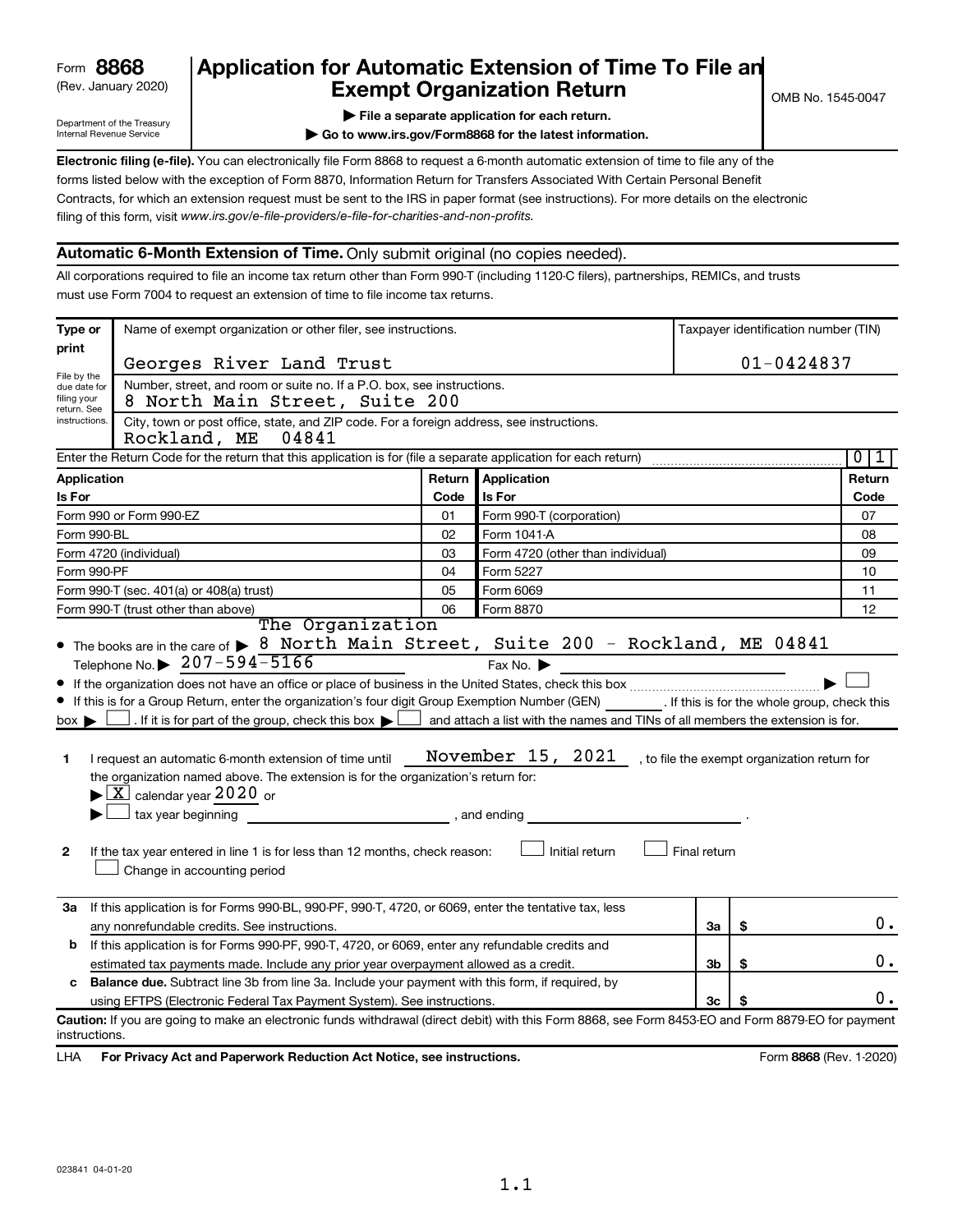| Form |  |  |
|------|--|--|

# \*\* PUBLIC DISCLOSURE COPY \*\*

**990** Return of Organization Exempt From Income Tax <br>
Under section 501(c), 527, or 4947(a)(1) of the Internal Revenue Code (except private foundations)<br> **PO20** 

**▶ Do not enter social security numbers on this form as it may be made public. Open to Public**<br>
inspection and the latest information. Inspection **| Go to www.irs.gov/Form990 for instructions and the latest information. Inspection**



Department of the Treasury Internal Revenue Service

|                         |                                  | A For the 2020 calendar year, or tax year beginning                                                                                                                        | and ending |                                                         |                                                           |
|-------------------------|----------------------------------|----------------------------------------------------------------------------------------------------------------------------------------------------------------------------|------------|---------------------------------------------------------|-----------------------------------------------------------|
|                         | <b>B</b> Check if<br>applicable: | C Name of organization                                                                                                                                                     |            | D Employer identification number                        |                                                           |
|                         | Address<br> change               | Georges River Land Trust                                                                                                                                                   |            |                                                         |                                                           |
|                         | Name<br>change                   | Doing business as                                                                                                                                                          |            | $01 - 0424837$                                          |                                                           |
|                         | Initial<br>return                | Number and street (or P.O. box if mail is not delivered to street address)                                                                                                 | Room/suite | E Telephone number                                      |                                                           |
|                         | Final<br>return/                 | 8 North Main Street, Suite 200                                                                                                                                             |            | $207 - 594 - 5166$                                      |                                                           |
|                         | termin-<br>ated                  | City or town, state or province, country, and ZIP or foreign postal code                                                                                                   |            | G Gross receipts \$                                     | 1, 205, 782.                                              |
|                         | Amended<br>Ireturn               | Rockland, ME<br>04841                                                                                                                                                      |            | H(a) Is this a group return                             |                                                           |
|                         | Applica-<br>Ition                | F Name and address of principal officer: Bruce Sigsbee                                                                                                                     |            | for subordinates?                                       | $\exists$ Yes $\boxed{\text{X}}$ No                       |
|                         | pending                          | same as C above                                                                                                                                                            |            | $H(b)$ Are all subordinates included? $\Box$ Yes $\Box$ | ⊿ No                                                      |
|                         |                                  | Tax-exempt status: $X \overline{X}$ 501(c)(3)<br>$501(c)$ (<br>$\sqrt{\phantom{a}}$ (insert no.)<br>$4947(a)(1)$ or                                                        | 527        |                                                         | If "No," attach a list. See instructions                  |
|                         |                                  | J Website: > WWW.georgesriver.org                                                                                                                                          |            | $H(c)$ Group exemption number $\blacktriangleright$     |                                                           |
|                         |                                  | K Form of organization: $X$ Corporation<br>Other $\blacktriangleright$<br>Trust<br>Association                                                                             |            |                                                         | L Year of formation: $1987$ M State of legal domicile: ME |
|                         |                                  | <b>Part I</b> Summary                                                                                                                                                      |            |                                                         |                                                           |
|                         | 1                                | Briefly describe the organization's mission or most significant activities: The mission of Georges River                                                                   |            |                                                         |                                                           |
|                         |                                  | Land Trust is to conserve the ecosystems and traditional heritage of                                                                                                       |            |                                                         |                                                           |
| Activities & Governance | 2                                | Check this box $\blacktriangleright \Box$ if the organization discontinued its operations or disposed of more than 25% of its net assets.                                  |            |                                                         |                                                           |
|                         | З                                | Number of voting members of the governing body (Part VI, line 1a)                                                                                                          |            |                                                         | 10                                                        |
|                         | 4                                |                                                                                                                                                                            |            | $\overline{\mathbf{4}}$                                 | 10                                                        |
|                         | 5                                |                                                                                                                                                                            |            | $\overline{5}$                                          | ्रु                                                       |
|                         |                                  |                                                                                                                                                                            |            | 6                                                       | 76                                                        |
|                         |                                  |                                                                                                                                                                            |            | 7a                                                      | $\overline{0}$ .                                          |
|                         |                                  |                                                                                                                                                                            |            | 7b                                                      | $\overline{0}$ .                                          |
|                         |                                  |                                                                                                                                                                            |            | <b>Prior Year</b>                                       | <b>Current Year</b>                                       |
|                         | 8                                | Contributions and grants (Part VIII, line 1h)                                                                                                                              |            | 772,885.                                                | 1,055,463.                                                |
|                         | 9                                | Program service revenue (Part VIII, line 2g)                                                                                                                               |            | 0.                                                      |                                                           |
| Revenue                 | 10                               |                                                                                                                                                                            |            | 30,089.                                                 | 36,772.                                                   |
|                         | 11                               | Other revenue (Part VIII, column (A), lines 5, 6d, 8c, 9c, 10c, and 11e)                                                                                                   |            | 11,460.                                                 | 4,997.                                                    |
|                         | 12                               | Total revenue - add lines 8 through 11 (must equal Part VIII, column (A), line 12)                                                                                         |            | 814, 434.                                               | 1,097,232.                                                |
|                         | 13                               | Grants and similar amounts paid (Part IX, column (A), lines 1-3) <i></i>                                                                                                   |            | 0.                                                      | 0.                                                        |
|                         | 14                               |                                                                                                                                                                            |            | σ.                                                      | $\overline{0}$ .                                          |
|                         | 15                               | Salaries, other compensation, employee benefits (Part IX, column (A), lines 5-10)                                                                                          |            | 317,963.                                                | 266,014.                                                  |
| Expenses                |                                  | 16a Professional fundraising fees (Part IX, column (A), line 11e)                                                                                                          |            | 0.                                                      | $\overline{0}$ .                                          |
|                         |                                  | <b>b</b> Total fundraising expenses (Part IX, column (D), line 25) $\bullet$ 67, 788.                                                                                      |            |                                                         |                                                           |
|                         |                                  |                                                                                                                                                                            |            | 198,850.                                                | 545,823.                                                  |
|                         |                                  | 18 Total expenses. Add lines 13-17 (must equal Part IX, column (A), line 25)                                                                                               |            | 516, 813.                                               | 811, 837.                                                 |
|                         |                                  | 19 Revenue less expenses. Subtract line 18 from line 12                                                                                                                    |            | 297,621.                                                | 285, 395.                                                 |
| Net Assets or           |                                  |                                                                                                                                                                            |            | <b>Beginning of Current Year</b>                        | <b>End of Year</b>                                        |
|                         | 20                               | Total assets (Part X, line 16)                                                                                                                                             |            | 6, 218, 456.                                            | 6, 107, 453.                                              |
|                         | 21                               | Total liabilities (Part X, line 26)                                                                                                                                        |            | 32,916.                                                 | 26,388.                                                   |
|                         | 22                               |                                                                                                                                                                            |            | 6, 185, 540.                                            | 6,081,065.                                                |
|                         | <b>Part II</b>                   | <b>Signature Block</b>                                                                                                                                                     |            |                                                         |                                                           |
|                         |                                  | Under penalties of perjury, I declare that I have examined this return, including accompanying schedules and statements, and to the best of my knowledge and belief, it is |            |                                                         |                                                           |
|                         |                                  | true, correct, and complete. Declaration of preparer (other than officer) is based on all information of which preparer has any knowledge.                                 |            |                                                         |                                                           |
|                         |                                  |                                                                                                                                                                            |            |                                                         |                                                           |
| Sign                    |                                  | Signature of officer                                                                                                                                                       |            | Date                                                    |                                                           |
| Here                    |                                  | Bruce Sigsbee, Treasurer                                                                                                                                                   |            |                                                         |                                                           |

| ייפי<br>Here | Bruce Sigsbee, Treasurer<br>Type or print name and title                        |                                                                                                  |
|--------------|---------------------------------------------------------------------------------|--------------------------------------------------------------------------------------------------|
|              |                                                                                 |                                                                                                  |
|              | Date<br>Preparer's signature ∩<br>Print/Type preparer's name                    | PTIN<br>Check                                                                                    |
| Paid         | David J. Shorette, CPA<br>MV1d                                                  | P00086553<br>$\mathscr{F}$ e $\vert$ 08/02/21 $\vert$ $\scriptstyle_{\text{self-emploved}}^{''}$ |
| Preparer     | Purdy Powers & Company<br>Firm's name                                           | $1$ Firm's EIN $\triangleright$ 01-0463013                                                       |
| Use Only     | Firm's address 130 Middle Street                                                |                                                                                                  |
|              | Portland, ME 04101                                                              | Phone no. $207 - 775 - 3496$                                                                     |
|              | May the IRS discuss this return with the preparer shown above? See instructions | x.<br>Yes<br><b>No</b>                                                                           |
|              |                                                                                 | $- - -$                                                                                          |

032001 12-23-20 LHA **For Paperwork Reduction Act Notice, see the separate instructions.** Form 990 (2020) Form **990** (2020)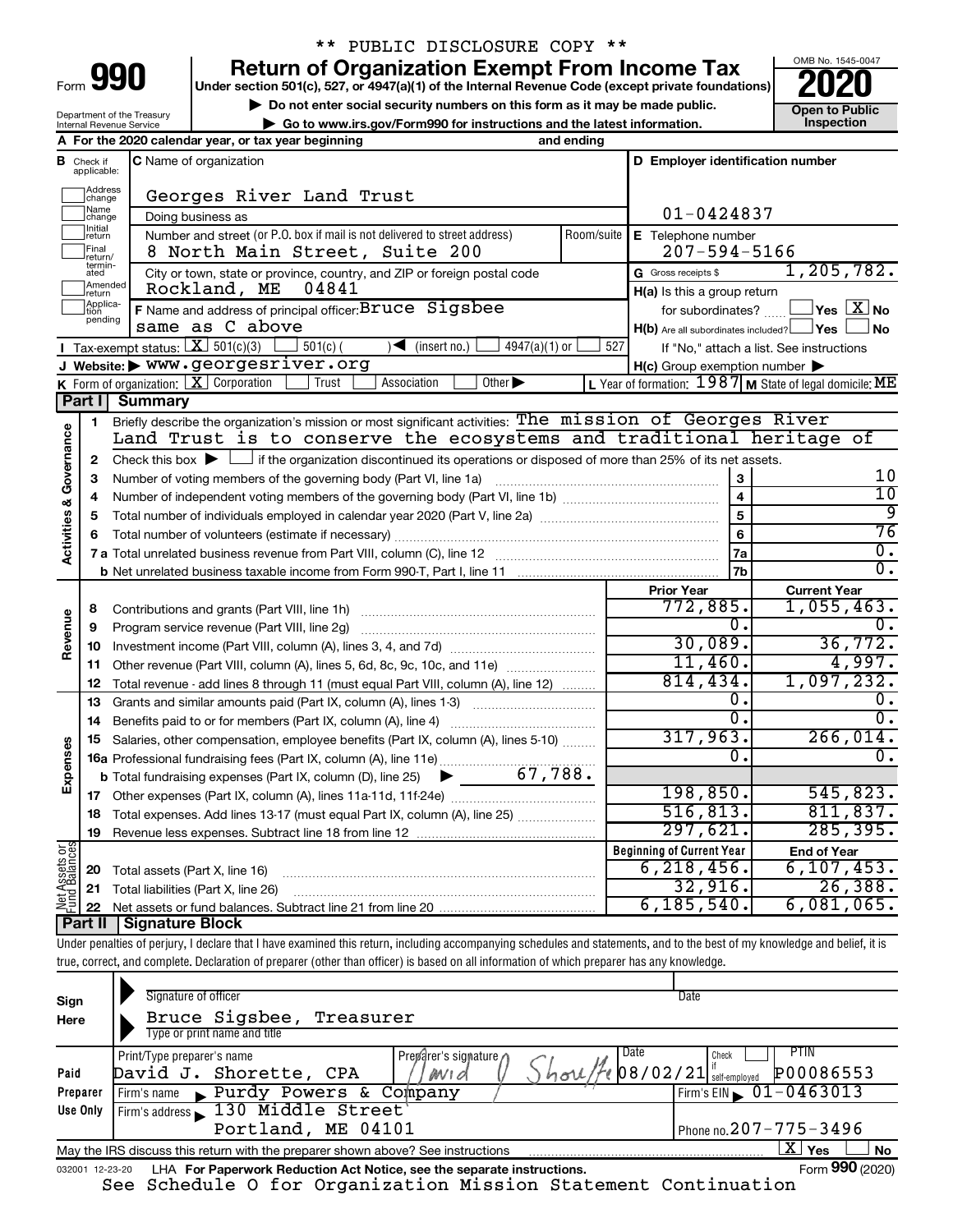|              | Georges River Land Trust<br>Form 990 (2020)                                                                                                  | $01 - 0424837$<br>Page 2                        |
|--------------|----------------------------------------------------------------------------------------------------------------------------------------------|-------------------------------------------------|
|              | Part III   Statement of Program Service Accomplishments                                                                                      |                                                 |
|              |                                                                                                                                              | $\boxed{\textbf{X}}$                            |
| 1.           | Briefly describe the organization's mission:                                                                                                 |                                                 |
|              | The Georges River Land Trust's mission is to conserve the ecosystems                                                                         |                                                 |
|              | and traditional heritage of the Georges River Watershed Region through                                                                       |                                                 |
|              |                                                                                                                                              |                                                 |
|              | permanent land protection, stewardship, education, and outdoor                                                                               |                                                 |
|              | experiences.                                                                                                                                 |                                                 |
| $\mathbf{2}$ | Did the organization undertake any significant program services during the year which were not listed on the                                 |                                                 |
|              | prior Form 990 or 990-EZ?                                                                                                                    | $\exists$ Yes $\boxed{\text{X}}$ No             |
|              | If "Yes," describe these new services on Schedule O.                                                                                         |                                                 |
| 3            | Did the organization cease conducting, or make significant changes in how it conducts, any program services?                                 | $\boxed{\phantom{1}}$ Yes $\boxed{\text{X}}$ No |
|              | If "Yes," describe these changes on Schedule O.                                                                                              |                                                 |
|              |                                                                                                                                              |                                                 |
| 4            | Describe the organization's program service accomplishments for each of its three largest program services, as measured by expenses.         |                                                 |
|              | Section 501(c)(3) and 501(c)(4) organizations are required to report the amount of grants and allocations to others, the total expenses, and |                                                 |
|              | revenue, if any, for each program service reported.                                                                                          |                                                 |
| 4a l         | 476, 287. including grants of \$<br>) (Expenses \$<br>(Code:<br>(Revenue \$                                                                  |                                                 |
|              | The land protection program serves the membership of GRLT and                                                                                |                                                 |
|              | participating landowners by working to protect high value conservation                                                                       |                                                 |
|              | lands throughout the St George River Watershed. GRLT has a                                                                                   |                                                 |
|              | community-based approach to land protection, which is guided by                                                                              |                                                 |
|              | strategic planning and operated in compliance with land trust alliance                                                                       |                                                 |
|              | standards and practices. GRLT focuses its land conservation efforts in                                                                       |                                                 |
|              |                                                                                                                                              |                                                 |
|              | the highest value areas of the watershed as determined through a                                                                             |                                                 |
|              | conservation planning process. The land protection program collaborates                                                                      |                                                 |
|              | with the stewardship program on community and landowner outreach,                                                                            |                                                 |
|              | stewardship budgets, baseline data for protected lands, easement                                                                             |                                                 |
|              | amendments and landowner visits. GRLT participates in a variety of                                                                           |                                                 |
|              | forums, including meetings with landowners and their advisors,                                                                               |                                                 |
| 4b.          | 73,858. including grants of \$<br>) (Expenses \$<br>) (Revenue \$<br>(Code:                                                                  |                                                 |
|              | The stewardship program is responsible for the management of fee-owned                                                                       |                                                 |
|              | preserves and conservation easements. GRLT has a community-based                                                                             |                                                 |
|              | approach to the land stewardship program, which is guided by strategic                                                                       |                                                 |
|              | planning and operated in compliance with land trust alliance standards                                                                       |                                                 |
|              |                                                                                                                                              |                                                 |
|              | & practices. GRLT works to accomplish established goals and                                                                                  |                                                 |
|              | collaborates with the land protection program on cummunity and                                                                               |                                                 |
|              | landowner outreach, baseline data for preserves, annual monitoring of                                                                        |                                                 |
|              | easements and preserves, easement amendments and landowner visits.                                                                           |                                                 |
|              |                                                                                                                                              |                                                 |
|              |                                                                                                                                              |                                                 |
|              |                                                                                                                                              |                                                 |
|              |                                                                                                                                              |                                                 |
|              |                                                                                                                                              |                                                 |
|              | $\overline{7,596}$ including grants of \$<br>4c (Code:<br>(Expenses \$<br>) (Revenue \$                                                      |                                                 |
|              | GRLT uses education and outreach programs to engage local residents and                                                                      |                                                 |
|              | families in outdoor exploration of special places in the watershed. In                                                                       |                                                 |
|              | addition, GRLT hosted a series of walks and talks during the year,                                                                           |                                                 |
|              | encouraging members and the general public to explore the St. George                                                                         |                                                 |
|              | River Watershed and learn about many diverse topics such as wildlife                                                                         |                                                 |
|              | habitats, preservation of farmland, logging and recreational fishing.                                                                        |                                                 |
|              |                                                                                                                                              |                                                 |
|              |                                                                                                                                              |                                                 |
|              |                                                                                                                                              |                                                 |
|              |                                                                                                                                              |                                                 |
|              |                                                                                                                                              |                                                 |
|              |                                                                                                                                              |                                                 |
|              |                                                                                                                                              |                                                 |
|              | 4d Other program services (Describe on Schedule O.)                                                                                          |                                                 |
|              | $81, 164$ $\cdot$ including grants of \$<br>Expenses \$<br>(Revenue \$                                                                       |                                                 |
| 4е           | 638,905.<br>Total program service expenses                                                                                                   |                                                 |
|              |                                                                                                                                              | Form 990 (2020)                                 |
|              | See Schedule O for Continuation(s)                                                                                                           |                                                 |
|              | 032002 12-23-20<br>3                                                                                                                         |                                                 |
|              |                                                                                                                                              |                                                 |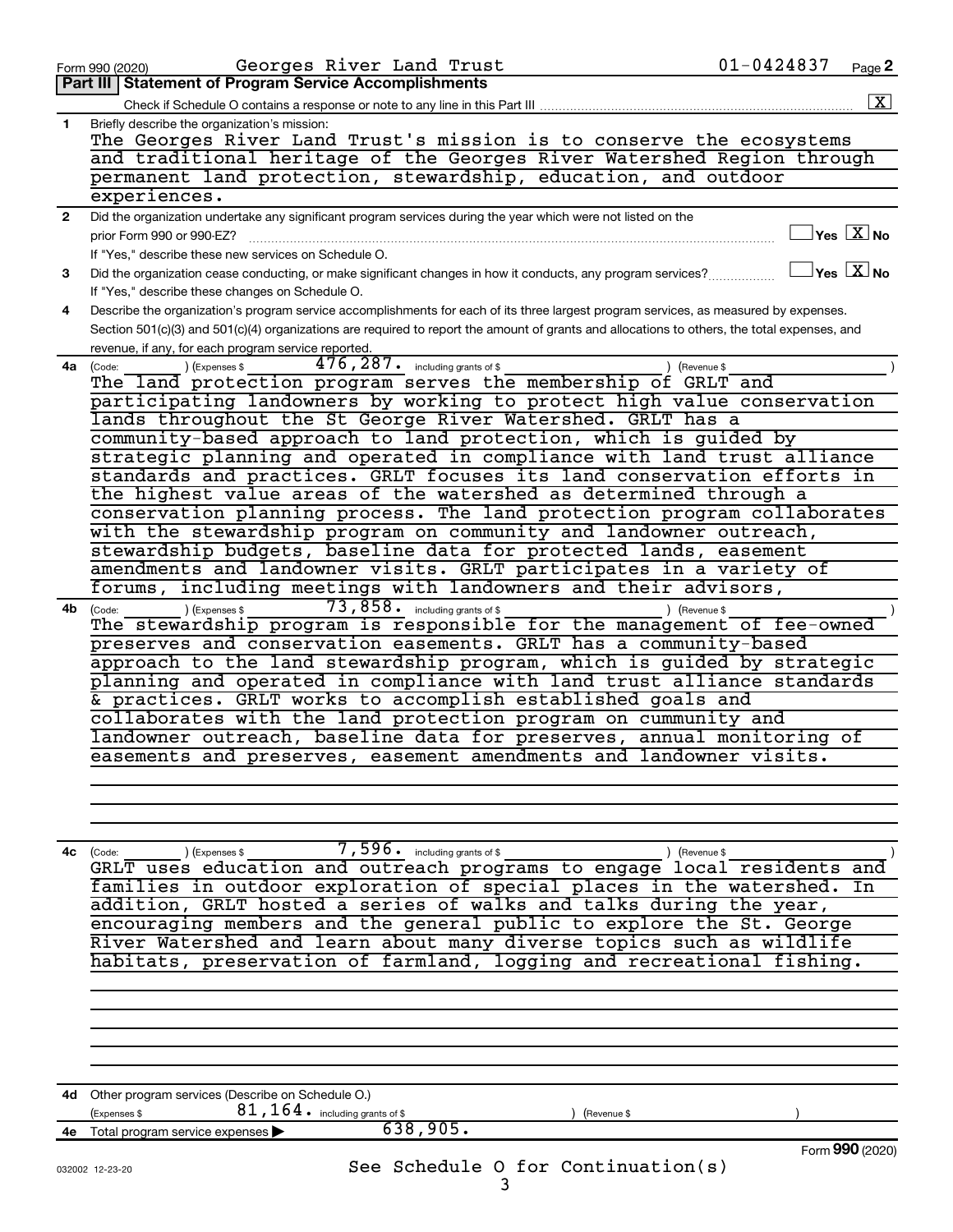**Part IV Checklist of Required Schedules**

 $\frac{1}{100}$   $\frac{1}{200}$   $\frac{1}{200}$   $\frac{1}{200}$   $\frac{1}{200}$   $\frac{1}{200}$   $\frac{1}{200}$   $\frac{1}{200}$   $\frac{1}{200}$   $\frac{1}{200}$   $\frac{1}{200}$   $\frac{1}{200}$   $\frac{1}{200}$   $\frac{1}{200}$   $\frac{1}{200}$   $\frac{1}{200}$   $\frac{1}{200}$   $\frac{1}{200}$   $\frac{1$ Georges River Land Trust 01-0424837

|     |                                                                                                                                       |                 | Yes                     | No                      |
|-----|---------------------------------------------------------------------------------------------------------------------------------------|-----------------|-------------------------|-------------------------|
| 1.  | Is the organization described in section 501(c)(3) or 4947(a)(1) (other than a private foundation)?                                   |                 |                         |                         |
|     | If "Yes," complete Schedule A                                                                                                         | 1               | х                       |                         |
| 2   |                                                                                                                                       | $\overline{2}$  | $\overline{\textbf{x}}$ |                         |
| 3   | Did the organization engage in direct or indirect political campaign activities on behalf of or in opposition to candidates for       |                 |                         |                         |
|     | public office? If "Yes," complete Schedule C, Part I                                                                                  | 3               |                         | х                       |
| 4   | Section 501(c)(3) organizations. Did the organization engage in lobbying activities, or have a section 501(h) election in effect      |                 |                         |                         |
|     |                                                                                                                                       | 4               |                         | х                       |
| 5   | Is the organization a section 501(c)(4), 501(c)(5), or 501(c)(6) organization that receives membership dues, assessments, or          |                 |                         |                         |
|     |                                                                                                                                       | 5               |                         | x                       |
| 6   | Did the organization maintain any donor advised funds or any similar funds or accounts for which donors have the right to             |                 |                         |                         |
|     | provide advice on the distribution or investment of amounts in such funds or accounts? If "Yes," complete Schedule D, Part I          | 6               |                         | x                       |
| 7   | Did the organization receive or hold a conservation easement, including easements to preserve open space,                             |                 |                         |                         |
|     | the environment, historic land areas, or historic structures? If "Yes," complete Schedule D, Part II                                  | $\overline{7}$  | х                       |                         |
| 8   | Did the organization maintain collections of works of art, historical treasures, or other similar assets? If "Yes," complete          |                 | х                       |                         |
|     | Schedule D, Part III                                                                                                                  | 8               |                         |                         |
| 9   | Did the organization report an amount in Part X, line 21, for escrow or custodial account liability, serve as a custodian for         |                 |                         |                         |
|     | amounts not listed in Part X; or provide credit counseling, debt management, credit repair, or debt negotiation services?             |                 |                         | x                       |
|     | If "Yes," complete Schedule D, Part IV                                                                                                | 9               |                         |                         |
| 10  | Did the organization, directly or through a related organization, hold assets in donor-restricted endowments                          | 10              | х                       |                         |
| 11  | If the organization's answer to any of the following questions is "Yes," then complete Schedule D, Parts VI, VII, VIII, IX, or X      |                 |                         |                         |
|     | as applicable.                                                                                                                        |                 |                         |                         |
|     | a Did the organization report an amount for land, buildings, and equipment in Part X, line 10? If "Yes," complete Schedule D,         |                 |                         |                         |
|     | Part VI                                                                                                                               | 11a             | х                       |                         |
|     | <b>b</b> Did the organization report an amount for investments - other securities in Part X, line 12, that is 5% or more of its total |                 |                         |                         |
|     |                                                                                                                                       | 11b             |                         | х                       |
|     | c Did the organization report an amount for investments - program related in Part X, line 13, that is 5% or more of its total         |                 |                         |                         |
|     |                                                                                                                                       | 11c             |                         | x                       |
|     | d Did the organization report an amount for other assets in Part X, line 15, that is 5% or more of its total assets reported in       |                 |                         |                         |
|     |                                                                                                                                       | 11d             | х                       |                         |
|     |                                                                                                                                       | 11e             |                         | x                       |
| f   | Did the organization's separate or consolidated financial statements for the tax year include a footnote that addresses               |                 |                         |                         |
|     | the organization's liability for uncertain tax positions under FIN 48 (ASC 740)? If "Yes," complete Schedule D, Part X                | 11f             | х                       |                         |
|     | 12a Did the organization obtain separate, independent audited financial statements for the tax year? If "Yes," complete               |                 |                         |                         |
|     | Schedule D, Parts XI and XII                                                                                                          | 12a             |                         | X.                      |
|     | <b>b</b> Was the organization included in consolidated, independent audited financial statements for the tax year?                    |                 |                         |                         |
|     | If "Yes," and if the organization answered "No" to line 12a, then completing Schedule D, Parts XI and XII is optional                 | 12 <sub>b</sub> |                         | х                       |
| 13  | Is the organization a school described in section $170(b)(1)(A)(ii)$ ? If "Yes," complete Schedule E                                  | 13              |                         | $\overline{\textbf{X}}$ |
| 14a | Did the organization maintain an office, employees, or agents outside of the United States?                                           | 14a             |                         | х                       |
|     | <b>b</b> Did the organization have aggregate revenues or expenses of more than \$10,000 from grantmaking, fundraising, business,      |                 |                         |                         |
|     | investment, and program service activities outside the United States, or aggregate foreign investments valued at \$100,000            |                 |                         |                         |
|     |                                                                                                                                       | 14b             |                         | х                       |
| 15  | Did the organization report on Part IX, column (A), line 3, more than \$5,000 of grants or other assistance to or for any             |                 |                         | х                       |
|     |                                                                                                                                       | 15              |                         |                         |
| 16  | Did the organization report on Part IX, column (A), line 3, more than \$5,000 of aggregate grants or other assistance to              |                 |                         | х                       |
|     |                                                                                                                                       | 16              |                         |                         |
| 17  | Did the organization report a total of more than \$15,000 of expenses for professional fundraising services on Part IX,               | 17              |                         | х                       |
| 18  | Did the organization report more than \$15,000 total of fundraising event gross income and contributions on Part VIII, lines          |                 |                         |                         |
|     |                                                                                                                                       | 18              |                         | х                       |
| 19  | Did the organization report more than \$15,000 of gross income from gaming activities on Part VIII, line 9a? If "Yes,"                |                 |                         |                         |
|     |                                                                                                                                       | 19              |                         | х                       |
| 20a |                                                                                                                                       | 20a             |                         | x                       |
|     |                                                                                                                                       | 20 <sub>b</sub> |                         |                         |
| 21  | Did the organization report more than \$5,000 of grants or other assistance to any domestic organization or                           |                 |                         |                         |
|     |                                                                                                                                       | 21              |                         | x                       |

4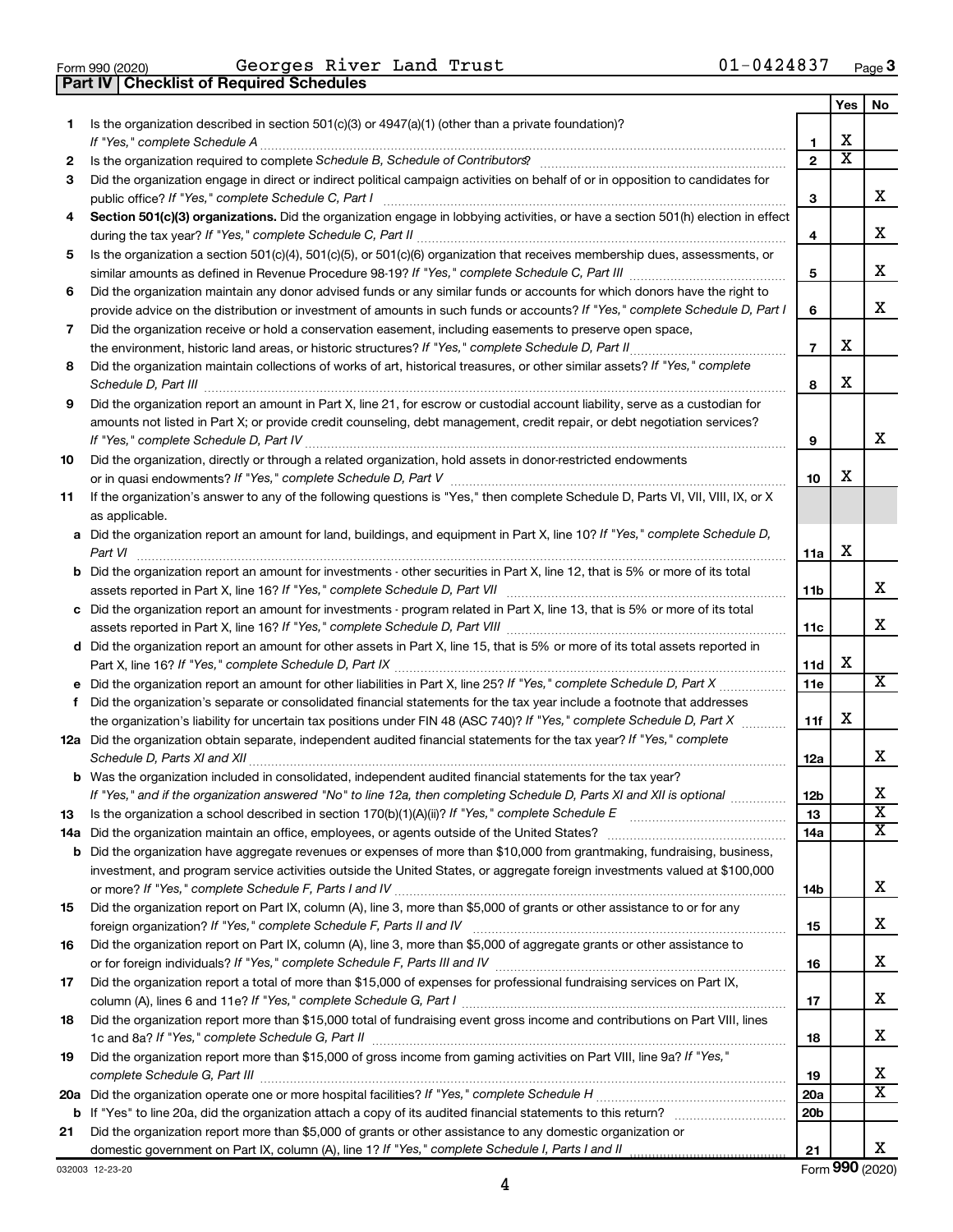**Part IV Checklist of Required Schedules**

*(continued)*

|    |                                                                                                                                                     |                 | Yes                     | No                      |
|----|-----------------------------------------------------------------------------------------------------------------------------------------------------|-----------------|-------------------------|-------------------------|
| 22 | Did the organization report more than \$5,000 of grants or other assistance to or for domestic individuals on                                       |                 |                         |                         |
|    |                                                                                                                                                     | 22              |                         | х                       |
| 23 | Did the organization answer "Yes" to Part VII, Section A, line 3, 4, or 5 about compensation of the organization's current                          |                 |                         |                         |
|    | and former officers, directors, trustees, key employees, and highest compensated employees? If "Yes," complete                                      |                 |                         |                         |
|    |                                                                                                                                                     | 23              |                         | х                       |
|    | 24a Did the organization have a tax-exempt bond issue with an outstanding principal amount of more than \$100,000 as of the                         |                 |                         |                         |
|    | last day of the year, that was issued after December 31, 2002? If "Yes," answer lines 24b through 24d and complete                                  |                 |                         |                         |
|    |                                                                                                                                                     | 24a             |                         | x                       |
|    |                                                                                                                                                     | 24 <sub>b</sub> |                         |                         |
|    | c Did the organization maintain an escrow account other than a refunding escrow at any time during the year to defease                              |                 |                         |                         |
|    |                                                                                                                                                     | 24c             |                         |                         |
|    |                                                                                                                                                     | 24d             |                         |                         |
|    | 25a Section 501(c)(3), 501(c)(4), and 501(c)(29) organizations. Did the organization engage in an excess benefit                                    |                 |                         |                         |
|    |                                                                                                                                                     | 25a             |                         | x                       |
|    | b Is the organization aware that it engaged in an excess benefit transaction with a disqualified person in a prior year, and                        |                 |                         |                         |
|    | that the transaction has not been reported on any of the organization's prior Forms 990 or 990-EZ? If "Yes," complete                               |                 |                         |                         |
|    | Schedule L, Part I                                                                                                                                  | 25b             |                         | х                       |
| 26 | Did the organization report any amount on Part X, line 5 or 22, for receivables from or payables to any current                                     |                 |                         |                         |
|    | or former officer, director, trustee, key employee, creator or founder, substantial contributor, or 35%                                             |                 |                         |                         |
|    |                                                                                                                                                     | 26              |                         | х                       |
| 27 | Did the organization provide a grant or other assistance to any current or former officer, director, trustee, key employee,                         |                 |                         |                         |
|    | creator or founder, substantial contributor or employee thereof, a grant selection committee member, or to a 35% controlled                         |                 |                         |                         |
|    | entity (including an employee thereof) or family member of any of these persons? If "Yes," complete Schedule L, Part III                            | 27              |                         | х                       |
| 28 | Was the organization a party to a business transaction with one of the following parties (see Schedule L, Part IV                                   |                 |                         |                         |
|    | instructions, for applicable filing thresholds, conditions, and exceptions):                                                                        |                 |                         |                         |
|    | a A current or former officer, director, trustee, key employee, creator or founder, or substantial contributor? If                                  |                 |                         |                         |
|    |                                                                                                                                                     | 28a             |                         | х                       |
|    |                                                                                                                                                     | 28 <sub>b</sub> |                         | $\overline{\textbf{X}}$ |
|    | c A 35% controlled entity of one or more individuals and/or organizations described in lines 28a or 28b?If                                          |                 |                         |                         |
|    |                                                                                                                                                     | 28c             |                         | х                       |
| 29 |                                                                                                                                                     | 29              | $\overline{\textbf{x}}$ |                         |
| 30 | Did the organization receive contributions of art, historical treasures, or other similar assets, or qualified conservation                         |                 |                         |                         |
|    |                                                                                                                                                     | 30              | X                       |                         |
| 31 | Did the organization liquidate, terminate, or dissolve and cease operations? If "Yes," complete Schedule N, Part I                                  | 31              |                         | х                       |
| 32 | Did the organization sell, exchange, dispose of, or transfer more than 25% of its net assets? If "Yes," complete                                    |                 |                         |                         |
|    |                                                                                                                                                     | 32              |                         | х                       |
| 33 | Did the organization own 100% of an entity disregarded as separate from the organization under Regulations                                          |                 |                         |                         |
|    |                                                                                                                                                     | 33              |                         | х                       |
| 34 | Was the organization related to any tax-exempt or taxable entity? If "Yes," complete Schedule R, Part II, III, or IV, and                           |                 |                         |                         |
|    | Part V, line 1                                                                                                                                      | 34              |                         | х<br>X                  |
|    |                                                                                                                                                     | 35a             |                         |                         |
|    | <b>b</b> If "Yes" to line 35a, did the organization receive any payment from or engage in any transaction with a controlled entity                  |                 |                         |                         |
|    |                                                                                                                                                     | 35b             |                         |                         |
| 36 | Section 501(c)(3) organizations. Did the organization make any transfers to an exempt non-charitable related organization?                          |                 |                         |                         |
|    |                                                                                                                                                     | 36              |                         | х                       |
| 37 | Did the organization conduct more than 5% of its activities through an entity that is not a related organization                                    |                 |                         | x                       |
|    | and that is treated as a partnership for federal income tax purposes? If "Yes," complete Schedule R, Part VI                                        | 37              |                         |                         |
| 38 | Did the organization complete Schedule O and provide explanations in Schedule O for Part VI, lines 11b and 19?                                      |                 | х                       |                         |
|    | Note: All Form 990 filers are required to complete Schedule O.<br><b>Statements Regarding Other IRS Filings and Tax Compliance</b><br><b>Part V</b> | 38              |                         |                         |
|    |                                                                                                                                                     |                 |                         |                         |
|    |                                                                                                                                                     |                 |                         |                         |
|    |                                                                                                                                                     |                 | Yes                     | No                      |
|    | 1a<br><b>b</b> Enter the number of Forms W-2G included in line 1a. Enter -0- if not applicable<br>1b                                                |                 |                         |                         |
|    | c Did the organization comply with backup withholding rules for reportable payments to vendors and reportable gaming                                |                 |                         |                         |
|    |                                                                                                                                                     |                 |                         | x                       |
|    |                                                                                                                                                     | 1c              |                         |                         |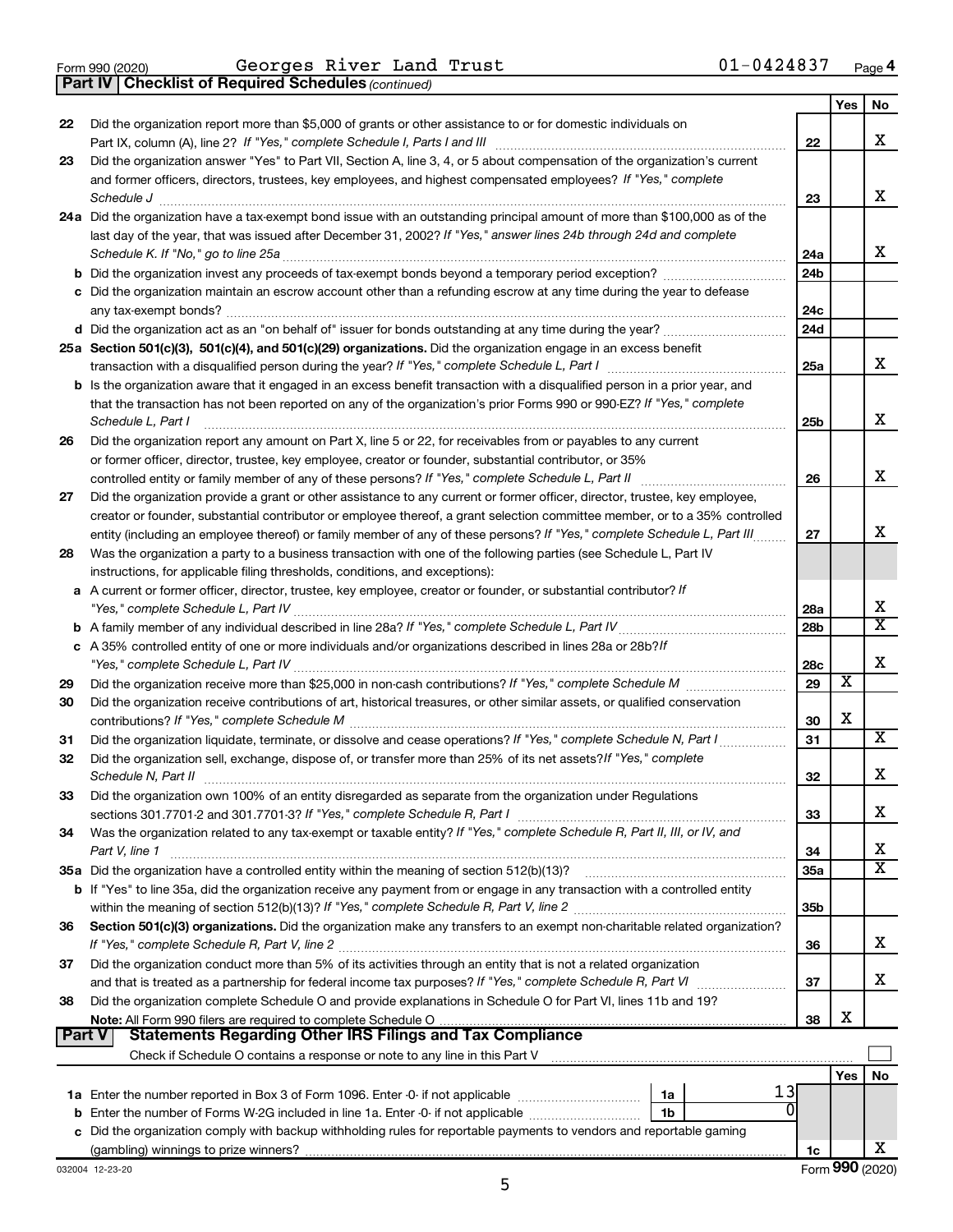| Georges River Land Trust | $01 - 0424837$ |
|--------------------------|----------------|
| Form 990 (2020)          | Page 5         |

**Part V** Statements Regarding Other IRS Filings and Tax Compliance (continued)

|    |                                                                                                                                                 |                | Yes | No                      |
|----|-------------------------------------------------------------------------------------------------------------------------------------------------|----------------|-----|-------------------------|
|    | 2a Enter the number of employees reported on Form W-3, Transmittal of Wage and Tax Statements,                                                  |                |     |                         |
|    | 9<br>filed for the calendar year ending with or within the year covered by this return<br>2a                                                    |                |     |                         |
|    |                                                                                                                                                 | 2 <sub>b</sub> | X   |                         |
|    |                                                                                                                                                 |                |     |                         |
|    | 3a Did the organization have unrelated business gross income of \$1,000 or more during the year?                                                | За             |     | х                       |
|    |                                                                                                                                                 | 3b             |     |                         |
|    | 4a At any time during the calendar year, did the organization have an interest in, or a signature or other authority over, a                    |                |     |                         |
|    | financial account in a foreign country (such as a bank account, securities account, or other financial account)?                                | 4a             |     | x                       |
|    | <b>b</b> If "Yes," enter the name of the foreign country $\blacktriangleright$                                                                  |                |     |                         |
|    | See instructions for filing requirements for FinCEN Form 114, Report of Foreign Bank and Financial Accounts (FBAR).                             |                |     |                         |
| 5a |                                                                                                                                                 | 5a             |     | х                       |
| b  |                                                                                                                                                 | 5b             |     | $\overline{\mathbf{X}}$ |
| c  |                                                                                                                                                 | 5 <sub>c</sub> |     |                         |
| 6а | Does the organization have annual gross receipts that are normally greater than \$100,000, and did the organization solicit                     |                |     |                         |
|    |                                                                                                                                                 | 6a             |     | x                       |
|    | <b>b</b> If "Yes," did the organization include with every solicitation an express statement that such contributions or gifts                   |                |     |                         |
|    |                                                                                                                                                 | 6b             |     |                         |
| 7  | Organizations that may receive deductible contributions under section 170(c).                                                                   |                |     |                         |
| a  | Did the organization receive a payment in excess of \$75 made partly as a contribution and partly for goods and services provided to the payor? | 7a             |     | x                       |
| b  |                                                                                                                                                 | 7b             |     |                         |
|    | Did the organization sell, exchange, or otherwise dispose of tangible personal property for which it was required                               |                |     |                         |
|    |                                                                                                                                                 | 7c             | х   |                         |
| d  | 4<br>7d                                                                                                                                         |                |     |                         |
| е  | Did the organization receive any funds, directly or indirectly, to pay premiums on a personal benefit contract?                                 | 7е             |     | х                       |
| f. | Did the organization, during the year, pay premiums, directly or indirectly, on a personal benefit contract?                                    | 7f             |     | х                       |
| g  | If the organization received a contribution of qualified intellectual property, did the organization file Form 8899 as required?                | 7g             |     |                         |
| h  | If the organization received a contribution of cars, boats, airplanes, or other vehicles, did the organization file a Form 1098-C?              | 7h             |     |                         |
| 8  | Sponsoring organizations maintaining donor advised funds. Did a donor advised fund maintained by the                                            |                |     |                         |
|    |                                                                                                                                                 | 8              |     |                         |
| 9  | Sponsoring organizations maintaining donor advised funds.                                                                                       |                |     |                         |
| а  | Did the sponsoring organization make any taxable distributions under section 4966?                                                              | 9а             |     |                         |
| b  |                                                                                                                                                 | 9b             |     |                         |
| 10 | Section 501(c)(7) organizations. Enter:                                                                                                         |                |     |                         |
| а  | 10a                                                                                                                                             |                |     |                         |
| b  | 10 <sub>b</sub><br>Gross receipts, included on Form 990, Part VIII, line 12, for public use of club facilities                                  |                |     |                         |
| 11 | Section 501(c)(12) organizations. Enter:                                                                                                        |                |     |                         |
|    | 11a                                                                                                                                             |                |     |                         |
|    | <b>b</b> Gross income from other sources (Do not net amounts due or paid to other sources against                                               |                |     |                         |
|    | 11 <sub>b</sub>                                                                                                                                 |                |     |                         |
|    | 12a Section 4947(a)(1) non-exempt charitable trusts. Is the organization filing Form 990 in lieu of Form 1041?                                  | 12a            |     |                         |
|    | 12b<br><b>b</b> If "Yes," enter the amount of tax-exempt interest received or accrued during the year                                           |                |     |                         |
| 13 | Section 501(c)(29) qualified nonprofit health insurance issuers.                                                                                |                |     |                         |
|    | a Is the organization licensed to issue qualified health plans in more than one state?                                                          | 13a            |     |                         |
|    | Note: See the instructions for additional information the organization must report on Schedule O.                                               |                |     |                         |
|    | <b>b</b> Enter the amount of reserves the organization is required to maintain by the states in which the                                       |                |     |                         |
|    | 13b<br>13 <sub>c</sub>                                                                                                                          |                |     |                         |
|    | 14a Did the organization receive any payments for indoor tanning services during the tax year?                                                  | 14a            |     | х                       |
|    |                                                                                                                                                 | 14b            |     |                         |
|    | <b>b</b> If "Yes," has it filed a Form 720 to report these payments? If "No," provide an explanation on Schedule O                              |                |     |                         |
| 15 | Is the organization subject to the section 4960 tax on payment(s) of more than \$1,000,000 in remuneration or                                   | 15             |     | X                       |
|    | excess parachute payment(s) during the year?<br>If "Yes," see instructions and file Form 4720, Schedule N.                                      |                |     |                         |
| 16 | Is the organization an educational institution subject to the section 4968 excise tax on net investment income?                                 | 16             |     | x                       |
|    | If "Yes," complete Form 4720, Schedule O.                                                                                                       |                |     |                         |
|    |                                                                                                                                                 |                |     |                         |

Form (2020) **990**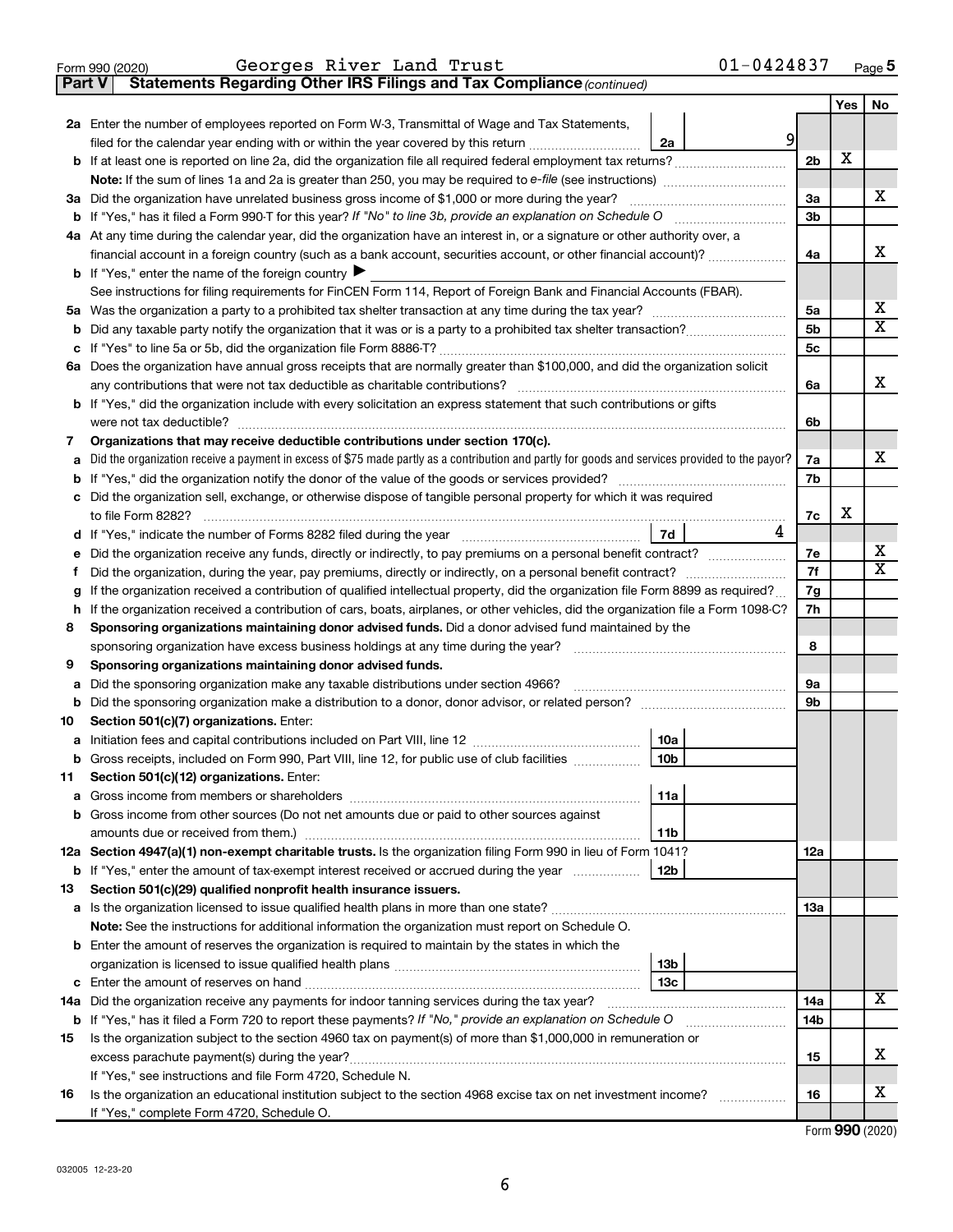| Form 990 (2020) |  |
|-----------------|--|
|-----------------|--|

### Form 990 (2020)  $\,$  Georges River Land Trust  $01-0424837$   $_{\rm Page}$

**Part VI** Governance, Management, and Disclosure For each "Yes" response to lines 2 through 7b below, and for a "No" response *to line 8a, 8b, or 10b below, describe the circumstances, processes, or changes on Schedule O. See instructions.*

|     |                                                                                                                                                  |                 |                         | $\overline{\text{X}}$   |
|-----|--------------------------------------------------------------------------------------------------------------------------------------------------|-----------------|-------------------------|-------------------------|
|     | <b>Section A. Governing Body and Management</b>                                                                                                  |                 |                         |                         |
|     |                                                                                                                                                  |                 | Yes                     | No                      |
|     | 10<br><b>1a</b> Enter the number of voting members of the governing body at the end of the tax year<br>1a                                        |                 |                         |                         |
|     | If there are material differences in voting rights among members of the governing body, or if the governing                                      |                 |                         |                         |
|     | body delegated broad authority to an executive committee or similar committee, explain on Schedule O.                                            |                 |                         |                         |
| b   | 10<br>Enter the number of voting members included on line 1a, above, who are independent<br>1b                                                   |                 |                         |                         |
| 2   | Did any officer, director, trustee, or key employee have a family relationship or a business relationship with any other                         |                 |                         |                         |
|     | officer, director, trustee, or key employee?                                                                                                     | $\mathbf{2}$    |                         | х                       |
| 3   | Did the organization delegate control over management duties customarily performed by or under the direct supervision                            |                 |                         |                         |
|     |                                                                                                                                                  | 3               |                         | х                       |
| 4   | Did the organization make any significant changes to its governing documents since the prior Form 990 was filed?                                 | 4               |                         | $\overline{\textbf{x}}$ |
| 5   |                                                                                                                                                  | 5               |                         | $\overline{\mathbf{x}}$ |
| 6   | Did the organization have members or stockholders?                                                                                               | 6               |                         | $\overline{\mathbf{x}}$ |
| 7а  | Did the organization have members, stockholders, or other persons who had the power to elect or appoint one or                                   |                 |                         |                         |
|     |                                                                                                                                                  | 7a              |                         | X                       |
|     | <b>b</b> Are any governance decisions of the organization reserved to (or subject to approval by) members, stockholders, or                      |                 |                         |                         |
|     | persons other than the governing body?                                                                                                           | 7b              |                         | x                       |
| 8   | Did the organization contemporaneously document the meetings held or written actions undertaken during the year by the following:                |                 |                         |                         |
| a   |                                                                                                                                                  | 8а              | х                       |                         |
| b   |                                                                                                                                                  | 8b              | $\overline{\mathbf{x}}$ |                         |
| 9   | Is there any officer, director, trustee, or key employee listed in Part VII, Section A, who cannot be reached at the                             |                 |                         |                         |
|     |                                                                                                                                                  | 9               |                         | x                       |
|     | <b>Section B. Policies</b> (This Section B requests information about policies not required by the Internal Revenue Code.)                       |                 |                         |                         |
|     |                                                                                                                                                  |                 | Yes                     | No                      |
|     |                                                                                                                                                  | 10a             |                         | x                       |
|     | <b>b</b> If "Yes," did the organization have written policies and procedures governing the activities of such chapters, affiliates,              |                 |                         |                         |
|     |                                                                                                                                                  | 10 <sub>b</sub> |                         |                         |
|     | 11a Has the organization provided a complete copy of this Form 990 to all members of its governing body before filing the form?                  | 11a             | X                       |                         |
| b   | Describe in Schedule O the process, if any, used by the organization to review this Form 990.                                                    |                 |                         |                         |
| 12a | Did the organization have a written conflict of interest policy? If "No," go to line 13                                                          | 12a             | х                       |                         |
| b   | Were officers, directors, or trustees, and key employees required to disclose annually interests that could give rise to conflicts?              | 12 <sub>b</sub> | $\overline{\textbf{x}}$ |                         |
| с   | Did the organization regularly and consistently monitor and enforce compliance with the policy? If "Yes," describe                               |                 |                         |                         |
|     | in Schedule O how this was done                                                                                                                  | 12c             | X                       |                         |
| 13  | Did the organization have a written whistleblower policy?                                                                                        | 13              | $\overline{\textbf{x}}$ |                         |
| 14  |                                                                                                                                                  | 14              | $\overline{\mathbf{X}}$ |                         |
| 15  | Did the process for determining compensation of the following persons include a review and approval by independent                               |                 |                         |                         |
|     | persons, comparability data, and contemporaneous substantiation of the deliberation and decision?                                                |                 |                         |                         |
| a   |                                                                                                                                                  | <b>15a</b>      | х                       |                         |
|     |                                                                                                                                                  | 15b             |                         | х                       |
|     | If "Yes" to line 15a or 15b, describe the process in Schedule O (see instructions).                                                              |                 |                         |                         |
|     | 16a Did the organization invest in, contribute assets to, or participate in a joint venture or similar arrangement with a                        |                 |                         |                         |
|     | taxable entity during the year?                                                                                                                  | 16a             |                         | x                       |
|     | b If "Yes," did the organization follow a written policy or procedure requiring the organization to evaluate its participation                   |                 |                         |                         |
|     | in joint venture arrangements under applicable federal tax law, and take steps to safeguard the organization's                                   |                 |                         |                         |
|     | exempt status with respect to such arrangements?                                                                                                 | 16b             |                         |                         |
|     | <b>Section C. Disclosure</b>                                                                                                                     |                 |                         |                         |
| 17  | None<br>List the states with which a copy of this Form 990 is required to be filed >                                                             |                 |                         |                         |
| 18  | Section 6104 requires an organization to make its Forms 1023 (1024 or 1024-A, if applicable), 990, and 990-T (Section 501(c)(3)s only) available |                 |                         |                         |
|     | for public inspection. Indicate how you made these available. Check all that apply.                                                              |                 |                         |                         |
|     | $\lfloor x \rfloor$ Upon request<br>$\lfloor X \rfloor$ Own website<br>$ \mathbf{X} $ Another's website<br>Other (explain on Schedule O)         |                 |                         |                         |
| 19  | Describe on Schedule O whether (and if so, how) the organization made its governing documents, conflict of interest policy, and financial        |                 |                         |                         |
|     | statements available to the public during the tax year.                                                                                          |                 |                         |                         |
| 20  | State the name, address, and telephone number of the person who possesses the organization's books and records                                   |                 |                         |                         |
|     | The Organization - $207-594-5166$                                                                                                                |                 |                         |                         |
|     | 8 North Main Street, Suite 200, Rockland, ME<br>04841                                                                                            |                 |                         |                         |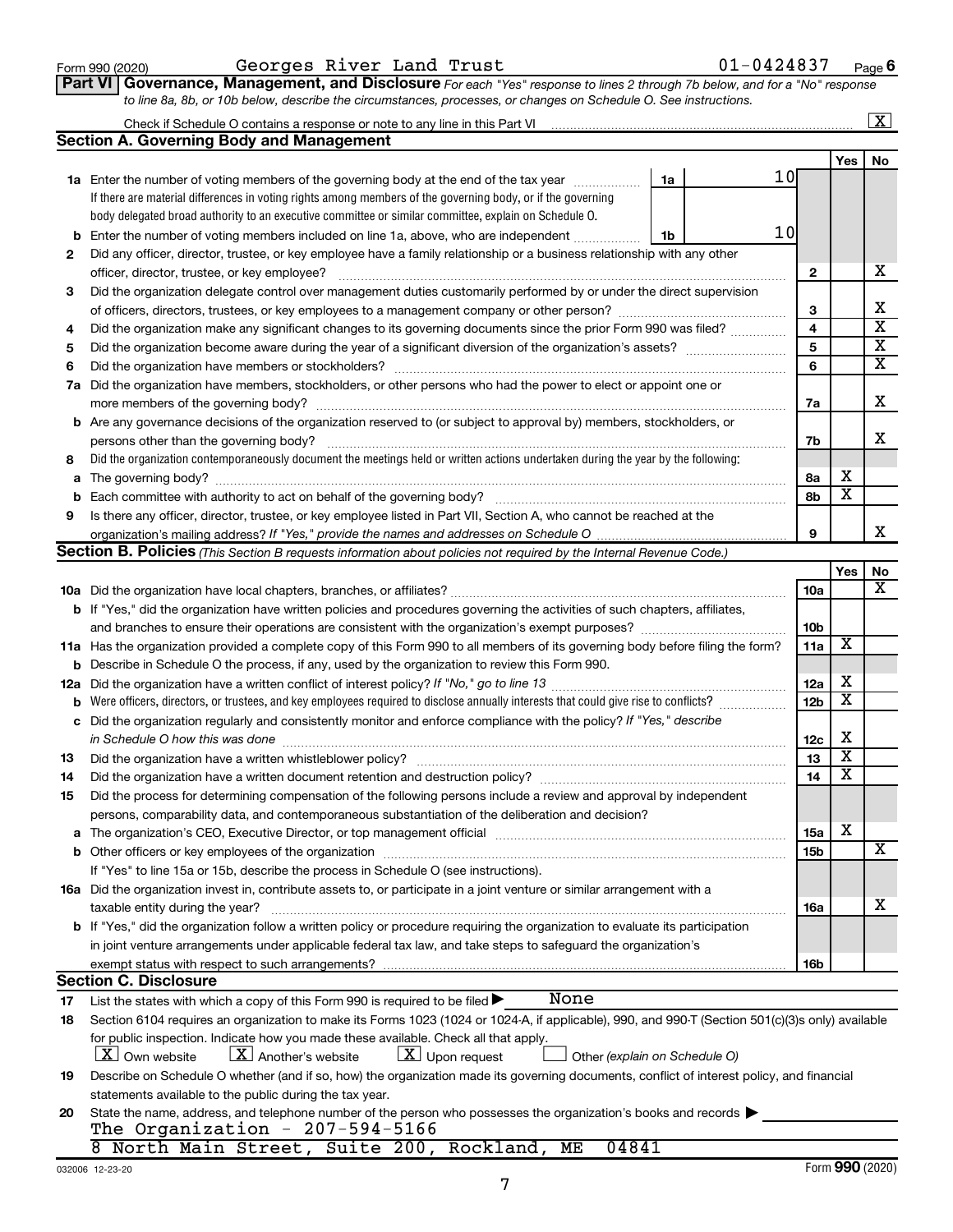$\Box$ 

| Part VII Compensation of Officers, Directors, Trustees, Key Employees, Highest Compensated |  |  |  |
|--------------------------------------------------------------------------------------------|--|--|--|
| <b>Employees, and Independent Contractors</b>                                              |  |  |  |

Check if Schedule O contains a response or note to any line in this Part VII

**Section A. Officers, Directors, Trustees, Key Employees, and Highest Compensated Employees**

**1a**  Complete this table for all persons required to be listed. Report compensation for the calendar year ending with or within the organization's tax year.  $\bullet$  List all of the organization's current officers, directors, trustees (whether individuals or organizations), regardless of amount of compensation.

Enter -0- in columns (D), (E), and (F) if no compensation was paid.

**•** List all of the organization's current key employees, if any. See instructions for definition of "key employee."

• List the organization's five *current* highest compensated employees (other than an officer, director, trustee, or key employee) who received reportable compensation (Box 5 of Form W-2 and/or Box 7 of Form 1099-MISC) of more than \$100,000 from the organization and any related organizations.

 $\bullet$  List all of the organization's former officers, key employees, and highest compensated employees who received more than \$100,000 of reportable compensation from the organization and any related organizations.

**•** List all of the organization's former directors or trustees that received, in the capacity as a former director or trustee of the organization, more than \$10,000 of reportable compensation from the organization and any related organizations.

See instructions for the order in which to list the persons above.

Check this box if neither the organization nor any related organization compensated any current officer, director, or trustee.  $\Box$ 

| (A)                          | (C)<br>(B)                                                                            |                                         | (D)                   | (E)          |              |                                 |        |                     |                                  |                          |
|------------------------------|---------------------------------------------------------------------------------------|-----------------------------------------|-----------------------|--------------|--------------|---------------------------------|--------|---------------------|----------------------------------|--------------------------|
| Name and title               | Average                                                                               | Position<br>(do not check more than one |                       |              |              |                                 |        | Reportable          | Reportable                       | Estimated                |
|                              | hours per<br>box, unless person is both an<br>officer and a director/trustee)<br>week |                                         | compensation          | compensation | amount of    |                                 |        |                     |                                  |                          |
|                              |                                                                                       |                                         |                       |              |              |                                 |        | from                | from related                     | other                    |
|                              | (list any<br>hours for                                                                |                                         |                       |              |              |                                 |        | the<br>organization | organizations<br>(W-2/1099-MISC) | compensation<br>from the |
|                              | related                                                                               |                                         |                       |              |              |                                 |        | (W-2/1099-MISC)     |                                  | organization             |
|                              | organizations                                                                         |                                         |                       |              |              |                                 |        |                     |                                  | and related              |
|                              | below                                                                                 | ndividual trustee or director           | Institutional trustee |              | Key employee | Highest compensated<br>employee |        |                     |                                  | organizations            |
|                              | line)                                                                                 |                                         |                       | Officer      |              |                                 | Former |                     |                                  |                          |
| Margaret Rasmussen<br>(1)    | 40.00                                                                                 |                                         |                       |              |              |                                 |        |                     |                                  |                          |
| Executive Director           |                                                                                       |                                         |                       | $\mathbf X$  |              |                                 |        | 49,784.             | $\mathbf 0$ .                    | 5,850.                   |
| (2)<br>Alvin Chase           | 10.00                                                                                 |                                         |                       |              |              |                                 |        |                     |                                  |                          |
| President                    |                                                                                       | $\mathbf X$                             |                       | $\mathbf X$  |              |                                 |        | $\mathbf 0$ .       | $\mathbf 0$ .                    | 0.                       |
| Lucy Crocker Abisalih<br>(3) | 5.00                                                                                  |                                         |                       |              |              |                                 |        |                     |                                  |                          |
| Vice President               |                                                                                       | $\mathbf X$                             |                       | $\mathbf X$  |              |                                 |        | 0.                  | 0.                               | $\mathbf 0$ .            |
| (4)<br>Bruce Sigsbee         | 5.00                                                                                  |                                         |                       |              |              |                                 |        |                     |                                  |                          |
| Treasurer                    |                                                                                       | X                                       |                       | $\mathbf X$  |              |                                 |        | $\mathbf 0$ .       | $\mathbf 0$ .                    | 0.                       |
| (5)<br>Jeanne Klainer        | 5.00                                                                                  |                                         |                       |              |              |                                 |        |                     |                                  |                          |
| Secretary                    |                                                                                       | $\mathbf X$                             |                       | $\mathbf X$  |              |                                 |        | 0.                  | $\mathbf 0$ .                    | $\mathbf 0$ .            |
| (6)<br>Steve Hirshberg       | 1.00                                                                                  |                                         |                       |              |              |                                 |        |                     |                                  |                          |
| Director                     |                                                                                       | $\mathbf X$                             |                       |              |              |                                 |        | $\mathbf 0$ .       | $\mathbf 0$ .                    | $\mathbf 0$ .            |
| Gail Presley<br>(7)          | 3.00                                                                                  |                                         |                       |              |              |                                 |        |                     |                                  |                          |
| Director                     |                                                                                       | $\mathbf X$                             |                       |              |              |                                 |        | 0.                  | 0.                               | $\mathbf 0$ .            |
| (8)<br>Debbie Rogers         | 3.00                                                                                  |                                         |                       |              |              |                                 |        |                     |                                  |                          |
| Director                     |                                                                                       | $\mathbf X$                             |                       |              |              |                                 |        | 0.                  | 0.                               | $\mathbf 0$ .            |
| Scott Sullivan<br>(9)        | 3.00                                                                                  |                                         |                       |              |              |                                 |        |                     |                                  |                          |
| Director                     |                                                                                       | $\mathbf X$                             |                       |              |              |                                 |        | 0.                  | 0.                               | $\mathbf 0$ .            |
| (10) David Theriault         | 1.00                                                                                  |                                         |                       |              |              |                                 |        |                     |                                  |                          |
| Director                     |                                                                                       | $\mathbf x$                             |                       |              |              |                                 |        | 0.                  | 0.                               | $\mathbf 0$ .            |
| (11) David Williams          | 1.00                                                                                  |                                         |                       |              |              |                                 |        |                     |                                  |                          |
| Director                     |                                                                                       | $\mathbf x$                             |                       |              |              |                                 |        | 0.                  | 0.                               | $\mathbf 0$ .            |
|                              |                                                                                       |                                         |                       |              |              |                                 |        |                     |                                  |                          |
|                              |                                                                                       |                                         |                       |              |              |                                 |        |                     |                                  |                          |
|                              |                                                                                       |                                         |                       |              |              |                                 |        |                     |                                  |                          |
|                              |                                                                                       |                                         |                       |              |              |                                 |        |                     |                                  |                          |
|                              |                                                                                       |                                         |                       |              |              |                                 |        |                     |                                  |                          |
|                              |                                                                                       |                                         |                       |              |              |                                 |        |                     |                                  |                          |
|                              |                                                                                       |                                         |                       |              |              |                                 |        |                     |                                  |                          |
|                              |                                                                                       |                                         |                       |              |              |                                 |        |                     |                                  |                          |
|                              |                                                                                       |                                         |                       |              |              |                                 |        |                     |                                  |                          |
|                              |                                                                                       |                                         |                       |              |              |                                 |        |                     |                                  |                          |
|                              |                                                                                       |                                         |                       |              |              |                                 |        |                     |                                  |                          |
|                              |                                                                                       |                                         |                       |              |              |                                 |        |                     |                                  |                          |

Form (2020) **990**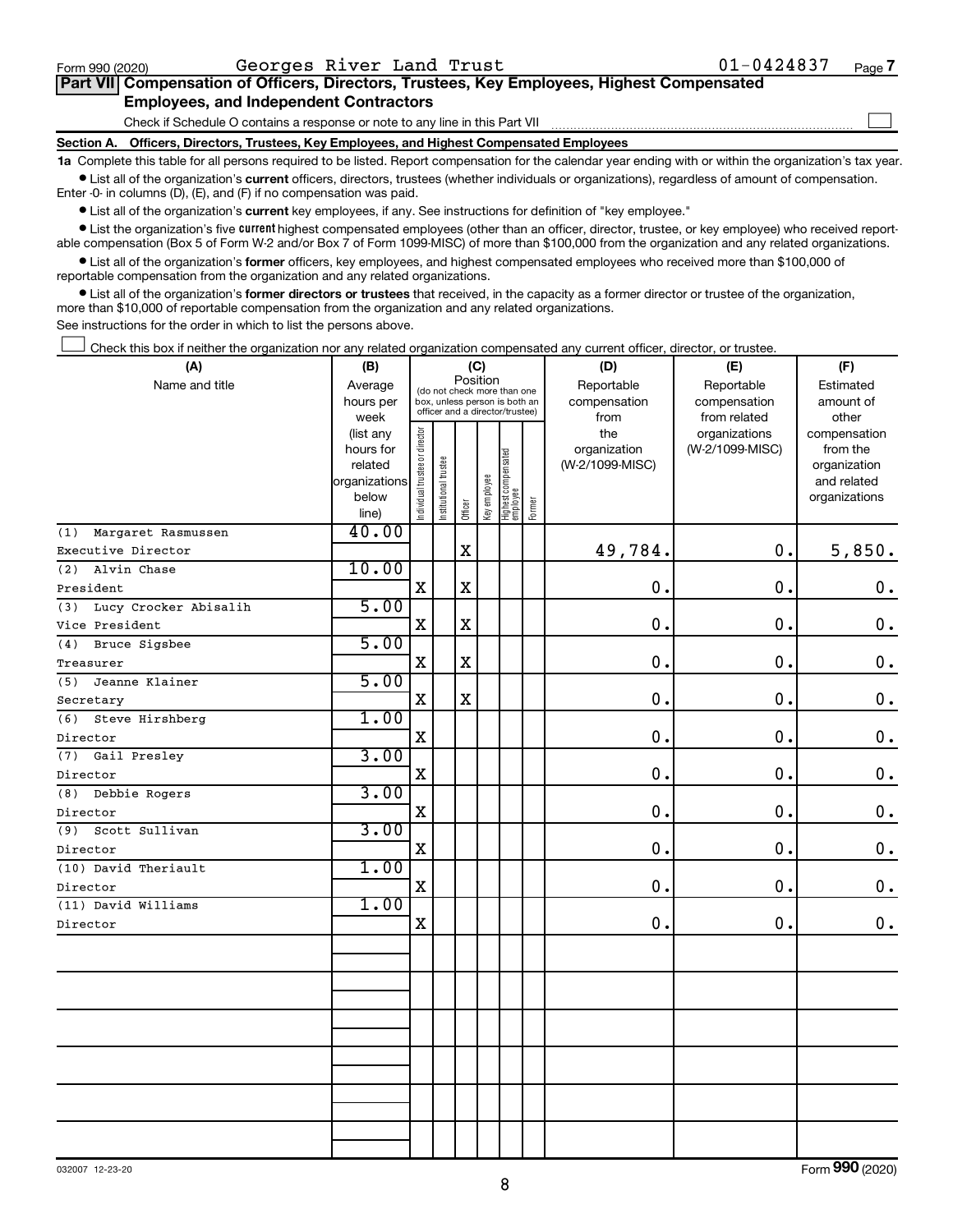|                                                                                   | Georges River Land Trust<br>Form 990 (2020)                                                                                                                                                                                     |                                                                      |                                |                       |                 |              |                                                                                                 |                     |                                           | $01 - 0424837$                                    |          |        | Page 8                                                                   |
|-----------------------------------------------------------------------------------|---------------------------------------------------------------------------------------------------------------------------------------------------------------------------------------------------------------------------------|----------------------------------------------------------------------|--------------------------------|-----------------------|-----------------|--------------|-------------------------------------------------------------------------------------------------|---------------------|-------------------------------------------|---------------------------------------------------|----------|--------|--------------------------------------------------------------------------|
|                                                                                   | <b>Part VII</b><br>Section A. Officers, Directors, Trustees, Key Employees, and Highest Compensated Employees (continued)                                                                                                       |                                                                      |                                |                       |                 |              |                                                                                                 |                     |                                           |                                                   |          |        |                                                                          |
|                                                                                   | (A)<br>Name and title                                                                                                                                                                                                           | (B)<br>Average<br>hours per<br>week                                  |                                |                       | (C)<br>Position |              | (do not check more than one<br>box, unless person is both an<br>officer and a director/trustee) |                     | (D)<br>Reportable<br>compensation<br>from | (E)<br>Reportable<br>compensation<br>from related |          |        | (F)<br>Estimated<br>amount of<br>other                                   |
|                                                                                   |                                                                                                                                                                                                                                 | (list any<br>hours for<br>related<br>organizations<br>below<br>line) | Individual trustee or director | Institutional trustee | Officer         | Key employee | Highest compensated<br>  employee                                                               | Former              | the<br>organization<br>(W-2/1099-MISC)    | organizations<br>(W-2/1099-MISC)                  |          |        | compensation<br>from the<br>organization<br>and related<br>organizations |
|                                                                                   |                                                                                                                                                                                                                                 |                                                                      |                                |                       |                 |              |                                                                                                 |                     |                                           |                                                   |          |        |                                                                          |
|                                                                                   |                                                                                                                                                                                                                                 |                                                                      |                                |                       |                 |              |                                                                                                 |                     |                                           |                                                   |          |        |                                                                          |
|                                                                                   |                                                                                                                                                                                                                                 |                                                                      |                                |                       |                 |              |                                                                                                 |                     |                                           |                                                   |          |        |                                                                          |
|                                                                                   |                                                                                                                                                                                                                                 |                                                                      |                                |                       |                 |              |                                                                                                 |                     |                                           |                                                   |          |        |                                                                          |
|                                                                                   |                                                                                                                                                                                                                                 |                                                                      |                                |                       |                 |              |                                                                                                 |                     |                                           |                                                   |          |        |                                                                          |
|                                                                                   |                                                                                                                                                                                                                                 |                                                                      |                                |                       |                 |              |                                                                                                 |                     |                                           |                                                   |          |        |                                                                          |
|                                                                                   |                                                                                                                                                                                                                                 |                                                                      |                                |                       |                 |              |                                                                                                 |                     |                                           |                                                   |          |        |                                                                          |
|                                                                                   | 1b Subtotal                                                                                                                                                                                                                     |                                                                      |                                |                       |                 |              |                                                                                                 |                     | 49,784.                                   |                                                   | Ο.       | 5,850. |                                                                          |
|                                                                                   |                                                                                                                                                                                                                                 |                                                                      |                                |                       |                 |              |                                                                                                 |                     | 0.<br>49,784.                             |                                                   | σ.<br>о. |        | $\overline{0}$ .<br>5,850.                                               |
| 2                                                                                 | Total number of individuals (including but not limited to those listed above) who received more than \$100,000 of reportable<br>compensation from the organization $\qquadblacktriangleright$                                   |                                                                      |                                |                       |                 |              |                                                                                                 |                     |                                           |                                                   |          |        | 0                                                                        |
|                                                                                   |                                                                                                                                                                                                                                 |                                                                      |                                |                       |                 |              |                                                                                                 |                     |                                           |                                                   |          |        | Yes<br>No                                                                |
| 3                                                                                 | Did the organization list any former officer, director, trustee, key employee, or highest compensated employee on                                                                                                               |                                                                      |                                |                       |                 |              |                                                                                                 |                     |                                           |                                                   |          | З      | x                                                                        |
|                                                                                   | For any individual listed on line 1a, is the sum of reportable compensation and other compensation from the organization<br>and related organizations greater than \$150,000? If "Yes," complete Schedule J for such individual |                                                                      |                                |                       |                 |              |                                                                                                 |                     |                                           |                                                   |          | 4      | х                                                                        |
| 5                                                                                 | Did any person listed on line 1a receive or accrue compensation from any unrelated organization or individual for services<br>rendered to the organization? If "Yes," complete Schedule J for such person                       |                                                                      |                                |                       |                 |              |                                                                                                 |                     |                                           |                                                   |          | 5      | X.                                                                       |
| 1.                                                                                | <b>Section B. Independent Contractors</b><br>Complete this table for your five highest compensated independent contractors that received more than \$100,000 of compensation from                                               |                                                                      |                                |                       |                 |              |                                                                                                 |                     |                                           |                                                   |          |        |                                                                          |
|                                                                                   | the organization. Report compensation for the calendar year ending with or within the organization's tax year.                                                                                                                  |                                                                      |                                |                       |                 |              |                                                                                                 |                     |                                           |                                                   |          |        |                                                                          |
| (A)<br>(B)<br>Name and business address<br>Description of services<br><b>NONE</b> |                                                                                                                                                                                                                                 |                                                                      |                                |                       |                 |              |                                                                                                 | (C)<br>Compensation |                                           |                                                   |          |        |                                                                          |
|                                                                                   |                                                                                                                                                                                                                                 |                                                                      |                                |                       |                 |              |                                                                                                 |                     |                                           |                                                   |          |        |                                                                          |
|                                                                                   |                                                                                                                                                                                                                                 |                                                                      |                                |                       |                 |              |                                                                                                 |                     |                                           |                                                   |          |        |                                                                          |
|                                                                                   |                                                                                                                                                                                                                                 |                                                                      |                                |                       |                 |              |                                                                                                 |                     |                                           |                                                   |          |        |                                                                          |
|                                                                                   |                                                                                                                                                                                                                                 |                                                                      |                                |                       |                 |              |                                                                                                 |                     |                                           |                                                   |          |        |                                                                          |
| 2                                                                                 | Total number of independent contractors (including but not limited to those listed above) who received more than<br>\$100,000 of compensation from the organization                                                             |                                                                      |                                |                       |                 |              | 0                                                                                               |                     |                                           |                                                   |          |        |                                                                          |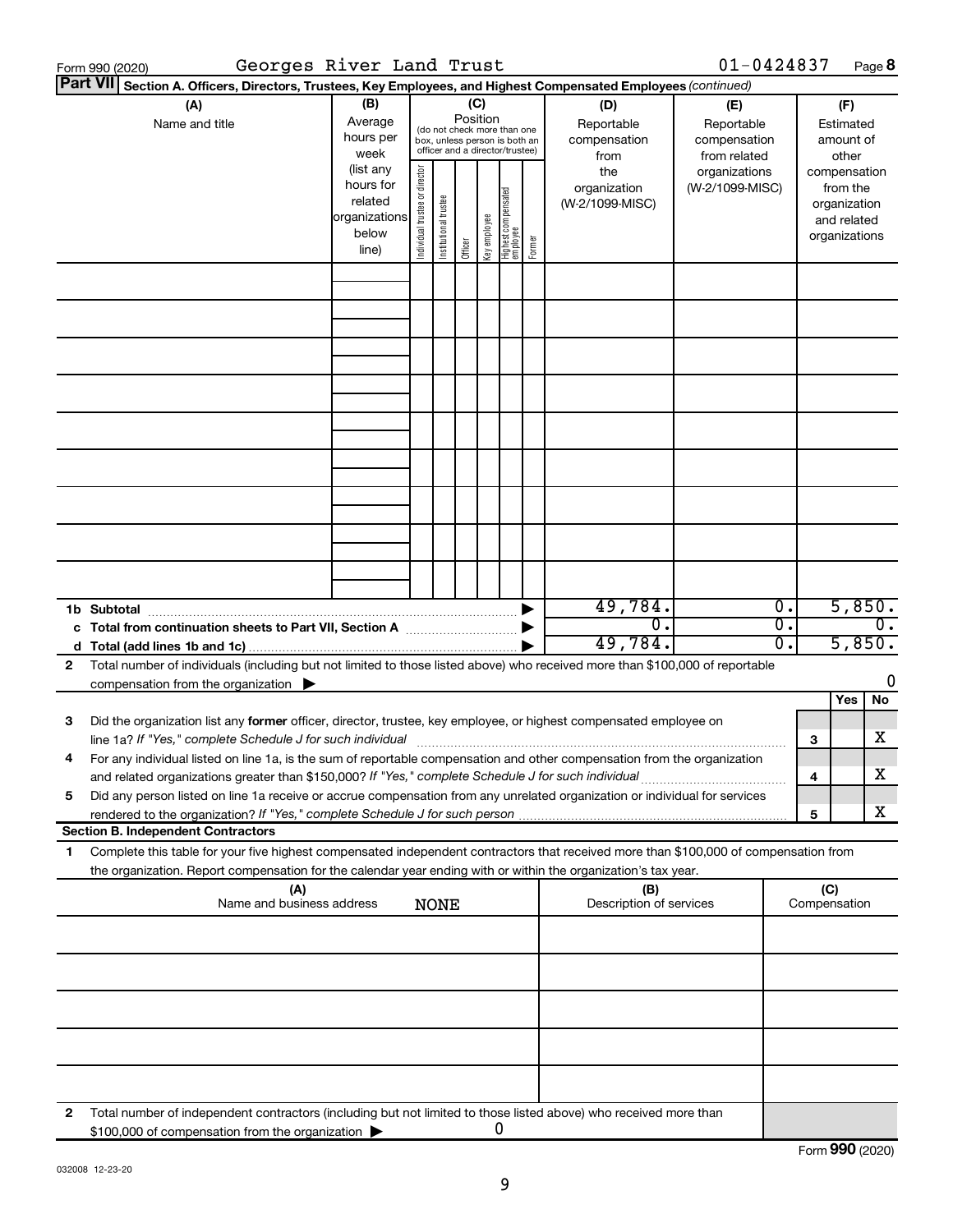|                                                           |                                                                                                |                            |                                                                                                                                                                                                                                                                                                                                                                                 |                                                                      |                               |                                                                           |                                  |                                              | $01 - 0424837$                       | Page 9                                                          |  |  |  |
|-----------------------------------------------------------|------------------------------------------------------------------------------------------------|----------------------------|---------------------------------------------------------------------------------------------------------------------------------------------------------------------------------------------------------------------------------------------------------------------------------------------------------------------------------------------------------------------------------|----------------------------------------------------------------------|-------------------------------|---------------------------------------------------------------------------|----------------------------------|----------------------------------------------|--------------------------------------|-----------------------------------------------------------------|--|--|--|
|                                                           | Georges River Land Trust<br>Form 990 (2020)<br><b>Part VIII</b><br><b>Statement of Revenue</b> |                            |                                                                                                                                                                                                                                                                                                                                                                                 |                                                                      |                               |                                                                           |                                  |                                              |                                      |                                                                 |  |  |  |
|                                                           |                                                                                                |                            |                                                                                                                                                                                                                                                                                                                                                                                 |                                                                      |                               |                                                                           |                                  |                                              |                                      |                                                                 |  |  |  |
|                                                           |                                                                                                |                            |                                                                                                                                                                                                                                                                                                                                                                                 |                                                                      |                               |                                                                           | (A)<br>Total revenue             | (B)<br>Related or exempt<br>function revenue | (C)<br>Unrelated<br>business revenue | (D)<br>Revenue excluded<br>from tax under<br>sections 512 - 514 |  |  |  |
| Contributions, Gifts, Grants<br>and Other Similar Amounts | 2 a                                                                                            | с<br>е                     | 1 a Federated campaigns<br><b>b</b> Membership dues<br>Fundraising events<br>Related organizations <i>manuming</i><br>Government grants (contributions)<br>f All other contributions, gifts, grants, and<br>similar amounts not included above<br>g Noncash contributions included in lines 1a-1f<br>the control of the control of the control of the control of the control of | 1a<br>1 <sub>b</sub><br>1 <sub>c</sub><br>1 <sub>d</sub><br>1e<br>1f | 1g                            | 92,657.<br>201.<br>54,300.<br>908,305.<br>42,297.<br><b>Business Code</b> | $ 1,055,463$ .                   |                                              |                                      |                                                                 |  |  |  |
| Program Service<br>Revenue                                |                                                                                                | b<br>c<br>d<br>е<br>f<br>a | <u> 1989 - Johann Barn, mars et al. (b. 1989)</u><br><u> 1989 - Johann Barbara, martxa alemaniar arg</u><br>the control of the control of the control of the control of the control of<br>All other program service revenue                                                                                                                                                     |                                                                      |                               |                                                                           |                                  |                                              |                                      |                                                                 |  |  |  |
|                                                           | 3<br>4<br>5                                                                                    |                            | Investment income (including dividends, interest, and<br>Income from investment of tax-exempt bond proceeds                                                                                                                                                                                                                                                                     | (i) Real                                                             |                               | (ii) Personal                                                             | 4,622.                           |                                              |                                      | 4,622.                                                          |  |  |  |
|                                                           |                                                                                                | b                          | 6 a Gross rents<br>.<br>Less: rental expenses<br>Rental income or (loss)<br>d Net rental income or (loss)                                                                                                                                                                                                                                                                       | 6a<br>6b<br>6c                                                       |                               |                                                                           |                                  |                                              |                                      |                                                                 |  |  |  |
|                                                           |                                                                                                |                            | 7 a Gross amount from sales of<br>assets other than inventory<br><b>b</b> Less: cost or other basis<br>and sales expenses                                                                                                                                                                                                                                                       | (i) Securities<br>$7a$ 126,631.<br>$7b$ 103, 561.                    |                               | (ii) Other<br>9,080.<br>0.                                                |                                  |                                              |                                      |                                                                 |  |  |  |
| evenue<br>Other <sub>R</sub>                              |                                                                                                |                            | c Gain or (loss)<br>8 a Gross income from fundraising events (not                                                                                                                                                                                                                                                                                                               | $7c$ 23,070.                                                         |                               | 9,080.                                                                    | 32,150.                          | 9,080.                                       |                                      | 23,070.                                                         |  |  |  |
|                                                           |                                                                                                |                            | including \$<br>contributions reported on line 1c). See                                                                                                                                                                                                                                                                                                                         | $201.$ of                                                            | 8a<br> 8 <sub>b</sub>         | 4,989.<br>4,989.                                                          |                                  |                                              |                                      |                                                                 |  |  |  |
|                                                           |                                                                                                |                            | c Net income or (loss) from fundraising events<br>9 a Gross income from gaming activities. See                                                                                                                                                                                                                                                                                  |                                                                      |                               | ▶                                                                         | 0.                               |                                              |                                      |                                                                 |  |  |  |
|                                                           |                                                                                                |                            | c Net income or (loss) from gaming activities                                                                                                                                                                                                                                                                                                                                   |                                                                      | 9a<br>$\sqrt{9b}$             | ▶                                                                         |                                  |                                              |                                      |                                                                 |  |  |  |
|                                                           |                                                                                                |                            | 10 a Gross sales of inventory, less returns<br><b>b</b> Less: cost of goods sold                                                                                                                                                                                                                                                                                                |                                                                      | <b>10a</b><br>10 <sub>b</sub> |                                                                           |                                  |                                              |                                      |                                                                 |  |  |  |
|                                                           |                                                                                                |                            | c Net income or (loss) from sales of inventory                                                                                                                                                                                                                                                                                                                                  |                                                                      |                               |                                                                           |                                  |                                              |                                      |                                                                 |  |  |  |
| Miscellaneous<br>Revenue                                  | 11a                                                                                            | $\mathbf b$                | Miscellaneous Income<br>Merchandise Sales                                                                                                                                                                                                                                                                                                                                       |                                                                      |                               | <b>Business Code</b><br>900099<br>900099                                  | 4,151.<br>846.                   |                                              |                                      | 4,151.<br>846.                                                  |  |  |  |
|                                                           |                                                                                                | c                          |                                                                                                                                                                                                                                                                                                                                                                                 |                                                                      |                               |                                                                           |                                  |                                              |                                      |                                                                 |  |  |  |
|                                                           |                                                                                                |                            |                                                                                                                                                                                                                                                                                                                                                                                 |                                                                      |                               |                                                                           |                                  |                                              |                                      |                                                                 |  |  |  |
|                                                           |                                                                                                |                            |                                                                                                                                                                                                                                                                                                                                                                                 |                                                                      |                               | $\blacktriangleright$                                                     | 4,997.                           |                                              |                                      |                                                                 |  |  |  |
|                                                           | 12                                                                                             |                            |                                                                                                                                                                                                                                                                                                                                                                                 |                                                                      |                               |                                                                           | $\blacktriangleright$ 1,097,232. | 9,080.                                       | $\overline{0}$ .                     | 32,689.                                                         |  |  |  |

032009 12-23-20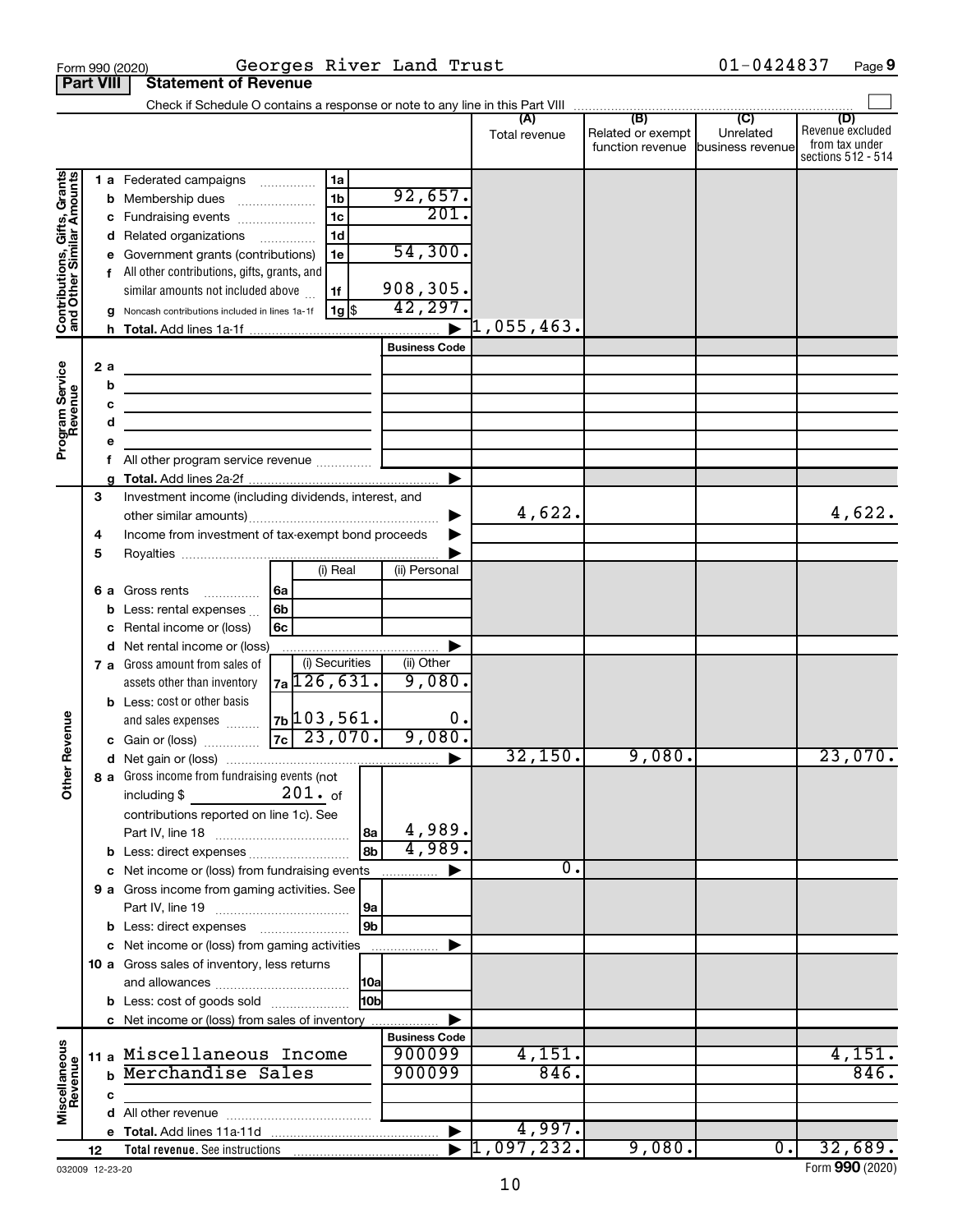**Part IX Statement of Functional Expenses**

 $F$ orm 990 (2020) GeOrges <code>klver Land Trust</code> U<code>l-U4Z483</code> / Page Georges River Land Trust 01-0424837

*Section 501(c)(3) and 501(c)(4) organizations must complete all columns. All other organizations must complete column (A).*

|              | Check if Schedule O contains a response or note to any line in this Part IX                                                                                                                                |                        |                                    |                                           |                                |  |  |  |  |  |  |
|--------------|------------------------------------------------------------------------------------------------------------------------------------------------------------------------------------------------------------|------------------------|------------------------------------|-------------------------------------------|--------------------------------|--|--|--|--|--|--|
|              | Do not include amounts reported on lines 6b,<br>7b, 8b, 9b, and 10b of Part VIII.                                                                                                                          | (A)<br>Total expenses  | (B)<br>Program service<br>expenses | (C)<br>Management and<br>general expenses | (D)<br>Fundraising<br>expenses |  |  |  |  |  |  |
| 1.           | Grants and other assistance to domestic organizations                                                                                                                                                      |                        |                                    |                                           |                                |  |  |  |  |  |  |
|              | and domestic governments. See Part IV, line 21                                                                                                                                                             |                        |                                    |                                           |                                |  |  |  |  |  |  |
| $\mathbf{2}$ | Grants and other assistance to domestic                                                                                                                                                                    |                        |                                    |                                           |                                |  |  |  |  |  |  |
|              | individuals. See Part IV, line 22                                                                                                                                                                          |                        |                                    |                                           |                                |  |  |  |  |  |  |
| 3            | Grants and other assistance to foreign                                                                                                                                                                     |                        |                                    |                                           |                                |  |  |  |  |  |  |
|              | organizations, foreign governments, and foreign                                                                                                                                                            |                        |                                    |                                           |                                |  |  |  |  |  |  |
|              | individuals. See Part IV, lines 15 and 16                                                                                                                                                                  |                        |                                    |                                           |                                |  |  |  |  |  |  |
| 4            | Benefits paid to or for members                                                                                                                                                                            |                        |                                    |                                           |                                |  |  |  |  |  |  |
| 5            | Compensation of current officers, directors,                                                                                                                                                               |                        |                                    |                                           |                                |  |  |  |  |  |  |
|              | trustees, and key employees                                                                                                                                                                                | 49,784.                | 31,037.                            | 9,382.                                    | 9,365.                         |  |  |  |  |  |  |
| 6            | Compensation not included above to disqualified                                                                                                                                                            |                        |                                    |                                           |                                |  |  |  |  |  |  |
|              | persons (as defined under section 4958(f)(1)) and                                                                                                                                                          |                        |                                    |                                           |                                |  |  |  |  |  |  |
|              | persons described in section 4958(c)(3)(B)                                                                                                                                                                 |                        |                                    |                                           |                                |  |  |  |  |  |  |
| 7            | Other salaries and wages                                                                                                                                                                                   | 176,059.               | 109,760.                           | 33,181.                                   | 33,118.                        |  |  |  |  |  |  |
| 8            | Pension plan accruals and contributions (include                                                                                                                                                           |                        |                                    |                                           |                                |  |  |  |  |  |  |
|              | section 401(k) and 403(b) employer contributions)                                                                                                                                                          | $\frac{2,476}{20,631}$ | $\frac{1,544}{12,862}$             | 467.<br>3,888.                            | 465.<br>3,881.                 |  |  |  |  |  |  |
| 9            |                                                                                                                                                                                                            | 17,064.                | 10,638.                            | 3,216.                                    | 3,210.                         |  |  |  |  |  |  |
| 10           |                                                                                                                                                                                                            |                        |                                    |                                           |                                |  |  |  |  |  |  |
| 11           | Fees for services (nonemployees):                                                                                                                                                                          |                        |                                    |                                           |                                |  |  |  |  |  |  |
| a            |                                                                                                                                                                                                            | 8,401.                 | 2,393.                             | 5,225.                                    | 783.                           |  |  |  |  |  |  |
| b<br>с       |                                                                                                                                                                                                            | 20, 567.               | 5,859.                             | 12,790.                                   | 1,918.                         |  |  |  |  |  |  |
|              |                                                                                                                                                                                                            |                        |                                    |                                           |                                |  |  |  |  |  |  |
| е            | Professional fundraising services. See Part IV, line 17                                                                                                                                                    |                        |                                    |                                           |                                |  |  |  |  |  |  |
| f            | Investment management fees                                                                                                                                                                                 | 12,023.                |                                    | 12,023.                                   |                                |  |  |  |  |  |  |
| g            | Other. (If line 11g amount exceeds 10% of line 25,                                                                                                                                                         |                        |                                    |                                           |                                |  |  |  |  |  |  |
|              | column (A) amount, list line 11g expenses on Sch O.)                                                                                                                                                       | 4,217.                 | 1,201.                             | 2,623.                                    | 393.                           |  |  |  |  |  |  |
| 12           |                                                                                                                                                                                                            |                        |                                    |                                           |                                |  |  |  |  |  |  |
| 13           |                                                                                                                                                                                                            | 2,946.                 | 1,858.                             | 551.                                      | 537.                           |  |  |  |  |  |  |
| 14           |                                                                                                                                                                                                            |                        |                                    |                                           |                                |  |  |  |  |  |  |
| 15           |                                                                                                                                                                                                            |                        |                                    |                                           |                                |  |  |  |  |  |  |
| 16           |                                                                                                                                                                                                            | 19,425.                | 12,252.                            | 3,635.                                    | 3,538.                         |  |  |  |  |  |  |
| 17           |                                                                                                                                                                                                            |                        |                                    |                                           |                                |  |  |  |  |  |  |
| 18           | Payments of travel or entertainment expenses                                                                                                                                                               |                        |                                    |                                           |                                |  |  |  |  |  |  |
|              | for any federal, state, or local public officials                                                                                                                                                          |                        |                                    |                                           |                                |  |  |  |  |  |  |
| 19           | Conferences, conventions, and meetings                                                                                                                                                                     |                        |                                    |                                           |                                |  |  |  |  |  |  |
| 20           | Interest                                                                                                                                                                                                   |                        |                                    |                                           |                                |  |  |  |  |  |  |
| 21           |                                                                                                                                                                                                            |                        |                                    | 695.                                      | 195.                           |  |  |  |  |  |  |
| 22           | Depreciation, depletion, and amortization                                                                                                                                                                  | 16,549.<br>16, 722.    | 15,659 <b>.</b><br>13,583.         | 2,485.                                    | 654.                           |  |  |  |  |  |  |
| 23           | Insurance                                                                                                                                                                                                  |                        |                                    |                                           |                                |  |  |  |  |  |  |
| 24           | Other expenses. Itemize expenses not covered<br>above (List miscellaneous expenses on line 24e. If<br>line 24e amount exceeds 10% of line 25, column (A)<br>amount, list line 24e expenses on Schedule O.) |                        |                                    |                                           |                                |  |  |  |  |  |  |
| a            | Impairment Loss                                                                                                                                                                                            | 385,982.               | 385,982.                           |                                           |                                |  |  |  |  |  |  |
|              | Property & Program Expe                                                                                                                                                                                    | 22,410.                | 22,410.                            |                                           |                                |  |  |  |  |  |  |
|              | Miscellaneous Operating                                                                                                                                                                                    | 12,467.                | 49.                                | 9,193.                                    | 3,225.                         |  |  |  |  |  |  |
|              | Printing & Postage                                                                                                                                                                                         | 9,621.                 | 5,035.                             |                                           | 4,586.                         |  |  |  |  |  |  |
|              | e All other expenses                                                                                                                                                                                       | 14,493.                | 6,783.                             | 5,790.                                    | 1,920.                         |  |  |  |  |  |  |
| 25           | Total functional expenses. Add lines 1 through 24e                                                                                                                                                         | 811, 837.              | 638,905.                           | 105, 144.                                 | 67,788.                        |  |  |  |  |  |  |
| 26           | Joint costs. Complete this line only if the organization                                                                                                                                                   |                        |                                    |                                           |                                |  |  |  |  |  |  |
|              | reported in column (B) joint costs from a combined                                                                                                                                                         |                        |                                    |                                           |                                |  |  |  |  |  |  |
|              | educational campaign and fundraising solicitation.                                                                                                                                                         |                        |                                    |                                           |                                |  |  |  |  |  |  |
|              | Check here $\blacktriangleright$<br>if following SOP 98-2 (ASC 958-720)                                                                                                                                    |                        |                                    |                                           |                                |  |  |  |  |  |  |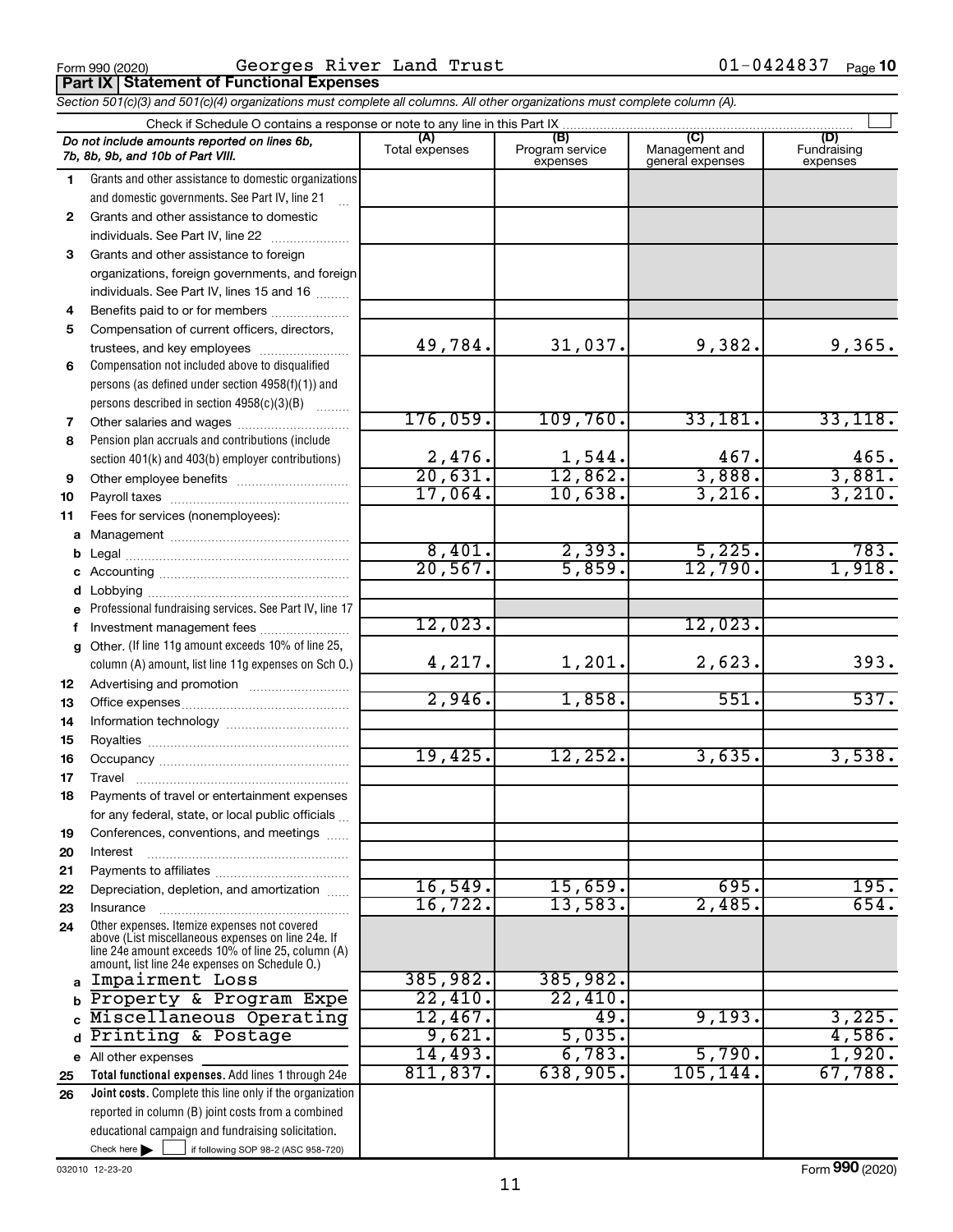### Form 990 (2020)  $\qquad \qquad$  Georges River Land Trust  $01-0424837$  Page

01-0424837 Page 11

|                             | <b>UILIV</b> | יטווטי טווטט                                                                                                                                                                                                                  |                 |                          |                          |                 |                          |
|-----------------------------|--------------|-------------------------------------------------------------------------------------------------------------------------------------------------------------------------------------------------------------------------------|-----------------|--------------------------|--------------------------|-----------------|--------------------------|
|                             |              |                                                                                                                                                                                                                               |                 |                          |                          |                 |                          |
|                             |              |                                                                                                                                                                                                                               |                 |                          | (A)<br>Beginning of year |                 | (B)<br>End of year       |
|                             | 1            |                                                                                                                                                                                                                               |                 |                          | 170, 157.                | $\mathbf{1}$    | 452,514.                 |
|                             | 2            |                                                                                                                                                                                                                               |                 |                          | 25,468.                  | $\overline{2}$  | 24, 172.                 |
|                             | з            |                                                                                                                                                                                                                               |                 |                          | 126,600.                 | 3               | 156, 355.                |
|                             | 4            |                                                                                                                                                                                                                               |                 |                          |                          | 4               |                          |
|                             | 5            | Loans and other receivables from any current or former officer, director,                                                                                                                                                     |                 |                          |                          |                 |                          |
|                             |              | trustee, key employee, creator or founder, substantial contributor, or 35%                                                                                                                                                    |                 |                          |                          |                 |                          |
|                             |              | controlled entity or family member of any of these persons                                                                                                                                                                    |                 |                          |                          | 5               |                          |
|                             | 6            | Loans and other receivables from other disqualified persons (as defined                                                                                                                                                       |                 |                          |                          |                 |                          |
|                             |              | under section 4958(f)(1)), and persons described in section 4958(c)(3)(B)                                                                                                                                                     |                 |                          |                          | 6               |                          |
|                             | 7            |                                                                                                                                                                                                                               |                 |                          |                          | $\overline{7}$  |                          |
| Assets                      | 8            |                                                                                                                                                                                                                               |                 |                          | 3,688.                   | 8               | 3,459.                   |
|                             | 9            | Prepaid expenses and deferred charges [11] [11] Prepaid expenses and deferred charges [11] [11] Martin Marian Marian Marian Marian Marian Marian Marian Marian Marian Marian Marian Marian Marian Marian Marian Marian Marian |                 |                          | 8,154.                   | 9               | 10,042.                  |
|                             |              | 10a Land, buildings, and equipment: cost or other                                                                                                                                                                             |                 |                          |                          |                 |                          |
|                             |              | basis. Complete Part VI of Schedule D  10a                                                                                                                                                                                    |                 | $\frac{162,436}{63,752}$ |                          |                 |                          |
|                             |              |                                                                                                                                                                                                                               | 10 <sub>b</sub> |                          | 109,187.                 | 10 <sub>c</sub> | 98,684.                  |
|                             | 11           |                                                                                                                                                                                                                               |                 |                          |                          | 11              |                          |
|                             | 12           |                                                                                                                                                                                                                               |                 |                          |                          | 12              |                          |
|                             | 13           |                                                                                                                                                                                                                               |                 |                          |                          | 13              |                          |
|                             | 14           |                                                                                                                                                                                                                               |                 |                          | 14                       |                 |                          |
|                             | 15           |                                                                                                                                                                                                                               |                 |                          | 5,775,202.               | 15              | 5,362,227.               |
|                             | 16           |                                                                                                                                                                                                                               |                 |                          | 6, 218, 456.<br>32,916.  | 16              | 6, 107, 453.<br>14,388.  |
|                             | 17           |                                                                                                                                                                                                                               |                 |                          |                          | 17              |                          |
|                             | 18           |                                                                                                                                                                                                                               |                 | 18                       |                          |                 |                          |
|                             | 19           |                                                                                                                                                                                                                               |                 |                          |                          | 19              |                          |
|                             | 20           |                                                                                                                                                                                                                               |                 |                          |                          | 20              |                          |
|                             | 21           | Escrow or custodial account liability. Complete Part IV of Schedule D                                                                                                                                                         |                 |                          |                          | 21              |                          |
| Liabilities                 | 22           | Loans and other payables to any current or former officer, director,                                                                                                                                                          |                 |                          |                          |                 |                          |
|                             |              | trustee, key employee, creator or founder, substantial contributor, or 35%                                                                                                                                                    |                 |                          |                          | 22              |                          |
|                             | 23           | controlled entity or family member of any of these persons<br>Secured mortgages and notes payable to unrelated third parties                                                                                                  |                 |                          |                          | 23              | 12,000.                  |
|                             | 24           | Unsecured notes and loans payable to unrelated third parties                                                                                                                                                                  |                 |                          |                          | 24              |                          |
|                             | 25           | Other liabilities (including federal income tax, payables to related third                                                                                                                                                    |                 |                          |                          |                 |                          |
|                             |              | parties, and other liabilities not included on lines 17-24). Complete Part X                                                                                                                                                  |                 |                          |                          |                 |                          |
|                             |              | of Schedule D                                                                                                                                                                                                                 |                 |                          |                          | 25              |                          |
|                             | 26           | Total liabilities. Add lines 17 through 25                                                                                                                                                                                    |                 |                          | 32,916.                  | 26              | 26,388.                  |
|                             |              | Organizations that follow FASB ASC 958, check here $\blacktriangleright \lfloor \underline{X} \rfloor$                                                                                                                        |                 |                          |                          |                 |                          |
|                             |              | and complete lines 27, 28, 32, and 33.                                                                                                                                                                                        |                 |                          |                          |                 |                          |
|                             | 27           | Net assets without donor restrictions                                                                                                                                                                                         |                 |                          | 1,219,024.               | 27              |                          |
|                             | 28           |                                                                                                                                                                                                                               |                 |                          | 4,966,516.               | 28              | 1,382,372.<br>4,698,693. |
|                             |              | Organizations that do not follow FASB ASC 958, check here $\blacktriangleright$                                                                                                                                               |                 |                          |                          |                 |                          |
|                             |              | and complete lines 29 through 33.                                                                                                                                                                                             |                 |                          |                          |                 |                          |
| Net Assets or Fund Balances | 29           |                                                                                                                                                                                                                               |                 |                          |                          | 29              |                          |
|                             | 30           | Paid-in or capital surplus, or land, building, or equipment fund                                                                                                                                                              |                 |                          |                          | 30              |                          |
|                             | 31           | Retained earnings, endowment, accumulated income, or other funds                                                                                                                                                              |                 |                          |                          | 31              |                          |
|                             | 32           |                                                                                                                                                                                                                               |                 |                          | 6, 185, 540.             | 32              | 6,081,065.               |
|                             | 33           |                                                                                                                                                                                                                               |                 |                          | 6, 218, 456.             | 33              | 6, 107, 453.             |
|                             |              |                                                                                                                                                                                                                               |                 |                          |                          |                 | $000 \approx$            |

Form (2020) **990**

**Part X Balance Sheet**<br>**Part X Balance Sheet**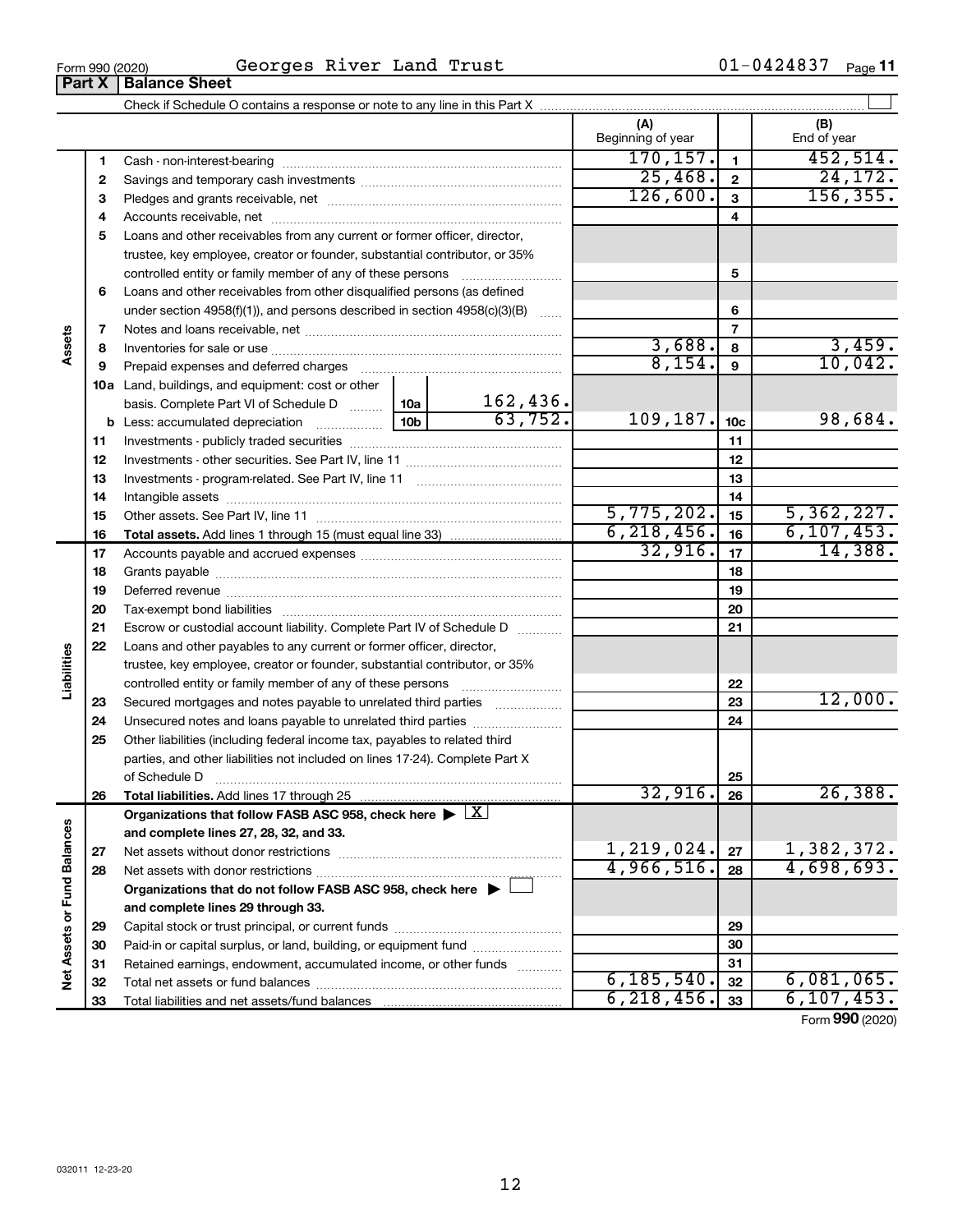|    | Georges River Land Trust<br>Form 990 (2020)                                                                                                                                                                                   |                         | $01 - 0424837$ |     | Page 12                 |
|----|-------------------------------------------------------------------------------------------------------------------------------------------------------------------------------------------------------------------------------|-------------------------|----------------|-----|-------------------------|
|    | Part XI<br><b>Reconciliation of Net Assets</b>                                                                                                                                                                                |                         |                |     |                         |
|    |                                                                                                                                                                                                                               |                         |                |     | $\boxed{\text{X}}$      |
|    |                                                                                                                                                                                                                               |                         |                |     |                         |
| 1  |                                                                                                                                                                                                                               | $\mathbf{1}$            | 1,097,232.     |     |                         |
| 2  |                                                                                                                                                                                                                               | $\overline{2}$          |                |     | 811,837.                |
| з  |                                                                                                                                                                                                                               | 3                       |                |     | 285, 395.               |
| 4  |                                                                                                                                                                                                                               | $\overline{\mathbf{A}}$ | 6, 185, 540.   |     |                         |
| 5  |                                                                                                                                                                                                                               | 5                       |                |     | 126, 386.               |
| 6  |                                                                                                                                                                                                                               | 6                       |                |     | 8,110.                  |
| 7  | Investment expenses www.communication.com/www.communication.com/www.communication.com/www.com                                                                                                                                 | $\overline{7}$          |                |     |                         |
| 8  | Prior period adjustments manufactured and content and content and content and content and content and content and content and content and content and content and content and content and content and content and content and | 8                       |                |     |                         |
| 9  |                                                                                                                                                                                                                               | 9                       | $-524, 366.$   |     |                         |
| 10 | Net assets or fund balances at end of year. Combine lines 3 through 9 (must equal Part X, line 32,                                                                                                                            |                         |                |     |                         |
|    |                                                                                                                                                                                                                               | 10                      | 6,081,065.     |     |                         |
|    | Part XII Financial Statements and Reporting                                                                                                                                                                                   |                         |                |     |                         |
|    |                                                                                                                                                                                                                               |                         |                |     | $\overline{\mathbf{x}}$ |
|    |                                                                                                                                                                                                                               |                         |                | Yes | No                      |
| 1  | $\boxed{\mathbf{X}}$ Accrual<br>Accounting method used to prepare the Form 990: [130] Cash<br>  Other                                                                                                                         |                         |                |     |                         |
|    | If the organization changed its method of accounting from a prior year or checked "Other," explain in Schedule O.                                                                                                             |                         |                |     |                         |
|    |                                                                                                                                                                                                                               |                         | 2a             | x   |                         |
|    | If "Yes," check a box below to indicate whether the financial statements for the year were compiled or reviewed on a                                                                                                          |                         |                |     |                         |
|    | separate basis, consolidated basis, or both:                                                                                                                                                                                  |                         |                |     |                         |
|    | $\lfloor \underline{X} \rfloor$ Separate basis<br><b>Consolidated basis</b><br>Both consolidated and separate basis                                                                                                           |                         |                |     |                         |
|    |                                                                                                                                                                                                                               |                         | 2 <sub>b</sub> |     | х                       |
|    | If "Yes," check a box below to indicate whether the financial statements for the year were audited on a separate basis,                                                                                                       |                         |                |     |                         |
|    | consolidated basis, or both:                                                                                                                                                                                                  |                         |                |     |                         |
|    | Separate basis<br><b>Consolidated basis</b><br>Both consolidated and separate basis                                                                                                                                           |                         |                |     |                         |
|    | c If "Yes" to line 2a or 2b, does the organization have a committee that assumes responsibility for oversight of the audit,                                                                                                   |                         |                |     |                         |
|    | review, or compilation of its financial statements and selection of an independent accountant?                                                                                                                                |                         | 2c             |     | х                       |
|    | If the organization changed either its oversight process or selection process during the tax year, explain on Schedule O.                                                                                                     |                         |                |     |                         |
|    | 3a As a result of a federal award, was the organization required to undergo an audit or audits as set forth in the Single Audit                                                                                               |                         |                |     |                         |
|    |                                                                                                                                                                                                                               |                         | 3a             |     | x                       |
|    | b If "Yes," did the organization undergo the required audit or audits? If the organization did not undergo the required audit                                                                                                 |                         |                |     |                         |
|    |                                                                                                                                                                                                                               |                         | 3 <sub>b</sub> |     |                         |

Form (2020) **990**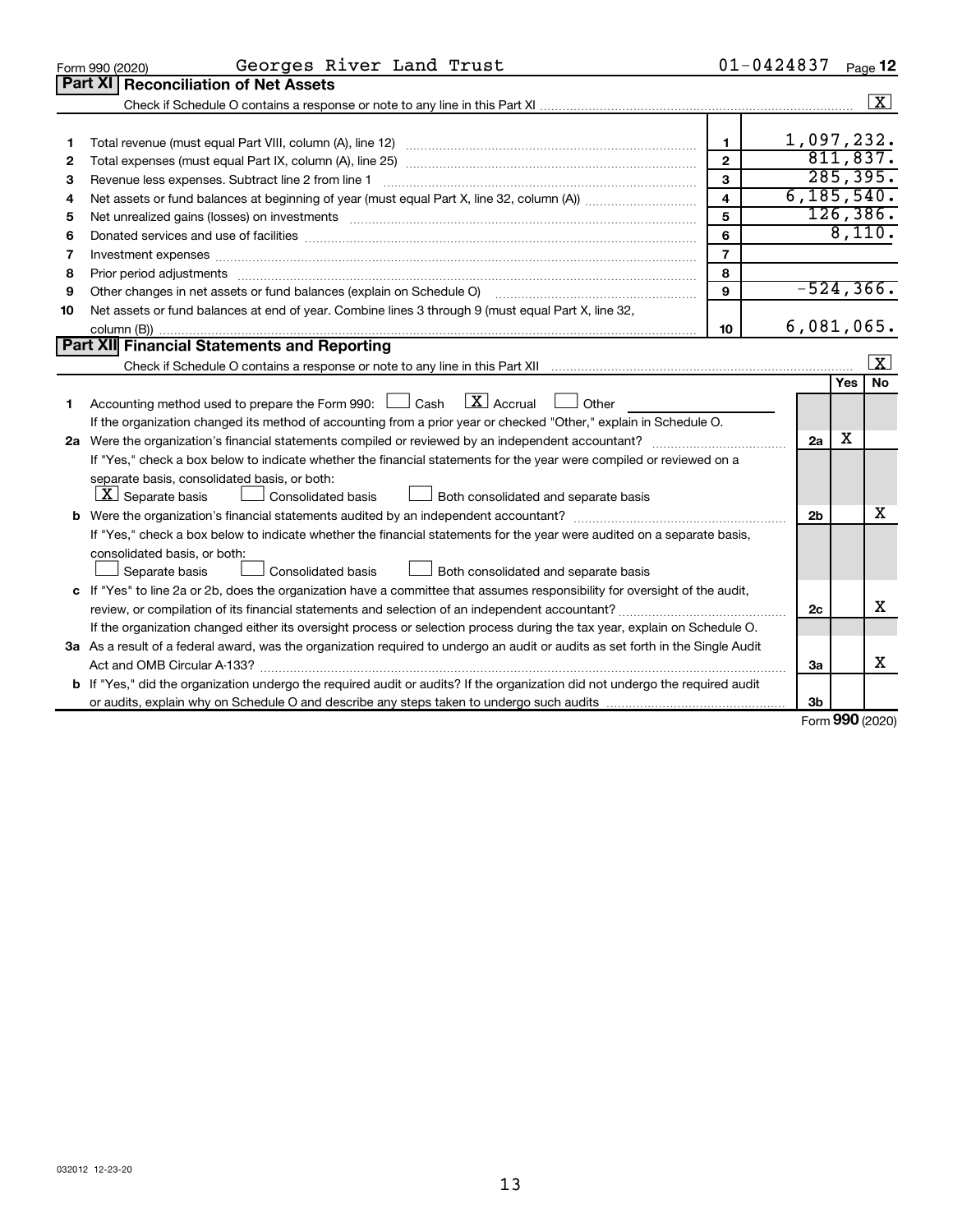**SCHEDULE A**

Department of the Tre Internal Revenue Ser

OMB No. 1545-0047

| JUNEDULE A<br>(Form 990 or 990-EZ) |                     |                                                        | <b>Public Charity Status and Public Support</b>                        |                                                                                                                                              |                                                                |    |                            |  |                                       |  |  |
|------------------------------------|---------------------|--------------------------------------------------------|------------------------------------------------------------------------|----------------------------------------------------------------------------------------------------------------------------------------------|----------------------------------------------------------------|----|----------------------------|--|---------------------------------------|--|--|
|                                    |                     |                                                        |                                                                        | Complete if the organization is a section 501(c)(3) organization or a section<br>4947(a)(1) nonexempt charitable trust.                      |                                                                |    |                            |  |                                       |  |  |
|                                    |                     | Department of the Treasury<br>Internal Revenue Service |                                                                        | Attach to Form 990 or Form 990-EZ.<br>Go to www.irs.gov/Form990 for instructions and the latest information.                                 |                                                                |    |                            |  | <b>Open to Public</b><br>Inspection   |  |  |
|                                    |                     | Name of the organization                               |                                                                        |                                                                                                                                              |                                                                |    |                            |  | <b>Employer identification number</b> |  |  |
|                                    |                     |                                                        | Georges River Land Trust                                               |                                                                                                                                              |                                                                |    |                            |  | $01 - 0424837$                        |  |  |
| Part I                             |                     |                                                        |                                                                        | Reason for Public Charity Status. (All organizations must complete this part.) See instructions.                                             |                                                                |    |                            |  |                                       |  |  |
|                                    |                     |                                                        |                                                                        | The organization is not a private foundation because it is: (For lines 1 through 12, check only one box.)                                    |                                                                |    |                            |  |                                       |  |  |
| 1                                  |                     |                                                        |                                                                        | A church, convention of churches, or association of churches described in section 170(b)(1)(A)(i).                                           |                                                                |    |                            |  |                                       |  |  |
| 2                                  |                     |                                                        |                                                                        | A school described in section 170(b)(1)(A)(ii). (Attach Schedule E (Form 990 or 990-EZ).)                                                    |                                                                |    |                            |  |                                       |  |  |
| З                                  |                     |                                                        |                                                                        | A hospital or a cooperative hospital service organization described in section 170(b)(1)(A)(iii).                                            |                                                                |    |                            |  |                                       |  |  |
| 4                                  |                     |                                                        |                                                                        | A medical research organization operated in conjunction with a hospital described in section 170(b)(1)(A)(iii). Enter the hospital's name,   |                                                                |    |                            |  |                                       |  |  |
|                                    |                     | city, and state:                                       |                                                                        |                                                                                                                                              |                                                                |    |                            |  |                                       |  |  |
| 5                                  |                     |                                                        |                                                                        | An organization operated for the benefit of a college or university owned or operated by a governmental unit described in                    |                                                                |    |                            |  |                                       |  |  |
|                                    |                     |                                                        | section 170(b)(1)(A)(iv). (Complete Part II.)                          |                                                                                                                                              |                                                                |    |                            |  |                                       |  |  |
| 6                                  |                     |                                                        |                                                                        | A federal, state, or local government or governmental unit described in section 170(b)(1)(A)(v).                                             |                                                                |    |                            |  |                                       |  |  |
| $\overline{7}$                     | $\lfloor x \rfloor$ |                                                        |                                                                        | An organization that normally receives a substantial part of its support from a governmental unit or from the general public described in    |                                                                |    |                            |  |                                       |  |  |
|                                    |                     |                                                        | section 170(b)(1)(A)(vi). (Complete Part II.)                          |                                                                                                                                              |                                                                |    |                            |  |                                       |  |  |
| 8                                  |                     |                                                        |                                                                        | A community trust described in section 170(b)(1)(A)(vi). (Complete Part II.)                                                                 |                                                                |    |                            |  |                                       |  |  |
| 9                                  |                     |                                                        |                                                                        | An agricultural research organization described in section 170(b)(1)(A)(ix) operated in conjunction with a land-grant college                |                                                                |    |                            |  |                                       |  |  |
|                                    |                     |                                                        |                                                                        | or university or a non-land-grant college of agriculture (see instructions). Enter the name, city, and state of the college or               |                                                                |    |                            |  |                                       |  |  |
|                                    |                     | university:                                            |                                                                        |                                                                                                                                              |                                                                |    |                            |  |                                       |  |  |
| 10                                 |                     |                                                        |                                                                        | An organization that normally receives (1) more than 33 1/3% of its support from contributions, membership fees, and gross receipts from     |                                                                |    |                            |  |                                       |  |  |
|                                    |                     |                                                        |                                                                        | activities related to its exempt functions, subject to certain exceptions; and (2) no more than 33 1/3% of its support from gross investment |                                                                |    |                            |  |                                       |  |  |
|                                    |                     |                                                        |                                                                        | income and unrelated business taxable income (less section 511 tax) from businesses acquired by the organization after June 30, 1975.        |                                                                |    |                            |  |                                       |  |  |
| 11                                 |                     |                                                        | See section 509(a)(2). (Complete Part III.)                            | An organization organized and operated exclusively to test for public safety. See section 509(a)(4).                                         |                                                                |    |                            |  |                                       |  |  |
| 12                                 |                     |                                                        |                                                                        | An organization organized and operated exclusively for the benefit of, to perform the functions of, or to carry out the purposes of one or   |                                                                |    |                            |  |                                       |  |  |
|                                    |                     |                                                        |                                                                        | more publicly supported organizations described in section 509(a)(1) or section 509(a)(2). See section 509(a)(3). Check the box in           |                                                                |    |                            |  |                                       |  |  |
|                                    |                     |                                                        |                                                                        | lines 12a through 12d that describes the type of supporting organization and complete lines 12e, 12f, and 12g.                               |                                                                |    |                            |  |                                       |  |  |
| а                                  |                     |                                                        |                                                                        | Type I. A supporting organization operated, supervised, or controlled by its supported organization(s), typically by giving                  |                                                                |    |                            |  |                                       |  |  |
|                                    |                     |                                                        |                                                                        | the supported organization(s) the power to regularly appoint or elect a majority of the directors or trustees of the supporting              |                                                                |    |                            |  |                                       |  |  |
|                                    |                     |                                                        | organization. You must complete Part IV, Sections A and B.             |                                                                                                                                              |                                                                |    |                            |  |                                       |  |  |
| b                                  |                     |                                                        |                                                                        | Type II. A supporting organization supervised or controlled in connection with its supported organization(s), by having                      |                                                                |    |                            |  |                                       |  |  |
|                                    |                     |                                                        |                                                                        | control or management of the supporting organization vested in the same persons that control or manage the supported                         |                                                                |    |                            |  |                                       |  |  |
|                                    |                     |                                                        | organization(s). You must complete Part IV, Sections A and C.          |                                                                                                                                              |                                                                |    |                            |  |                                       |  |  |
| c                                  |                     |                                                        |                                                                        | Type III functionally integrated. A supporting organization operated in connection with, and functionally integrated with,                   |                                                                |    |                            |  |                                       |  |  |
|                                    |                     |                                                        |                                                                        | its supported organization(s) (see instructions). You must complete Part IV, Sections A, D, and E.                                           |                                                                |    |                            |  |                                       |  |  |
| d                                  |                     |                                                        |                                                                        | Type III non-functionally integrated. A supporting organization operated in connection with its supported organization(s)                    |                                                                |    |                            |  |                                       |  |  |
|                                    |                     |                                                        |                                                                        | that is not functionally integrated. The organization generally must satisfy a distribution requirement and an attentiveness                 |                                                                |    |                            |  |                                       |  |  |
|                                    |                     |                                                        |                                                                        | requirement (see instructions). You must complete Part IV, Sections A and D, and Part V.                                                     |                                                                |    |                            |  |                                       |  |  |
| e                                  |                     |                                                        |                                                                        | Check this box if the organization received a written determination from the IRS that it is a Type I, Type II, Type III                      |                                                                |    |                            |  |                                       |  |  |
|                                    |                     |                                                        |                                                                        | functionally integrated, or Type III non-functionally integrated supporting organization.                                                    |                                                                |    |                            |  |                                       |  |  |
| f                                  |                     | Enter the number of supported organizations            |                                                                        |                                                                                                                                              |                                                                |    |                            |  |                                       |  |  |
|                                    |                     |                                                        | Provide the following information about the supported organization(s). |                                                                                                                                              |                                                                |    |                            |  |                                       |  |  |
|                                    |                     | (i) Name of supported                                  | (ii) EIN                                                               | (iii) Type of organization<br>(described on lines 1-10                                                                                       | (iv) Is the organization listed<br>in your governing document? |    | (v) Amount of monetary     |  | (vi) Amount of other                  |  |  |
|                                    |                     | organization                                           |                                                                        | above (see instructions))                                                                                                                    | Yes                                                            | No | support (see instructions) |  | support (see instructions)            |  |  |
|                                    |                     |                                                        |                                                                        |                                                                                                                                              |                                                                |    |                            |  |                                       |  |  |
|                                    |                     |                                                        |                                                                        |                                                                                                                                              |                                                                |    |                            |  |                                       |  |  |
|                                    |                     |                                                        |                                                                        |                                                                                                                                              |                                                                |    |                            |  |                                       |  |  |
|                                    |                     |                                                        |                                                                        |                                                                                                                                              |                                                                |    |                            |  |                                       |  |  |
|                                    |                     |                                                        |                                                                        |                                                                                                                                              |                                                                |    |                            |  |                                       |  |  |
|                                    |                     |                                                        |                                                                        |                                                                                                                                              |                                                                |    |                            |  |                                       |  |  |
|                                    |                     |                                                        |                                                                        |                                                                                                                                              |                                                                |    |                            |  |                                       |  |  |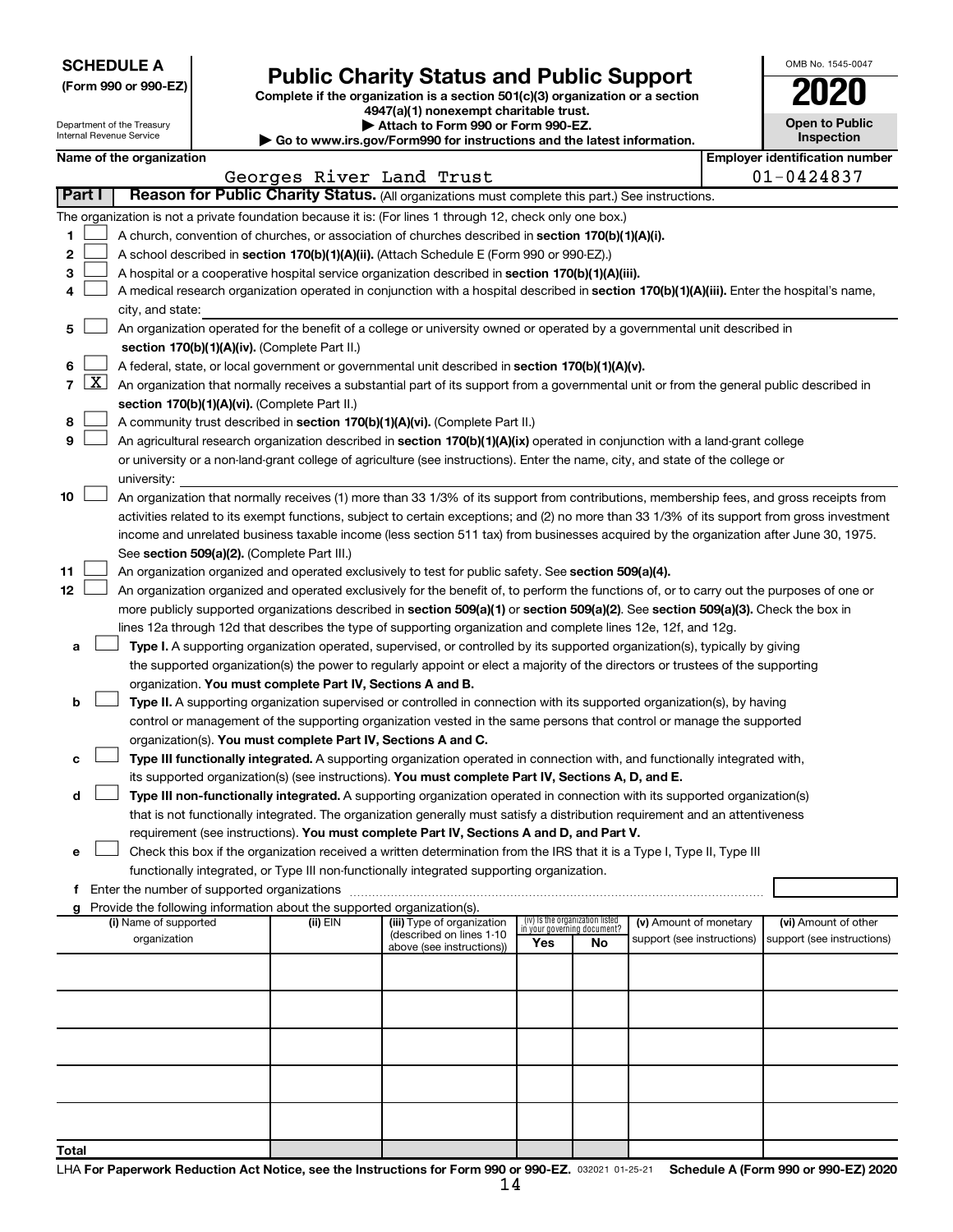### Schedule A (Form 990 or 990-EZ) 2020 Page Georges River Land Trust 01-0424837

01-0424837 Page 2

(Complete only if you checked the box on line 5, 7, or 8 of Part I or if the organization failed to qualify under Part III. If the organization fails to qualify under the tests listed below, please complete Part III.) **Part II Support Schedule for Organizations Described in Sections 170(b)(1)(A)(iv) and 170(b)(1)(A)(vi)**

|                                                                                                                                                                                                                                                  | <b>Section A. Public Support</b>                                                                                                                                                                                                                       |          |           |            |            |          |            |  |  |  |  |
|--------------------------------------------------------------------------------------------------------------------------------------------------------------------------------------------------------------------------------------------------|--------------------------------------------------------------------------------------------------------------------------------------------------------------------------------------------------------------------------------------------------------|----------|-----------|------------|------------|----------|------------|--|--|--|--|
|                                                                                                                                                                                                                                                  | Calendar year (or fiscal year beginning in)                                                                                                                                                                                                            | (a) 2016 | (b) 2017  | $(c)$ 2018 | $(d)$ 2019 | (e) 2020 | (f) Total  |  |  |  |  |
|                                                                                                                                                                                                                                                  | 1 Gifts, grants, contributions, and                                                                                                                                                                                                                    |          |           |            |            |          |            |  |  |  |  |
|                                                                                                                                                                                                                                                  | membership fees received. (Do not                                                                                                                                                                                                                      |          |           |            |            |          |            |  |  |  |  |
|                                                                                                                                                                                                                                                  | include any "unusual grants.")                                                                                                                                                                                                                         | 1363045. | 527, 377. | 463, 127.  | 798,179.   | 1055463. | 4207191.   |  |  |  |  |
|                                                                                                                                                                                                                                                  | 2 Tax revenues levied for the organ-                                                                                                                                                                                                                   |          |           |            |            |          |            |  |  |  |  |
|                                                                                                                                                                                                                                                  | ization's benefit and either paid to                                                                                                                                                                                                                   |          |           |            |            |          |            |  |  |  |  |
|                                                                                                                                                                                                                                                  | or expended on its behalf                                                                                                                                                                                                                              |          |           |            |            |          |            |  |  |  |  |
|                                                                                                                                                                                                                                                  | 3 The value of services or facilities                                                                                                                                                                                                                  |          |           |            |            |          |            |  |  |  |  |
|                                                                                                                                                                                                                                                  | furnished by a governmental unit to                                                                                                                                                                                                                    |          |           |            |            |          |            |  |  |  |  |
|                                                                                                                                                                                                                                                  | the organization without charge                                                                                                                                                                                                                        |          |           |            |            |          |            |  |  |  |  |
|                                                                                                                                                                                                                                                  | <b>Total.</b> Add lines 1 through 3                                                                                                                                                                                                                    | 1363045. | 527, 377. | 463, 127.  | 798, 179.  | 1055463. | 4207191.   |  |  |  |  |
| 5                                                                                                                                                                                                                                                | The portion of total contributions                                                                                                                                                                                                                     |          |           |            |            |          |            |  |  |  |  |
|                                                                                                                                                                                                                                                  | by each person (other than a                                                                                                                                                                                                                           |          |           |            |            |          |            |  |  |  |  |
|                                                                                                                                                                                                                                                  | governmental unit or publicly                                                                                                                                                                                                                          |          |           |            |            |          |            |  |  |  |  |
|                                                                                                                                                                                                                                                  | supported organization) included                                                                                                                                                                                                                       |          |           |            |            |          |            |  |  |  |  |
|                                                                                                                                                                                                                                                  | on line 1 that exceeds 2% of the                                                                                                                                                                                                                       |          |           |            |            |          |            |  |  |  |  |
|                                                                                                                                                                                                                                                  | amount shown on line 11,                                                                                                                                                                                                                               |          |           |            |            |          |            |  |  |  |  |
|                                                                                                                                                                                                                                                  | column (f)                                                                                                                                                                                                                                             |          |           |            |            |          | 737,018.   |  |  |  |  |
|                                                                                                                                                                                                                                                  | 6 Public support. Subtract line 5 from line 4.                                                                                                                                                                                                         |          |           |            |            |          | 3470173.   |  |  |  |  |
|                                                                                                                                                                                                                                                  | <b>Section B. Total Support</b>                                                                                                                                                                                                                        |          |           |            |            |          |            |  |  |  |  |
|                                                                                                                                                                                                                                                  | Calendar year (or fiscal year beginning in)                                                                                                                                                                                                            | (a) 2016 | (b) 2017  | $(c)$ 2018 | $(d)$ 2019 | (e) 2020 | (f) Total  |  |  |  |  |
|                                                                                                                                                                                                                                                  | 7 Amounts from line 4                                                                                                                                                                                                                                  | 1363045. | 527, 377. | 463, 127.  | 798,179.   | 1055463. | 4207191.   |  |  |  |  |
| 8                                                                                                                                                                                                                                                | Gross income from interest,                                                                                                                                                                                                                            |          |           |            |            |          |            |  |  |  |  |
|                                                                                                                                                                                                                                                  | dividends, payments received on                                                                                                                                                                                                                        |          |           |            |            |          |            |  |  |  |  |
|                                                                                                                                                                                                                                                  | securities loans, rents, royalties,                                                                                                                                                                                                                    |          |           |            |            |          |            |  |  |  |  |
|                                                                                                                                                                                                                                                  | and income from similar sources                                                                                                                                                                                                                        | 2,977.   | 4,129.    | 8,673.     | 5,109.     | 4,622.   | 25,510.    |  |  |  |  |
| 9                                                                                                                                                                                                                                                | Net income from unrelated business                                                                                                                                                                                                                     |          |           |            |            |          |            |  |  |  |  |
|                                                                                                                                                                                                                                                  | activities, whether or not the                                                                                                                                                                                                                         |          |           |            |            |          |            |  |  |  |  |
|                                                                                                                                                                                                                                                  | business is regularly carried on                                                                                                                                                                                                                       |          |           |            |            |          |            |  |  |  |  |
|                                                                                                                                                                                                                                                  | 10 Other income. Do not include gain                                                                                                                                                                                                                   |          |           |            |            |          |            |  |  |  |  |
|                                                                                                                                                                                                                                                  | or loss from the sale of capital                                                                                                                                                                                                                       |          |           |            |            |          |            |  |  |  |  |
|                                                                                                                                                                                                                                                  | assets (Explain in Part VI.)                                                                                                                                                                                                                           |          |           |            |            |          |            |  |  |  |  |
|                                                                                                                                                                                                                                                  | 11 Total support. Add lines 7 through 10                                                                                                                                                                                                               |          |           |            |            |          | 4232701.   |  |  |  |  |
| 12                                                                                                                                                                                                                                               | Gross receipts from related activities, etc. (see instructions)                                                                                                                                                                                        |          |           |            |            | 12       | 37,194.    |  |  |  |  |
| 13                                                                                                                                                                                                                                               | First 5 years. If the Form 990 is for the organization's first, second, third, fourth, or fifth tax year as a section 501(c)(3)                                                                                                                        |          |           |            |            |          |            |  |  |  |  |
|                                                                                                                                                                                                                                                  | organization, check this box and stop here                                                                                                                                                                                                             |          |           |            |            |          |            |  |  |  |  |
|                                                                                                                                                                                                                                                  | <b>Section C. Computation of Public Support Percentage</b>                                                                                                                                                                                             |          |           |            |            |          | 81.98      |  |  |  |  |
|                                                                                                                                                                                                                                                  |                                                                                                                                                                                                                                                        |          |           |            |            | 14       | %<br>53.82 |  |  |  |  |
|                                                                                                                                                                                                                                                  |                                                                                                                                                                                                                                                        |          |           |            |            | 15       | $\%$       |  |  |  |  |
|                                                                                                                                                                                                                                                  | 16a 33 1/3% support test - 2020. If the organization did not check the box on line 13, and line 14 is 33 1/3% or more, check this box and                                                                                                              |          |           |            |            |          |            |  |  |  |  |
|                                                                                                                                                                                                                                                  | $\blacktriangleright$ $\mathbf{X}$<br>stop here. The organization qualifies as a publicly supported organization                                                                                                                                       |          |           |            |            |          |            |  |  |  |  |
| b 33 1/3% support test - 2019. If the organization did not check a box on line 13 or 16a, and line 15 is 33 1/3% or more, check this box                                                                                                         |                                                                                                                                                                                                                                                        |          |           |            |            |          |            |  |  |  |  |
|                                                                                                                                                                                                                                                  |                                                                                                                                                                                                                                                        |          |           |            |            |          |            |  |  |  |  |
|                                                                                                                                                                                                                                                  | 17a 10% -facts-and-circumstances test - 2020. If the organization did not check a box on line 13, 16a, or 16b, and line 14 is 10% or more,                                                                                                             |          |           |            |            |          |            |  |  |  |  |
| and if the organization meets the facts-and-circumstances test, check this box and stop here. Explain in Part VI how the organization<br>meets the facts-and-circumstances test. The organization qualifies as a publicly supported organization |                                                                                                                                                                                                                                                        |          |           |            |            |          |            |  |  |  |  |
|                                                                                                                                                                                                                                                  | b 10% -facts-and-circumstances test - 2019. If the organization did not check a box on line 13, 16a, 16b, or 17a, and line 15 is 10% or                                                                                                                |          |           |            |            |          |            |  |  |  |  |
|                                                                                                                                                                                                                                                  |                                                                                                                                                                                                                                                        |          |           |            |            |          |            |  |  |  |  |
|                                                                                                                                                                                                                                                  | more, and if the organization meets the facts-and-circumstances test, check this box and stop here. Explain in Part VI how the<br>organization meets the facts-and-circumstances test. The organization qualifies as a publicly supported organization |          |           |            |            |          |            |  |  |  |  |
|                                                                                                                                                                                                                                                  |                                                                                                                                                                                                                                                        |          |           |            |            |          |            |  |  |  |  |
| 18                                                                                                                                                                                                                                               | Private foundation. If the organization did not check a box on line 13, 16a, 16b, 17a, or 17b, check this box and see instructions                                                                                                                     |          |           |            |            |          |            |  |  |  |  |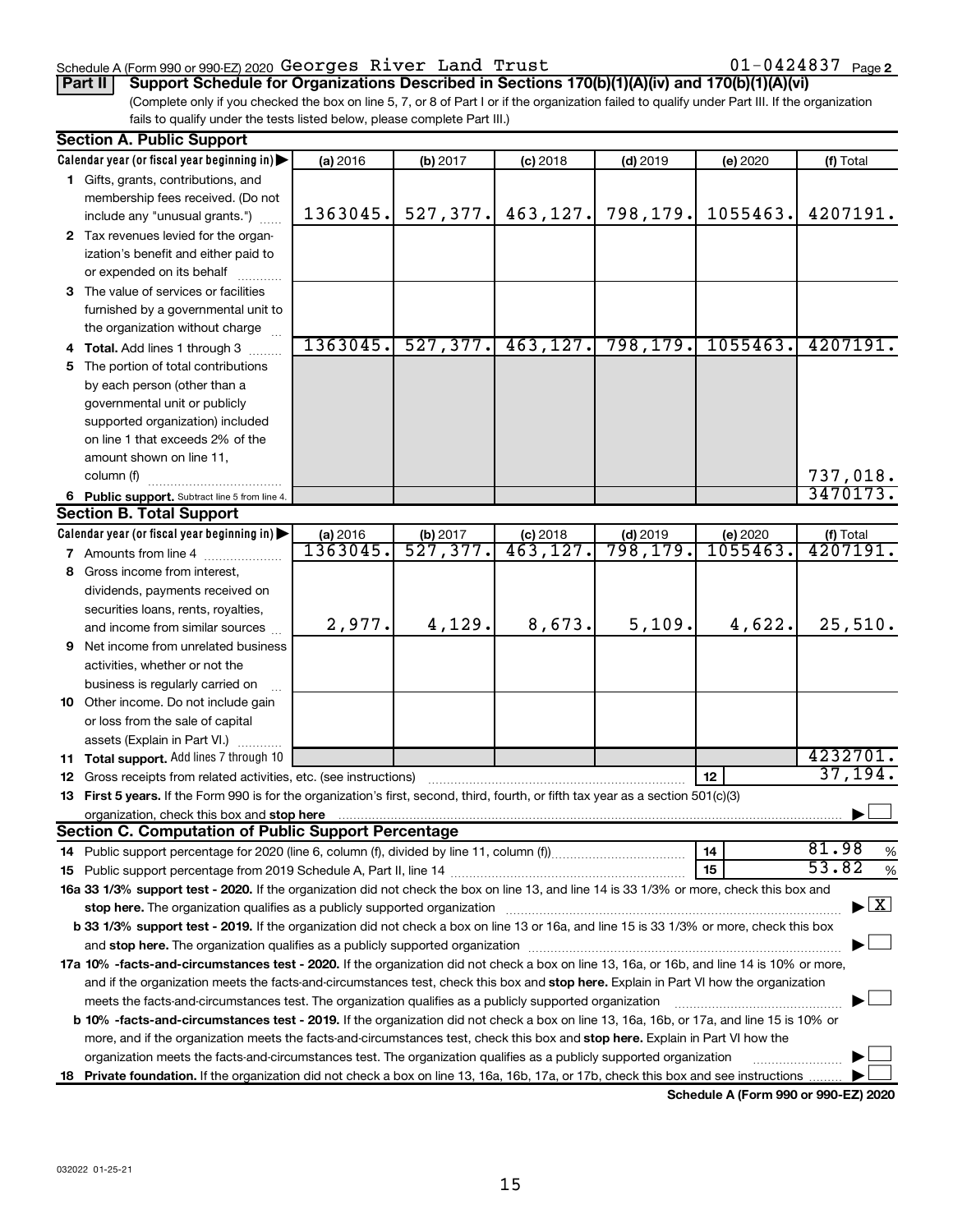### Schedule A (Form 990 or 990-EZ) 2020 Page Georges River Land Trust 01-0424837 **Part III Support Schedule for Organizations Described in Section 509(a)(2)**

(Complete only if you checked the box on line 10 of Part I or if the organization failed to qualify under Part II. If the organization fails to qualify under the tests listed below, please complete Part II.)

| <b>Section A. Public Support</b>                                                                                                                                                                                              |          |          |            |            |          |                                      |
|-------------------------------------------------------------------------------------------------------------------------------------------------------------------------------------------------------------------------------|----------|----------|------------|------------|----------|--------------------------------------|
| Calendar year (or fiscal year beginning in)                                                                                                                                                                                   | (a) 2016 | (b) 2017 | $(c)$ 2018 | $(d)$ 2019 | (e) 2020 | (f) Total                            |
| 1 Gifts, grants, contributions, and                                                                                                                                                                                           |          |          |            |            |          |                                      |
| membership fees received. (Do not                                                                                                                                                                                             |          |          |            |            |          |                                      |
| include any "unusual grants.")                                                                                                                                                                                                |          |          |            |            |          |                                      |
| 2 Gross receipts from admissions,<br>merchandise sold or services per-<br>formed, or facilities furnished in<br>any activity that is related to the<br>organization's tax-exempt purpose                                      |          |          |            |            |          |                                      |
| 3 Gross receipts from activities that                                                                                                                                                                                         |          |          |            |            |          |                                      |
| are not an unrelated trade or bus-<br>iness under section 513                                                                                                                                                                 |          |          |            |            |          |                                      |
| 4 Tax revenues levied for the organ-                                                                                                                                                                                          |          |          |            |            |          |                                      |
| ization's benefit and either paid to<br>or expended on its behalf                                                                                                                                                             |          |          |            |            |          |                                      |
| 5 The value of services or facilities                                                                                                                                                                                         |          |          |            |            |          |                                      |
| furnished by a governmental unit to<br>the organization without charge                                                                                                                                                        |          |          |            |            |          |                                      |
| <b>6 Total.</b> Add lines 1 through 5                                                                                                                                                                                         |          |          |            |            |          |                                      |
| 7a Amounts included on lines 1, 2, and                                                                                                                                                                                        |          |          |            |            |          |                                      |
| 3 received from disqualified persons                                                                                                                                                                                          |          |          |            |            |          |                                      |
| <b>b</b> Amounts included on lines 2 and 3 received<br>from other than disqualified persons that<br>exceed the greater of \$5,000 or 1% of the<br>amount on line 13 for the year                                              |          |          |            |            |          |                                      |
| c Add lines 7a and 7b                                                                                                                                                                                                         |          |          |            |            |          |                                      |
| 8 Public support. (Subtract line 7c from line 6.)                                                                                                                                                                             |          |          |            |            |          |                                      |
| <b>Section B. Total Support</b>                                                                                                                                                                                               |          |          |            |            |          |                                      |
| Calendar year (or fiscal year beginning in) $\blacktriangleright$                                                                                                                                                             | (a) 2016 | (b) 2017 | $(c)$ 2018 | $(d)$ 2019 | (e) 2020 | (f) Total                            |
| <b>9</b> Amounts from line 6                                                                                                                                                                                                  |          |          |            |            |          |                                      |
| <b>10a</b> Gross income from interest,<br>dividends, payments received on<br>securities loans, rents, royalties,<br>and income from similar sources                                                                           |          |          |            |            |          |                                      |
| <b>b</b> Unrelated business taxable income                                                                                                                                                                                    |          |          |            |            |          |                                      |
| (less section 511 taxes) from businesses<br>acquired after June 30, 1975<br>$\mathcal{L}$ . The contract of $\mathcal{L}$                                                                                                     |          |          |            |            |          |                                      |
| c Add lines 10a and 10b                                                                                                                                                                                                       |          |          |            |            |          |                                      |
| <b>11</b> Net income from unrelated business<br>activities not included in line 10b.<br>whether or not the business is<br>regularly carried on                                                                                |          |          |            |            |          |                                      |
| <b>12</b> Other income. Do not include gain<br>or loss from the sale of capital<br>assets (Explain in Part VI.)                                                                                                               |          |          |            |            |          |                                      |
| <b>13</b> Total support. (Add lines 9, 10c, 11, and 12.)                                                                                                                                                                      |          |          |            |            |          |                                      |
| 14 First 5 years. If the Form 990 is for the organization's first, second, third, fourth, or fifth tax year as a section 501(c)(3) organization,                                                                              |          |          |            |            |          |                                      |
| check this box and stop here manufactured and stop here and stop here are manufactured and stop here and stop here and stop here and stop here and stop here and stop here and stop here and stop here and stop here and stop |          |          |            |            |          |                                      |
| Section C. Computation of Public Support Percentage                                                                                                                                                                           |          |          |            |            |          |                                      |
|                                                                                                                                                                                                                               |          |          |            |            | 15       | %                                    |
| 16 Public support percentage from 2019 Schedule A, Part III, line 15                                                                                                                                                          |          |          |            |            | 16       | %                                    |
| Section D. Computation of Investment Income Percentage                                                                                                                                                                        |          |          |            |            |          |                                      |
|                                                                                                                                                                                                                               |          |          |            |            | 17       | %                                    |
| 18 Investment income percentage from 2019 Schedule A, Part III, line 17                                                                                                                                                       |          |          |            |            | 18       | %                                    |
| 19a 33 1/3% support tests - 2020. If the organization did not check the box on line 14, and line 15 is more than 33 1/3%, and line 17 is not                                                                                  |          |          |            |            |          |                                      |
| more than 33 1/3%, check this box and stop here. The organization qualifies as a publicly supported organization                                                                                                              |          |          |            |            |          |                                      |
| <b>b 33 1/3% support tests - 2019.</b> If the organization did not check a box on line 14 or line 19a, and line 16 is more than 33 1/3%, and                                                                                  |          |          |            |            |          |                                      |
| line 18 is not more than 33 1/3%, check this box and stop here. The organization qualifies as a publicly supported organization <i>manner</i>                                                                                 |          |          |            |            |          |                                      |
|                                                                                                                                                                                                                               |          |          |            |            |          |                                      |
| 032023 01-25-21                                                                                                                                                                                                               |          |          |            |            |          | Schedule A (Form 990 or 990-EZ) 2020 |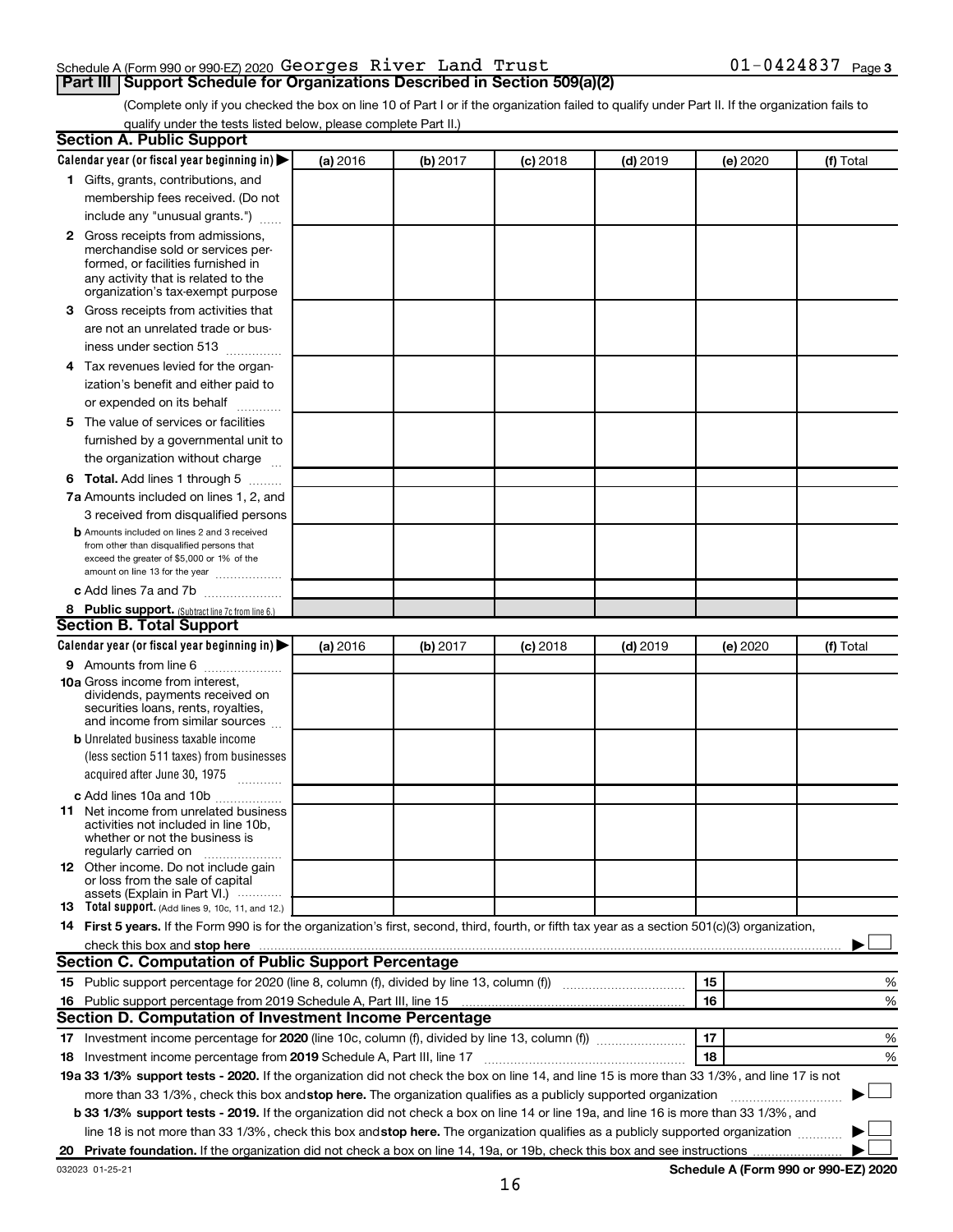**Yes No**

### **Part IV Supporting Organizations**

(Complete only if you checked a box in line 12 on Part I. If you checked box 12a, Part I, complete Sections A and B. If you checked box 12b, Part I, complete Sections A and C. If you checked box 12c, Part I, complete Sections A, D, and E. If you checked box 12d, Part I, complete Sections A and D, and complete Part V.)

### **Section A. All Supporting Organizations**

- **1** Are all of the organization's supported organizations listed by name in the organization's governing documents? If "No," describe in Part VI how the supported organizations are designated. If designated by *class or purpose, describe the designation. If historic and continuing relationship, explain.*
- **2** Did the organization have any supported organization that does not have an IRS determination of status under section 509(a)(1) or (2)? If "Yes," explain in Part **VI** how the organization determined that the supported *organization was described in section 509(a)(1) or (2).*
- **3a** Did the organization have a supported organization described in section 501(c)(4), (5), or (6)? If "Yes," answer *lines 3b and 3c below.*
- **b** Did the organization confirm that each supported organization qualified under section 501(c)(4), (5), or (6) and satisfied the public support tests under section 509(a)(2)? If "Yes," describe in Part VI when and how the *organization made the determination.*
- **c** Did the organization ensure that all support to such organizations was used exclusively for section 170(c)(2)(B) purposes? If "Yes," explain in Part VI what controls the organization put in place to ensure such use.
- **4 a** *If* Was any supported organization not organized in the United States ("foreign supported organization")? *"Yes," and if you checked box 12a or 12b in Part I, answer lines 4b and 4c below.*
- **b** Did the organization have ultimate control and discretion in deciding whether to make grants to the foreign supported organization? If "Yes," describe in Part VI how the organization had such control and discretion *despite being controlled or supervised by or in connection with its supported organizations.*
- **c** Did the organization support any foreign supported organization that does not have an IRS determination under sections 501(c)(3) and 509(a)(1) or (2)? If "Yes," explain in Part VI what controls the organization used *to ensure that all support to the foreign supported organization was used exclusively for section 170(c)(2)(B) purposes.*
- **5a** Did the organization add, substitute, or remove any supported organizations during the tax year? If "Yes," answer lines 5b and 5c below (if applicable). Also, provide detail in **Part VI,** including (i) the names and EIN *numbers of the supported organizations added, substituted, or removed; (ii) the reasons for each such action; (iii) the authority under the organization's organizing document authorizing such action; and (iv) how the action was accomplished (such as by amendment to the organizing document).*
- **b** Type I or Type II only. Was any added or substituted supported organization part of a class already designated in the organization's organizing document?
- **c Substitutions only.**  Was the substitution the result of an event beyond the organization's control?
- **6** Did the organization provide support (whether in the form of grants or the provision of services or facilities) to **Part VI.** support or benefit one or more of the filing organization's supported organizations? If "Yes," provide detail in anyone other than (i) its supported organizations, (ii) individuals that are part of the charitable class benefited by one or more of its supported organizations, or (iii) other supporting organizations that also
- **7** Did the organization provide a grant, loan, compensation, or other similar payment to a substantial contributor regard to a substantial contributor? If "Yes," complete Part I of Schedule L (Form 990 or 990-EZ). (as defined in section 4958(c)(3)(C)), a family member of a substantial contributor, or a 35% controlled entity with
- **8** Did the organization make a loan to a disqualified person (as defined in section 4958) not described in line 7? *If "Yes," complete Part I of Schedule L (Form 990 or 990-EZ).*
- **9 a** Was the organization controlled directly or indirectly at any time during the tax year by one or more in section 509(a)(1) or (2))? If "Yes," provide detail in **Part VI.** disqualified persons, as defined in section 4946 (other than foundation managers and organizations described
- **b** Did one or more disqualified persons (as defined in line 9a) hold a controlling interest in any entity in which the supporting organization had an interest? If "Yes," provide detail in Part VI.
- **c** Did a disqualified person (as defined in line 9a) have an ownership interest in, or derive any personal benefit from, assets in which the supporting organization also had an interest? If "Yes," provide detail in Part VI.
- **10 a** Was the organization subject to the excess business holdings rules of section 4943 because of section supporting organizations)? If "Yes," answer line 10b below. 4943(f) (regarding certain Type II supporting organizations, and all Type III non-functionally integrated
- **b** Did the organization have any excess business holdings in the tax year? (Use Schedule C, Form 4720, to *determine whether the organization had excess business holdings.)*

**1 2 3a 3b 3c 4a 4b 4c 5a 5b 5c 6 7 8 9a 9b 9c 10a**

**10b**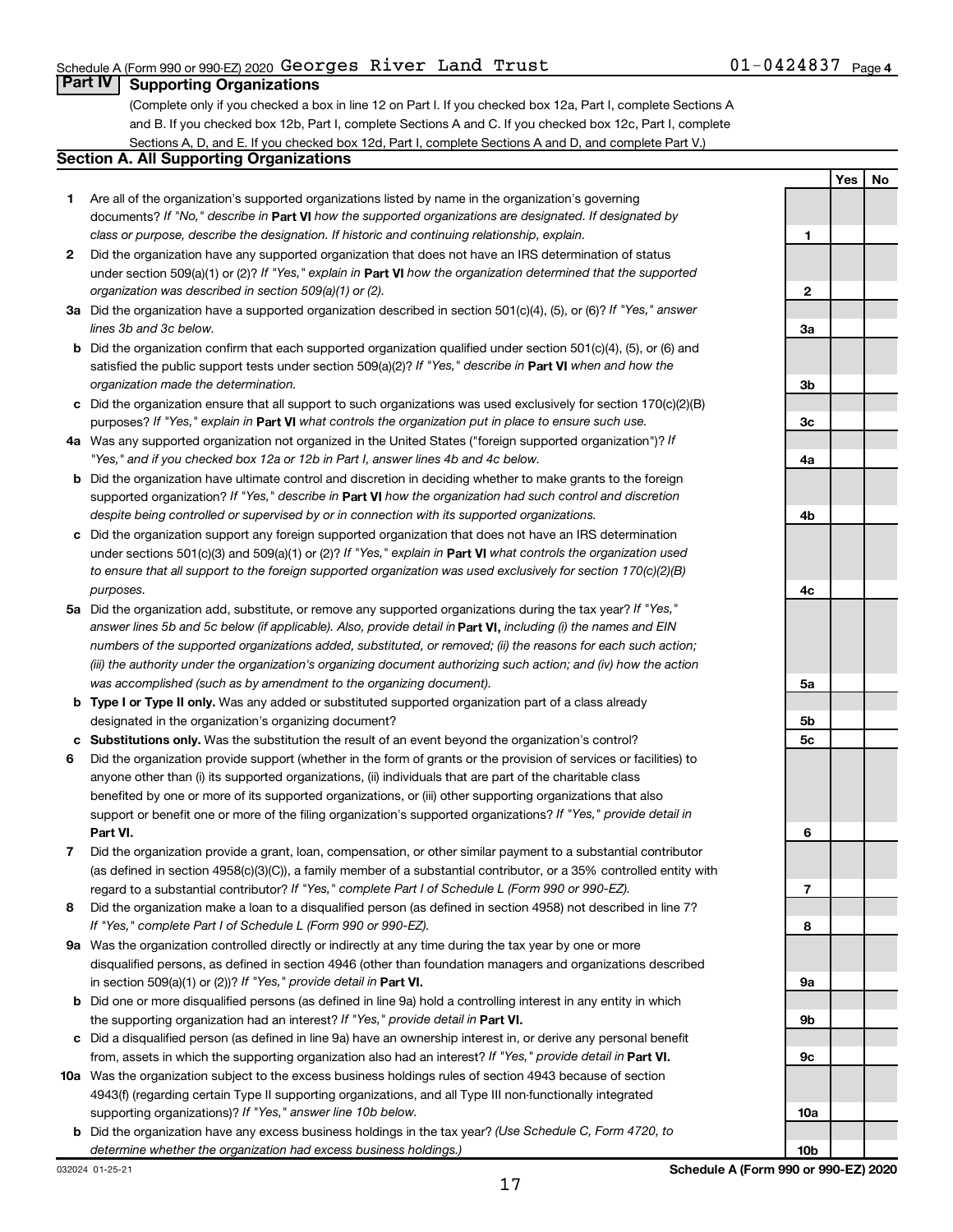### Schedule A (Form 990 or 990-EZ) 2020 GeOrges River Land Trust  $01-0424837$  Page Georges River Land Trust 11-0424837

**Part IV Supporting Organizations** *(continued)*

|        |                                                                                                                                                                                                                                                           |                | Yes | No |
|--------|-----------------------------------------------------------------------------------------------------------------------------------------------------------------------------------------------------------------------------------------------------------|----------------|-----|----|
| 11     | Has the organization accepted a gift or contribution from any of the following persons?                                                                                                                                                                   |                |     |    |
|        | a A person who directly or indirectly controls, either alone or together with persons described in lines 11b and                                                                                                                                          |                |     |    |
|        | 11c below, the governing body of a supported organization?                                                                                                                                                                                                | 11a            |     |    |
|        | <b>b</b> A family member of a person described in line 11a above?<br>c A 35% controlled entity of a person described in line 11a or 11b above? If "Yes" to line 11a, 11b, or 11c, provide                                                                 | 11b            |     |    |
|        | detail in Part VI.                                                                                                                                                                                                                                        | 11c            |     |    |
|        | <b>Section B. Type I Supporting Organizations</b>                                                                                                                                                                                                         |                |     |    |
|        |                                                                                                                                                                                                                                                           |                | Yes | No |
| 1.     | Did the governing body, members of the governing body, officers acting in their official capacity, or membership of one or                                                                                                                                |                |     |    |
|        | more supported organizations have the power to regularly appoint or elect at least a majority of the organization's officers,                                                                                                                             |                |     |    |
|        | directors, or trustees at all times during the tax year? If "No," describe in Part VI how the supported organization(s)<br>effectively operated, supervised, or controlled the organization's activities. If the organization had more than one supported |                |     |    |
|        | organization, describe how the powers to appoint and/or remove officers, directors, or trustees were allocated among the                                                                                                                                  |                |     |    |
|        | supported organizations and what conditions or restrictions, if any, applied to such powers during the tax year.                                                                                                                                          | 1              |     |    |
| 2      | Did the organization operate for the benefit of any supported organization other than the supported                                                                                                                                                       |                |     |    |
|        | organization(s) that operated, supervised, or controlled the supporting organization? If "Yes," explain in                                                                                                                                                |                |     |    |
|        | Part VI how providing such benefit carried out the purposes of the supported organization(s) that operated,                                                                                                                                               |                |     |    |
|        | supervised, or controlled the supporting organization.                                                                                                                                                                                                    | $\mathbf{2}$   |     |    |
|        | <b>Section C. Type II Supporting Organizations</b>                                                                                                                                                                                                        |                |     |    |
|        |                                                                                                                                                                                                                                                           |                | Yes | No |
| 1.     | Were a majority of the organization's directors or trustees during the tax year also a majority of the directors                                                                                                                                          |                |     |    |
|        | or trustees of each of the organization's supported organization(s)? If "No," describe in Part VI how control                                                                                                                                             |                |     |    |
|        | or management of the supporting organization was vested in the same persons that controlled or managed                                                                                                                                                    |                |     |    |
|        | the supported organization(s).<br>Section D. All Type III Supporting Organizations                                                                                                                                                                        | 1              |     |    |
|        |                                                                                                                                                                                                                                                           |                |     |    |
|        |                                                                                                                                                                                                                                                           |                | Yes | No |
| 1.     | Did the organization provide to each of its supported organizations, by the last day of the fifth month of the                                                                                                                                            |                |     |    |
|        | organization's tax year, (i) a written notice describing the type and amount of support provided during the prior tax<br>year, (ii) a copy of the Form 990 that was most recently filed as of the date of notification, and (iii) copies of the           |                |     |    |
|        | organization's governing documents in effect on the date of notification, to the extent not previously provided?                                                                                                                                          | 1              |     |    |
| 2      | Were any of the organization's officers, directors, or trustees either (i) appointed or elected by the supported                                                                                                                                          |                |     |    |
|        | organization(s) or (ii) serving on the governing body of a supported organization? If "No," explain in Part VI how                                                                                                                                        |                |     |    |
|        | the organization maintained a close and continuous working relationship with the supported organization(s).                                                                                                                                               | $\mathbf{2}$   |     |    |
| З      | By reason of the relationship described in line 2, above, did the organization's supported organizations have a                                                                                                                                           |                |     |    |
|        | significant voice in the organization's investment policies and in directing the use of the organization's                                                                                                                                                |                |     |    |
|        | income or assets at all times during the tax year? If "Yes," describe in Part VI the role the organization's                                                                                                                                              |                |     |    |
|        | supported organizations played in this regard.                                                                                                                                                                                                            | 3              |     |    |
|        | Section E. Type III Functionally Integrated Supporting Organizations                                                                                                                                                                                      |                |     |    |
| 1.     | Check the box next to the method that the organization used to satisfy the Integral Part Test during the yealsee instructions).                                                                                                                           |                |     |    |
| a      | The organization satisfied the Activities Test. Complete line 2 below.                                                                                                                                                                                    |                |     |    |
| b      | The organization is the parent of each of its supported organizations. Complete line 3 below.                                                                                                                                                             |                |     |    |
| c      | The organization supported a governmental entity. Describe in Part VI how you supported a governmental entity (see instructions).                                                                                                                         |                |     |    |
| 2      | Activities Test. Answer lines 2a and 2b below.                                                                                                                                                                                                            |                | Yes | No |
| a      | Did substantially all of the organization's activities during the tax year directly further the exempt purposes of                                                                                                                                        |                |     |    |
|        | the supported organization(s) to which the organization was responsive? If "Yes," then in Part VI identify                                                                                                                                                |                |     |    |
|        | those supported organizations and explain how these activities directly furthered their exempt purposes,                                                                                                                                                  |                |     |    |
|        | how the organization was responsive to those supported organizations, and how the organization determined                                                                                                                                                 |                |     |    |
|        | that these activities constituted substantially all of its activities.                                                                                                                                                                                    | 2a             |     |    |
| b      | Did the activities described in line 2a, above, constitute activities that, but for the organization's involvement,                                                                                                                                       |                |     |    |
|        | one or more of the organization's supported organization(s) would have been engaged in? If "Yes," explain in                                                                                                                                              |                |     |    |
|        | Part VI the reasons for the organization's position that its supported organization(s) would have engaged in                                                                                                                                              |                |     |    |
|        | these activities but for the organization's involvement.<br>Parent of Supported Organizations. Answer lines 3a and 3b below.                                                                                                                              | 2 <sub>b</sub> |     |    |
| 3<br>a | Did the organization have the power to regularly appoint or elect a majority of the officers, directors, or                                                                                                                                               |                |     |    |
|        | trustees of each of the supported organizations? If "Yes" or "No" provide details in Part VI.                                                                                                                                                             | За             |     |    |
| b      | Did the organization exercise a substantial degree of direction over the policies, programs, and activities of each                                                                                                                                       |                |     |    |
|        | of its supported organizations? If "Yes," describe in Part VI the role played by the organization in this regard.                                                                                                                                         | 3b             |     |    |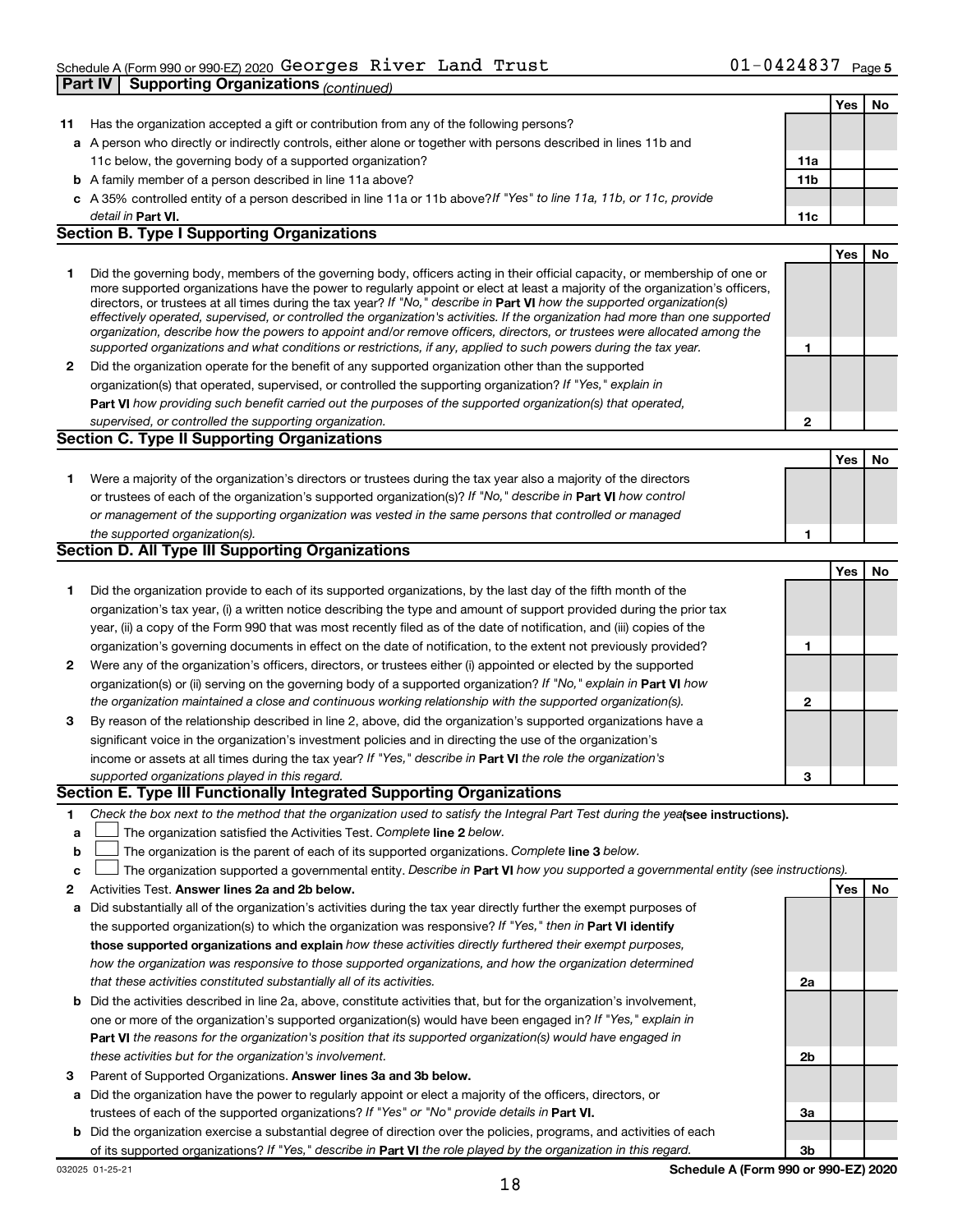### Schedule A (Form 990 or 990-EZ) 2020 Page Georges River Land Trust 01-0424837 **Part V Type III Non-Functionally Integrated 509(a)(3) Supporting Organizations**

1 **Letter See instructions.** Check here if the organization satisfied the Integral Part Test as a qualifying trust on Nov. 20, 1970 (*explain in* Part **VI**). See instructions. All other Type III non-functionally integrated supporting organizations must complete Sections A through E.

|                | Section A - Adjusted Net Income                                             |                | (A) Prior Year | (B) Current Year<br>(optional) |
|----------------|-----------------------------------------------------------------------------|----------------|----------------|--------------------------------|
| 1              | Net short-term capital gain                                                 | 1              |                |                                |
| 2              | Recoveries of prior-year distributions                                      | $\mathbf{2}$   |                |                                |
| 3              | Other gross income (see instructions)                                       | 3              |                |                                |
| 4              | Add lines 1 through 3.                                                      | 4              |                |                                |
| 5              | Depreciation and depletion                                                  | 5              |                |                                |
| 6              | Portion of operating expenses paid or incurred for production or            |                |                |                                |
|                | collection of gross income or for management, conservation, or              |                |                |                                |
|                | maintenance of property held for production of income (see instructions)    | 6              |                |                                |
| 7              | Other expenses (see instructions)                                           | $\overline{7}$ |                |                                |
| 8              | Adjusted Net Income (subtract lines 5, 6, and 7 from line 4)                | 8              |                |                                |
|                | <b>Section B - Minimum Asset Amount</b>                                     |                | (A) Prior Year | (B) Current Year<br>(optional) |
| 1.             | Aggregate fair market value of all non-exempt-use assets (see               |                |                |                                |
|                | instructions for short tax year or assets held for part of year):           |                |                |                                |
|                | a Average monthly value of securities                                       | 1a             |                |                                |
|                | <b>b</b> Average monthly cash balances                                      | 1 <sub>b</sub> |                |                                |
|                | c Fair market value of other non-exempt-use assets                          | 1c             |                |                                |
|                | d Total (add lines 1a, 1b, and 1c)                                          | 1 <sub>d</sub> |                |                                |
|                | e Discount claimed for blockage or other factors                            |                |                |                                |
|                | (explain in detail in <b>Part VI</b> ):                                     |                |                |                                |
| 2              | Acquisition indebtedness applicable to non-exempt-use assets                | $\mathbf{2}$   |                |                                |
| 3              | Subtract line 2 from line 1d.                                               | 3              |                |                                |
| 4              | Cash deemed held for exempt use. Enter 0.015 of line 3 (for greater amount, |                |                |                                |
|                | see instructions).                                                          | 4              |                |                                |
| 5              | Net value of non-exempt-use assets (subtract line 4 from line 3)            | 5              |                |                                |
| 6              | Multiply line 5 by 0.035.                                                   | 6              |                |                                |
| $\overline{7}$ | Recoveries of prior-year distributions                                      | 7              |                |                                |
| 8              | Minimum Asset Amount (add line 7 to line 6)                                 | 8              |                |                                |
|                | <b>Section C - Distributable Amount</b>                                     |                |                | <b>Current Year</b>            |
| 1              | Adjusted net income for prior year (from Section A, line 8, column A)       | 1              |                |                                |
| $\mathbf{2}$   | Enter 0.85 of line 1.                                                       | $\overline{2}$ |                |                                |
| 3              | Minimum asset amount for prior year (from Section B, line 8, column A)      | 3              |                |                                |
| 4              | Enter greater of line 2 or line 3.                                          | 4              |                |                                |
| 5              | Income tax imposed in prior year                                            | 5              |                |                                |
| 6              | Distributable Amount. Subtract line 5 from line 4, unless subject to        |                |                |                                |
|                | emergency temporary reduction (see instructions).                           | 6              |                |                                |
|                |                                                                             |                |                |                                |

**7** Check here if the current year is the organization's first as a non-functionally integrated Type III supporting organization (see † instructions).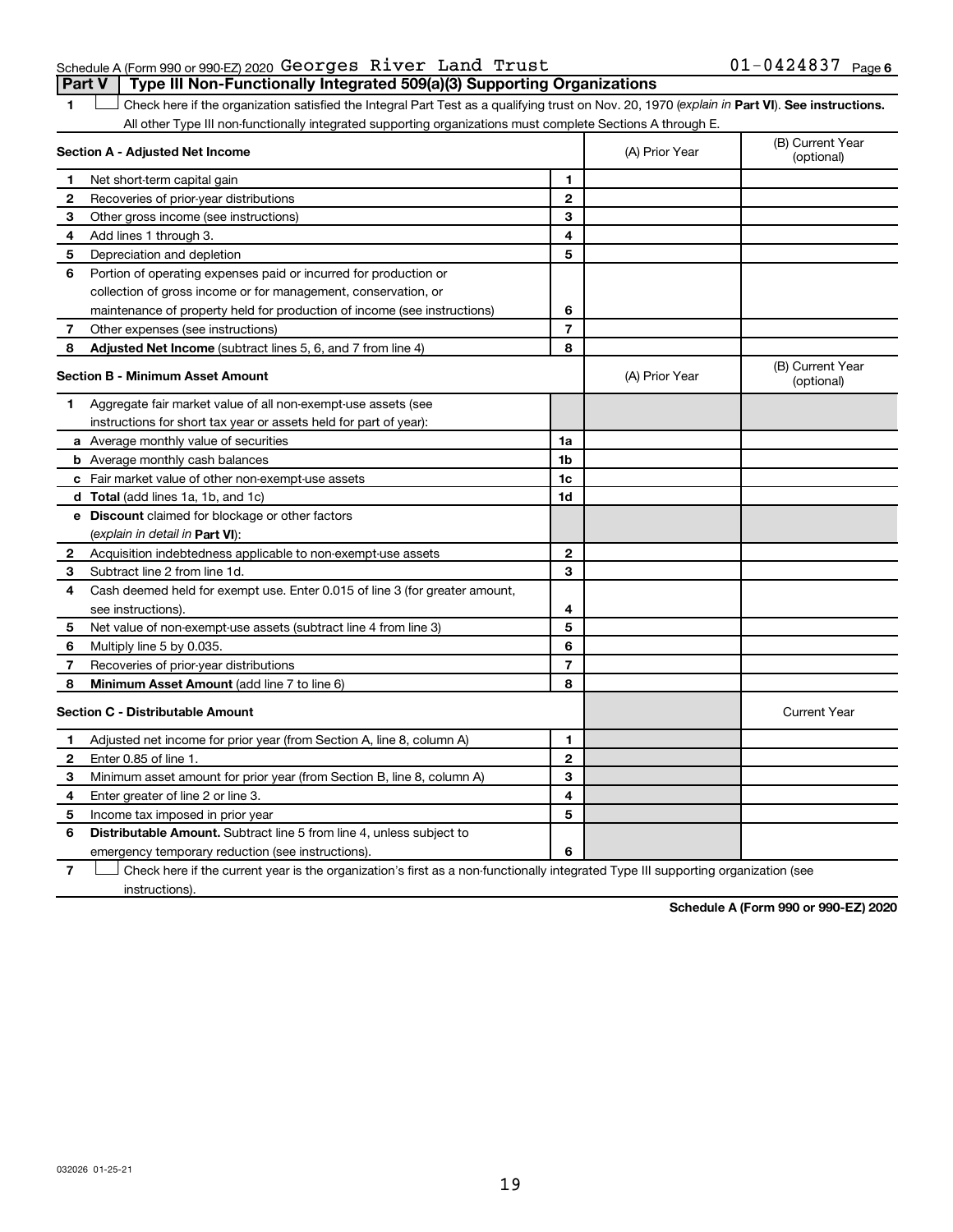| $01 - 0424837$ Page 7 |  |
|-----------------------|--|
|-----------------------|--|

| Part V | Type III Non-Functionally Integrated 509(a)(3) Supporting Organizations (continued)        |                                    |                                               |    |                                                  |
|--------|--------------------------------------------------------------------------------------------|------------------------------------|-----------------------------------------------|----|--------------------------------------------------|
|        | <b>Section D - Distributions</b>                                                           |                                    |                                               |    | <b>Current Year</b>                              |
| 1      | Amounts paid to supported organizations to accomplish exempt purposes                      |                                    |                                               | 1  |                                                  |
| 2      | Amounts paid to perform activity that directly furthers exempt purposes of supported       |                                    |                                               |    |                                                  |
|        | organizations, in excess of income from activity                                           |                                    |                                               | 2  |                                                  |
| 3      | Administrative expenses paid to accomplish exempt purposes of supported organizations      |                                    |                                               | 3  |                                                  |
| 4      | Amounts paid to acquire exempt-use assets                                                  |                                    |                                               | 4  |                                                  |
| 5      | Qualified set-aside amounts (prior IRS approval required - provide details in Part VI)     |                                    |                                               | 5  |                                                  |
| 6      | Other distributions (describe in Part VI). See instructions.                               |                                    |                                               | 6  |                                                  |
| 7      | Total annual distributions. Add lines 1 through 6.                                         |                                    |                                               | 7  |                                                  |
| 8      | Distributions to attentive supported organizations to which the organization is responsive |                                    |                                               |    |                                                  |
|        | ( <i>provide details in Part VI</i> ). See instructions.                                   |                                    |                                               | 8  |                                                  |
| 9      | Distributable amount for 2020 from Section C, line 6                                       |                                    |                                               | 9  |                                                  |
| 10     | Line 8 amount divided by line 9 amount                                                     |                                    |                                               | 10 |                                                  |
|        | <b>Section E - Distribution Allocations (see instructions)</b>                             | (i)<br><b>Excess Distributions</b> | (ii)<br><b>Underdistributions</b><br>Pre-2020 |    | (iii)<br><b>Distributable</b><br>Amount for 2020 |
| 1      | Distributable amount for 2020 from Section C, line 6                                       |                                    |                                               |    |                                                  |
| 2      | Underdistributions, if any, for years prior to 2020 (reason-                               |                                    |                                               |    |                                                  |
|        | able cause required - explain in Part VI). See instructions.                               |                                    |                                               |    |                                                  |
| З      | Excess distributions carryover, if any, to 2020                                            |                                    |                                               |    |                                                  |
|        | a From 2015                                                                                |                                    |                                               |    |                                                  |
|        | $b$ From 2016                                                                              |                                    |                                               |    |                                                  |
|        | c From 2017                                                                                |                                    |                                               |    |                                                  |
|        | <b>d</b> From 2018                                                                         |                                    |                                               |    |                                                  |
|        | e From 2019                                                                                |                                    |                                               |    |                                                  |
|        | f Total of lines 3a through 3e                                                             |                                    |                                               |    |                                                  |
|        | g Applied to underdistributions of prior years                                             |                                    |                                               |    |                                                  |
|        | <b>h</b> Applied to 2020 distributable amount                                              |                                    |                                               |    |                                                  |
| Ť.     | Carryover from 2015 not applied (see instructions)                                         |                                    |                                               |    |                                                  |
|        | Remainder. Subtract lines 3g, 3h, and 3i from line 3f.                                     |                                    |                                               |    |                                                  |
| 4      | Distributions for 2020 from Section D,                                                     |                                    |                                               |    |                                                  |
|        | line 7:                                                                                    |                                    |                                               |    |                                                  |
|        | a Applied to underdistributions of prior years                                             |                                    |                                               |    |                                                  |
|        | <b>b</b> Applied to 2020 distributable amount                                              |                                    |                                               |    |                                                  |
|        | c Remainder. Subtract lines 4a and 4b from line 4.                                         |                                    |                                               |    |                                                  |
| 5      | Remaining underdistributions for years prior to 2020, if                                   |                                    |                                               |    |                                                  |
|        | any. Subtract lines 3g and 4a from line 2. For result greater                              |                                    |                                               |    |                                                  |
|        | than zero, explain in Part VI. See instructions.                                           |                                    |                                               |    |                                                  |
| 6      | Remaining underdistributions for 2020. Subtract lines 3h                                   |                                    |                                               |    |                                                  |
|        | and 4b from line 1. For result greater than zero, explain in                               |                                    |                                               |    |                                                  |
|        | <b>Part VI.</b> See instructions.                                                          |                                    |                                               |    |                                                  |
| 7      | Excess distributions carryover to 2021. Add lines 3j                                       |                                    |                                               |    |                                                  |
|        | and 4c.                                                                                    |                                    |                                               |    |                                                  |
| 8      | Breakdown of line 7:                                                                       |                                    |                                               |    |                                                  |
|        | a Excess from 2016                                                                         |                                    |                                               |    |                                                  |
|        | <b>b</b> Excess from 2017                                                                  |                                    |                                               |    |                                                  |
|        | c Excess from 2018                                                                         |                                    |                                               |    |                                                  |
|        | d Excess from 2019                                                                         |                                    |                                               |    |                                                  |
|        | e Excess from 2020                                                                         |                                    |                                               |    |                                                  |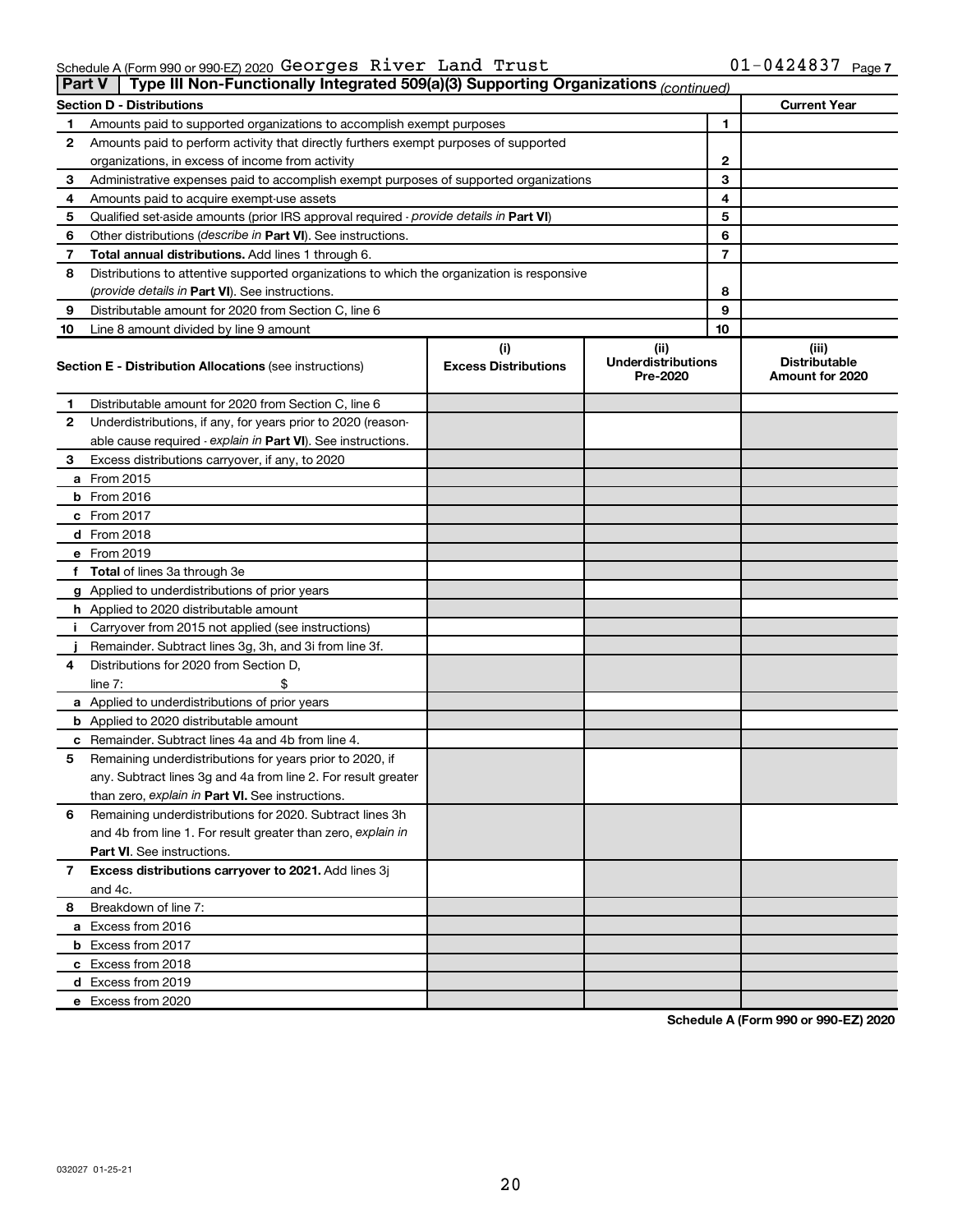|                | Schedule A (Form 990 or 990-EZ) 2020 Georges River Land Trust                                                                                                                                                                                                                                                                                                                                                                                                                                                                                                                               | $01 - 0424837$ Page 8 |
|----------------|---------------------------------------------------------------------------------------------------------------------------------------------------------------------------------------------------------------------------------------------------------------------------------------------------------------------------------------------------------------------------------------------------------------------------------------------------------------------------------------------------------------------------------------------------------------------------------------------|-----------------------|
| <b>Part VI</b> | Supplemental Information. Provide the explanations required by Part II, line 10; Part II, line 17a or 17b; Part III, line 12;<br>Part IV, Section A, lines 1, 2, 3b, 3c, 4b, 4c, 5a, 6, 9a, 9b, 9c, 11a, 11b, and 11c; Part IV, Section B, lines 1 and 2; Part IV, Section C,<br>line 1; Part IV, Section D, lines 2 and 3; Part IV, Section E, lines 1c, 2a, 2b, 3a, and 3b; Part V, line 1; Part V, Section B, line 1e; Part V,<br>Section D, lines 5, 6, and 8; and Part V, Section E, lines 2, 5, and 6. Also complete this part for any additional information.<br>(See instructions.) |                       |
|                |                                                                                                                                                                                                                                                                                                                                                                                                                                                                                                                                                                                             |                       |
|                |                                                                                                                                                                                                                                                                                                                                                                                                                                                                                                                                                                                             |                       |
|                |                                                                                                                                                                                                                                                                                                                                                                                                                                                                                                                                                                                             |                       |
|                |                                                                                                                                                                                                                                                                                                                                                                                                                                                                                                                                                                                             |                       |
|                |                                                                                                                                                                                                                                                                                                                                                                                                                                                                                                                                                                                             |                       |
|                |                                                                                                                                                                                                                                                                                                                                                                                                                                                                                                                                                                                             |                       |
|                |                                                                                                                                                                                                                                                                                                                                                                                                                                                                                                                                                                                             |                       |
|                |                                                                                                                                                                                                                                                                                                                                                                                                                                                                                                                                                                                             |                       |
|                |                                                                                                                                                                                                                                                                                                                                                                                                                                                                                                                                                                                             |                       |
|                |                                                                                                                                                                                                                                                                                                                                                                                                                                                                                                                                                                                             |                       |
|                |                                                                                                                                                                                                                                                                                                                                                                                                                                                                                                                                                                                             |                       |
|                |                                                                                                                                                                                                                                                                                                                                                                                                                                                                                                                                                                                             |                       |
|                |                                                                                                                                                                                                                                                                                                                                                                                                                                                                                                                                                                                             |                       |
|                |                                                                                                                                                                                                                                                                                                                                                                                                                                                                                                                                                                                             |                       |
|                |                                                                                                                                                                                                                                                                                                                                                                                                                                                                                                                                                                                             |                       |
|                |                                                                                                                                                                                                                                                                                                                                                                                                                                                                                                                                                                                             |                       |
|                |                                                                                                                                                                                                                                                                                                                                                                                                                                                                                                                                                                                             |                       |
|                |                                                                                                                                                                                                                                                                                                                                                                                                                                                                                                                                                                                             |                       |
|                |                                                                                                                                                                                                                                                                                                                                                                                                                                                                                                                                                                                             |                       |
|                |                                                                                                                                                                                                                                                                                                                                                                                                                                                                                                                                                                                             |                       |
|                |                                                                                                                                                                                                                                                                                                                                                                                                                                                                                                                                                                                             |                       |
|                |                                                                                                                                                                                                                                                                                                                                                                                                                                                                                                                                                                                             |                       |
|                |                                                                                                                                                                                                                                                                                                                                                                                                                                                                                                                                                                                             |                       |
|                |                                                                                                                                                                                                                                                                                                                                                                                                                                                                                                                                                                                             |                       |
|                |                                                                                                                                                                                                                                                                                                                                                                                                                                                                                                                                                                                             |                       |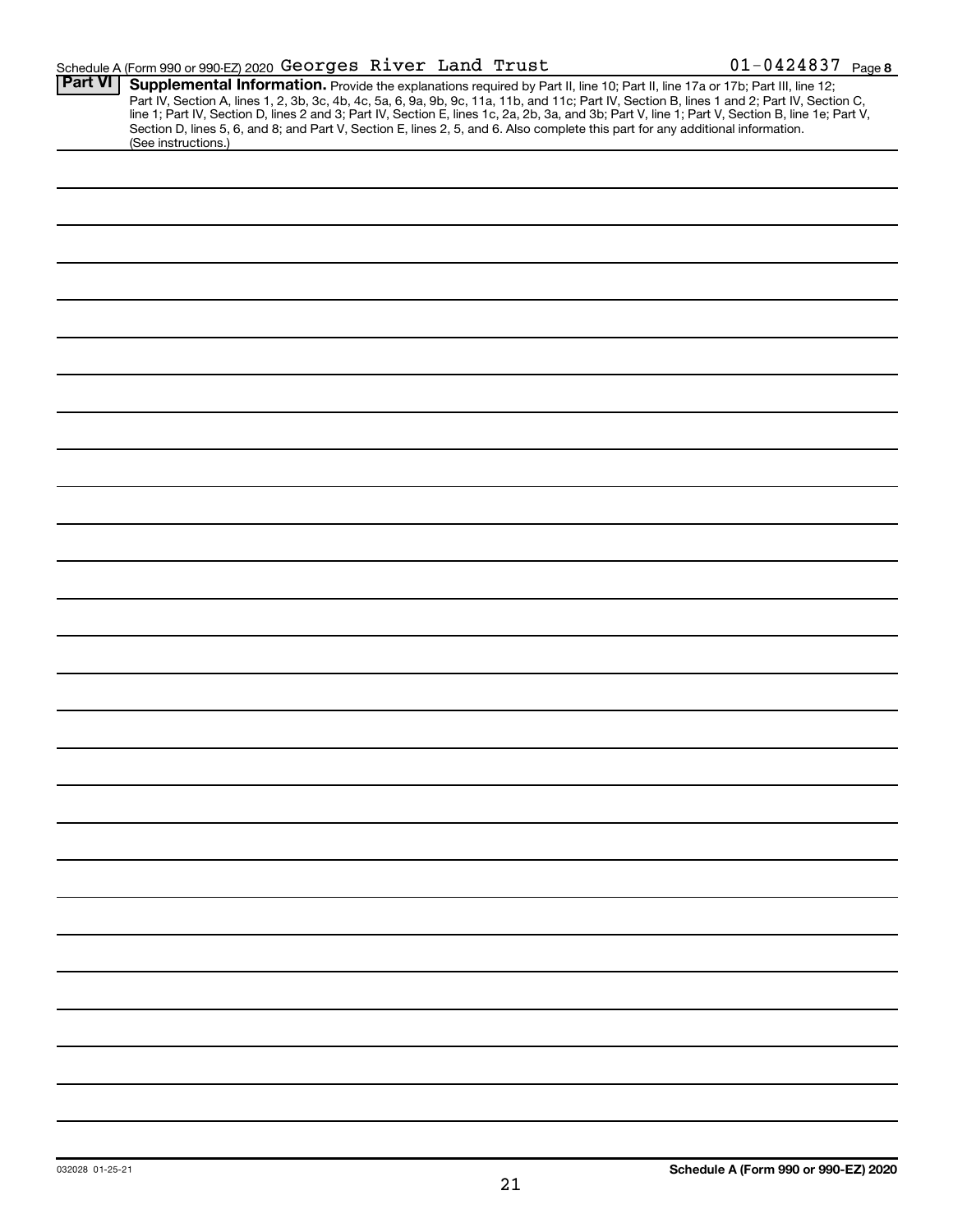Department of the Treasury Internal Revenue Service **(Form 990, 990-EZ,** \*\* PUBLIC DISCLOSURE COPY \*\*

# **Schedule B Schedule of Contributors**

**or 990-PF) | Attach to Form 990, Form 990-EZ, or Form 990-PF. | Go to www.irs.gov/Form990 for the latest information.** OMB No. 1545-0047

**2020**

**Employer identification number**

| Georges River Land Trust |  | $101 - 0424837$ |
|--------------------------|--|-----------------|
|--------------------------|--|-----------------|

| Name of the organization |  |
|--------------------------|--|
|--------------------------|--|

| <b>Organization type</b> (check one): |                                                                           |  |  |
|---------------------------------------|---------------------------------------------------------------------------|--|--|
| Filers of:                            | Section:                                                                  |  |  |
| Form 990 or 990-EZ                    | $\lfloor x \rfloor$ 501(c)( 3) (enter number) organization                |  |  |
|                                       | 4947(a)(1) nonexempt charitable trust not treated as a private foundation |  |  |
|                                       | 527 political organization                                                |  |  |
| Form 990-PF                           | 501(c)(3) exempt private foundation                                       |  |  |
|                                       | 4947(a)(1) nonexempt charitable trust treated as a private foundation     |  |  |
|                                       | 501(c)(3) taxable private foundation                                      |  |  |

Check if your organization is covered by the General Rule or a Special Rule.

**Note:**  Only a section 501(c)(7), (8), or (10) organization can check boxes for both the General Rule and a Special Rule. See instructions.

### **General Rule**

 $\Box$ 

 $\Box$ 

For an organization filing Form 990, 990-EZ, or 990-PF that received, during the year, contributions totaling \$5,000 or more (in money or property) from any one contributor. Complete Parts I and II. See instructions for determining a contributor's total contributions.

### **Special Rules**

any one contributor, during the year, total contributions of the greater of (1) \$5,000; or (2) 2% of the amount on (i) Form 990, Part VIII, line 1h;  $\boxed{\text{X}}$  For an organization described in section 501(c)(3) filing Form 990 or 990-EZ that met the 33 1/3% support test of the regulations under sections 509(a)(1) and 170(b)(1)(A)(vi), that checked Schedule A (Form 990 or 990-EZ), Part II, line 13, 16a, or 16b, and that received from or (ii) Form 990-EZ, line 1. Complete Parts I and II.

For an organization described in section 501(c)(7), (8), or (10) filing Form 990 or 990-EZ that received from any one contributor, during the year, total contributions of more than \$1,000 exclusively for religious, charitable, scientific, literary, or educational purposes, or for the prevention of cruelty to children or animals. Complete Parts I (entering "N/A" in column (b) instead of the contributor name and address), II, and III.  $\Box$ 

purpose. Don't complete any of the parts unless the General Rule applies to this organization because it received nonexclusively year, contributions exclusively for religious, charitable, etc., purposes, but no such contributions totaled more than \$1,000. If this box is checked, enter here the total contributions that were received during the year for an exclusively religious, charitable, etc., For an organization described in section 501(c)(7), (8), or (10) filing Form 990 or 990-EZ that received from any one contributor, during the religious, charitable, etc., contributions totaling \$5,000 or more during the year  $~\ldots\ldots\ldots\ldots\ldots\ldots\ldots\ldots\blacktriangleright~$ \$

**Caution:**  An organization that isn't covered by the General Rule and/or the Special Rules doesn't file Schedule B (Form 990, 990-EZ, or 990-PF),  **must** but it answer "No" on Part IV, line 2, of its Form 990; or check the box on line H of its Form 990-EZ or on its Form 990-PF, Part I, line 2, to certify that it doesn't meet the filing requirements of Schedule B (Form 990, 990-EZ, or 990-PF).

**For Paperwork Reduction Act Notice, see the instructions for Form 990, 990-EZ, or 990-PF. Schedule B (Form 990, 990-EZ, or 990-PF) (2020)** LHA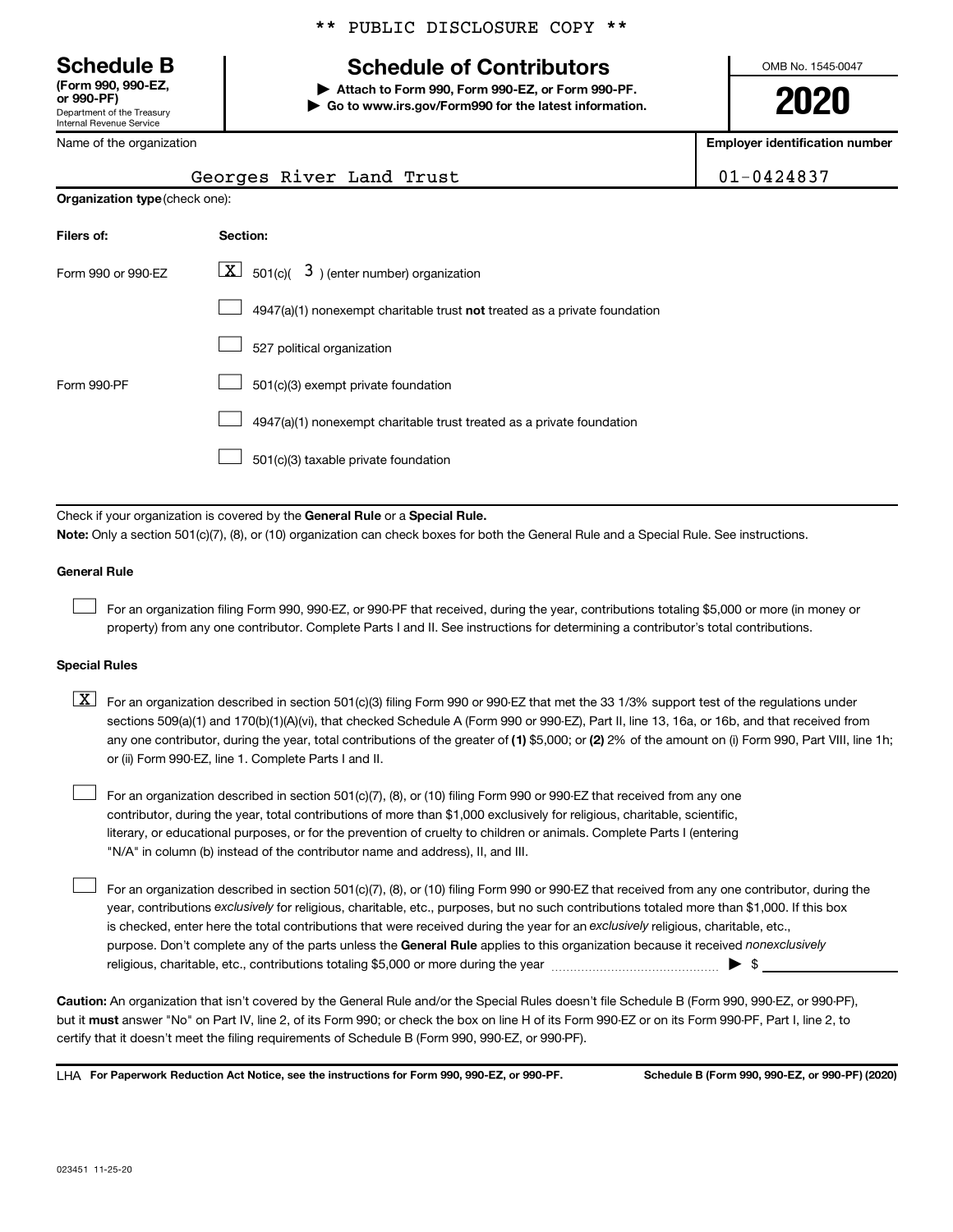Name of organization

|            | Georges River Land Trust                                                                              |                                   | $01 - 0424837$                                                                                                     |
|------------|-------------------------------------------------------------------------------------------------------|-----------------------------------|--------------------------------------------------------------------------------------------------------------------|
| Part I     | <b>Contributors</b> (see instructions). Use duplicate copies of Part I if additional space is needed. |                                   |                                                                                                                    |
| (a)<br>No. | (b)<br>Name, address, and ZIP + 4                                                                     | (c)<br><b>Total contributions</b> | (d)<br>Type of contribution                                                                                        |
| 1          |                                                                                                       | 102,534.<br>\$                    | $\overline{\mathbf{X}}$<br>Person<br>Payroll<br><b>Noncash</b><br>(Complete Part II for<br>noncash contributions.) |
| (a)<br>No. | (b)<br>Name, address, and ZIP + 4                                                                     | (c)<br><b>Total contributions</b> | (d)<br>Type of contribution                                                                                        |
| 2          |                                                                                                       | 95,753.<br>\$                     | $\overline{\mathbf{X}}$<br>Person<br>Payroll<br><b>Noncash</b><br>(Complete Part II for<br>noncash contributions.) |
| (a)<br>No. | (b)<br>Name, address, and ZIP + 4                                                                     | (c)<br><b>Total contributions</b> | (d)<br>Type of contribution                                                                                        |
| 3          |                                                                                                       | 66,454.<br>\$                     | $\overline{\mathbf{X}}$<br>Person<br>Payroll<br><b>Noncash</b><br>(Complete Part II for<br>noncash contributions.) |
| (a)<br>No. | (b)<br>Name, address, and ZIP + 4                                                                     | (c)<br><b>Total contributions</b> | (d)<br>Type of contribution                                                                                        |
| 4          |                                                                                                       | 64,674.<br>\$                     | $\mathbf{X}$<br>Person<br>Payroll<br><b>Noncash</b><br>(Complete Part II for<br>noncash contributions.)            |
| (a)<br>No. | (b)<br>Name, address, and ZIP + 4                                                                     | (c)<br><b>Total contributions</b> | (d)<br>Type of contribution                                                                                        |
| 5          |                                                                                                       | 60,620.<br>\$                     | $\boxed{\textbf{X}}$<br>Person<br>Payroll<br>Noncash<br>(Complete Part II for<br>noncash contributions.)           |
| (a)<br>No. | (b)<br>Name, address, and ZIP + 4                                                                     | (c)<br><b>Total contributions</b> | (d)<br>Type of contribution                                                                                        |
| 6          |                                                                                                       | 36, 361.<br>\$                    | $\boxed{\textbf{X}}$<br>Person<br>Payroll<br>Noncash<br>(Complete Part II for                                      |

023452 11-25-20 **Schedule B (Form 990, 990-EZ, or 990-PF) (2020)**

noncash contributions.)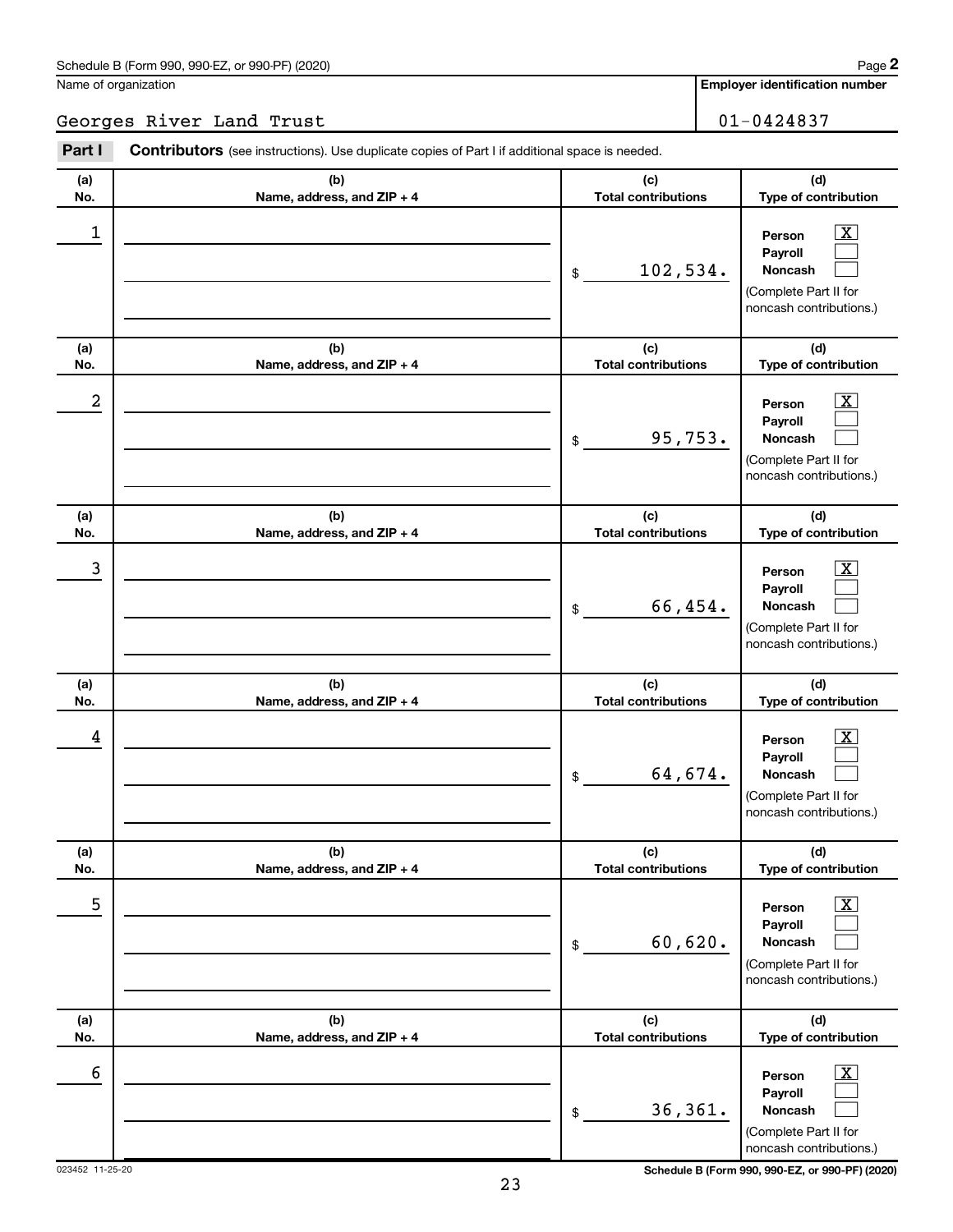Name of organization

**Employer identification number**

Georges River Land Trust 101-0424837

| Part I     | <b>Contributors</b> (see instructions). Use duplicate copies of Part I if additional space is needed. |                                                                                                                                                     |  |  |
|------------|-------------------------------------------------------------------------------------------------------|-----------------------------------------------------------------------------------------------------------------------------------------------------|--|--|
| (a)<br>No. | (b)<br>Name, address, and ZIP + 4                                                                     | (d)<br>(c)<br>Type of contribution<br><b>Total contributions</b>                                                                                    |  |  |
| 7          |                                                                                                       | $\overline{\mathbf{X}}$<br>Person<br>Payroll<br>31,000.<br><b>Noncash</b><br>\$<br>(Complete Part II for<br>noncash contributions.)                 |  |  |
| (a)<br>No. | (b)<br>Name, address, and ZIP + 4                                                                     | (c)<br>(d)<br>Type of contribution<br><b>Total contributions</b>                                                                                    |  |  |
| 8          |                                                                                                       | $\overline{\mathbf{X}}$<br>Person<br>Payroll<br>26,000.<br><b>Noncash</b><br>\$<br>(Complete Part II for<br>noncash contributions.)                 |  |  |
| (a)<br>No. | (b)<br>Name, address, and ZIP + 4                                                                     | (c)<br>(d)<br><b>Total contributions</b><br>Type of contribution                                                                                    |  |  |
| 9          |                                                                                                       | $\overline{\text{X}}$<br>Person<br>Payroll<br>22,400.<br><b>Noncash</b><br>\$<br>(Complete Part II for<br>noncash contributions.)                   |  |  |
| (a)        | (b)                                                                                                   | (c)<br>(d)                                                                                                                                          |  |  |
| No.        | Name, address, and ZIP + 4                                                                            | <b>Total contributions</b><br>Type of contribution<br>Person<br>Payroll<br><b>Noncash</b><br>\$<br>(Complete Part II for<br>noncash contributions.) |  |  |
| (a)<br>No. | (b)<br>Name, address, and ZIP + 4                                                                     | (c)<br>(d)<br>Type of contribution<br><b>Total contributions</b>                                                                                    |  |  |
|            |                                                                                                       | Person<br>Payroll<br><b>Noncash</b><br>\$<br>(Complete Part II for<br>noncash contributions.)                                                       |  |  |
| (a)<br>No. | (b)<br>Name, address, and ZIP + 4                                                                     | (c)<br>(d)<br><b>Total contributions</b><br>Type of contribution                                                                                    |  |  |
|            |                                                                                                       | Person<br>Payroll<br><b>Noncash</b><br>\$<br>(Complete Part II for<br>noncash contributions.)                                                       |  |  |

023452 11-25-20 **Schedule B (Form 990, 990-EZ, or 990-PF) (2020)**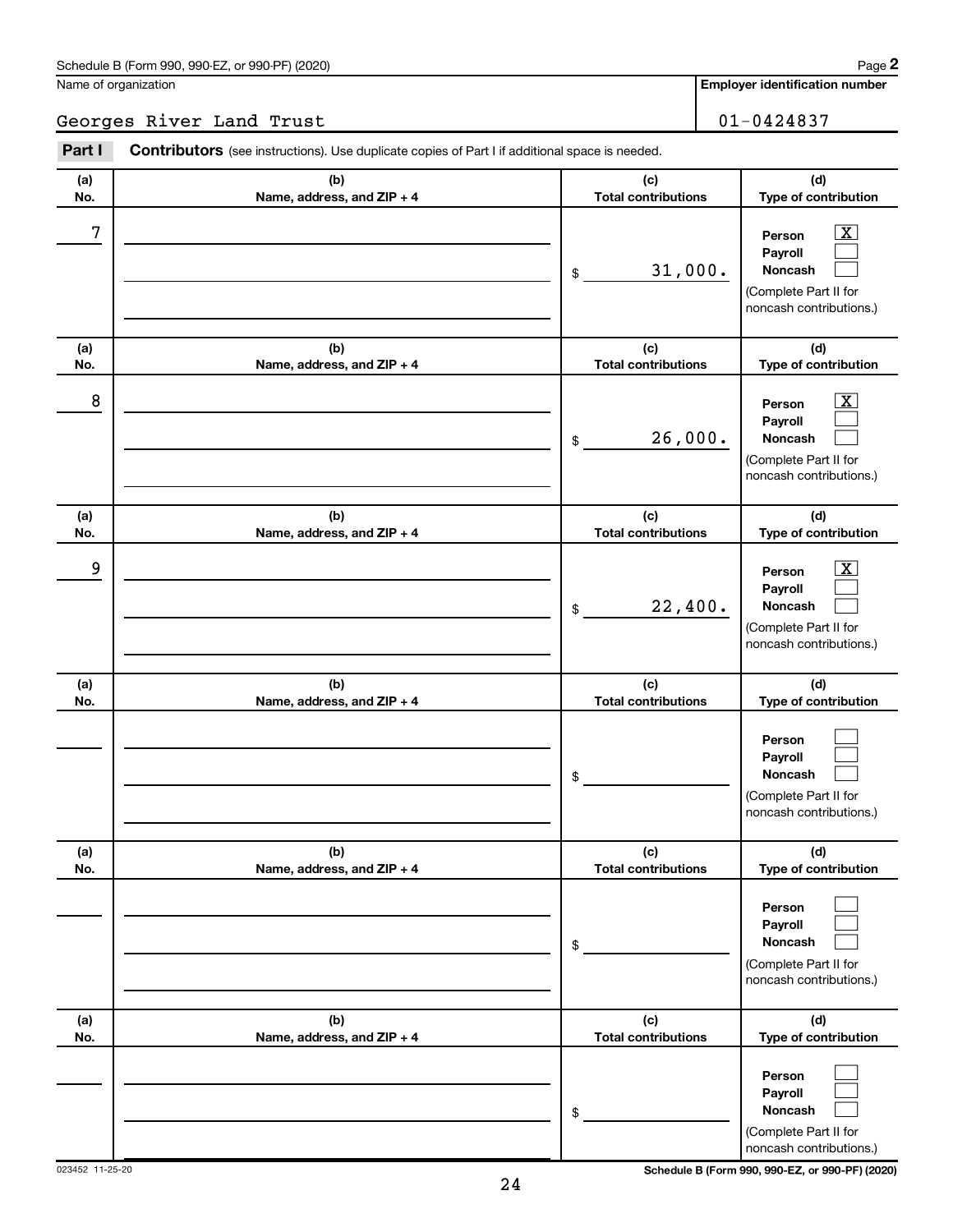Name of organization

**Employer identification number**

Georges River Land Trust 101-0424837

Part II Noncash Property (see instructions). Use duplicate copies of Part II if additional space is needed.

| (a)<br>No.<br>from<br>Part I | (b)<br>Description of noncash property given | (c)<br>FMV (or estimate)<br>(See instructions.)   | (d)<br>Date received |
|------------------------------|----------------------------------------------|---------------------------------------------------|----------------------|
|                              |                                              |                                                   |                      |
|                              |                                              | \$                                                |                      |
| (a)<br>No.<br>from<br>Part I | (b)<br>Description of noncash property given | (c)<br>FMV (or estimate)<br>(See instructions.)   | (d)<br>Date received |
|                              |                                              | \$                                                |                      |
| (a)<br>No.<br>from<br>Part I | (b)<br>Description of noncash property given | (c)<br>FMV (or estimate)<br>(See instructions.)   | (d)<br>Date received |
|                              |                                              | \$                                                |                      |
|                              |                                              |                                                   |                      |
| (a)<br>No.<br>from<br>Part I | (b)<br>Description of noncash property given | (c)<br>FMV (or estimate)<br>(See instructions.)   | (d)<br>Date received |
|                              |                                              |                                                   |                      |
|                              |                                              |                                                   |                      |
|                              |                                              | \$                                                |                      |
|                              |                                              |                                                   |                      |
| (a)<br>No.<br>from<br>Part I | (b)<br>Description of noncash property given | (c)<br>FMV (or estimate)<br>(See instructions.)   | (d)<br>Date received |
|                              |                                              |                                                   |                      |
|                              |                                              |                                                   |                      |
|                              |                                              | $\, \, \raisebox{-1.5pt}{\text{\circle*{1.5}}}\,$ |                      |
| (a)<br>No.<br>from<br>Part I | (b)<br>Description of noncash property given | (c)<br>FMV (or estimate)<br>(See instructions.)   | (d)<br>Date received |
|                              |                                              |                                                   |                      |
|                              |                                              |                                                   |                      |
|                              |                                              | \$                                                |                      |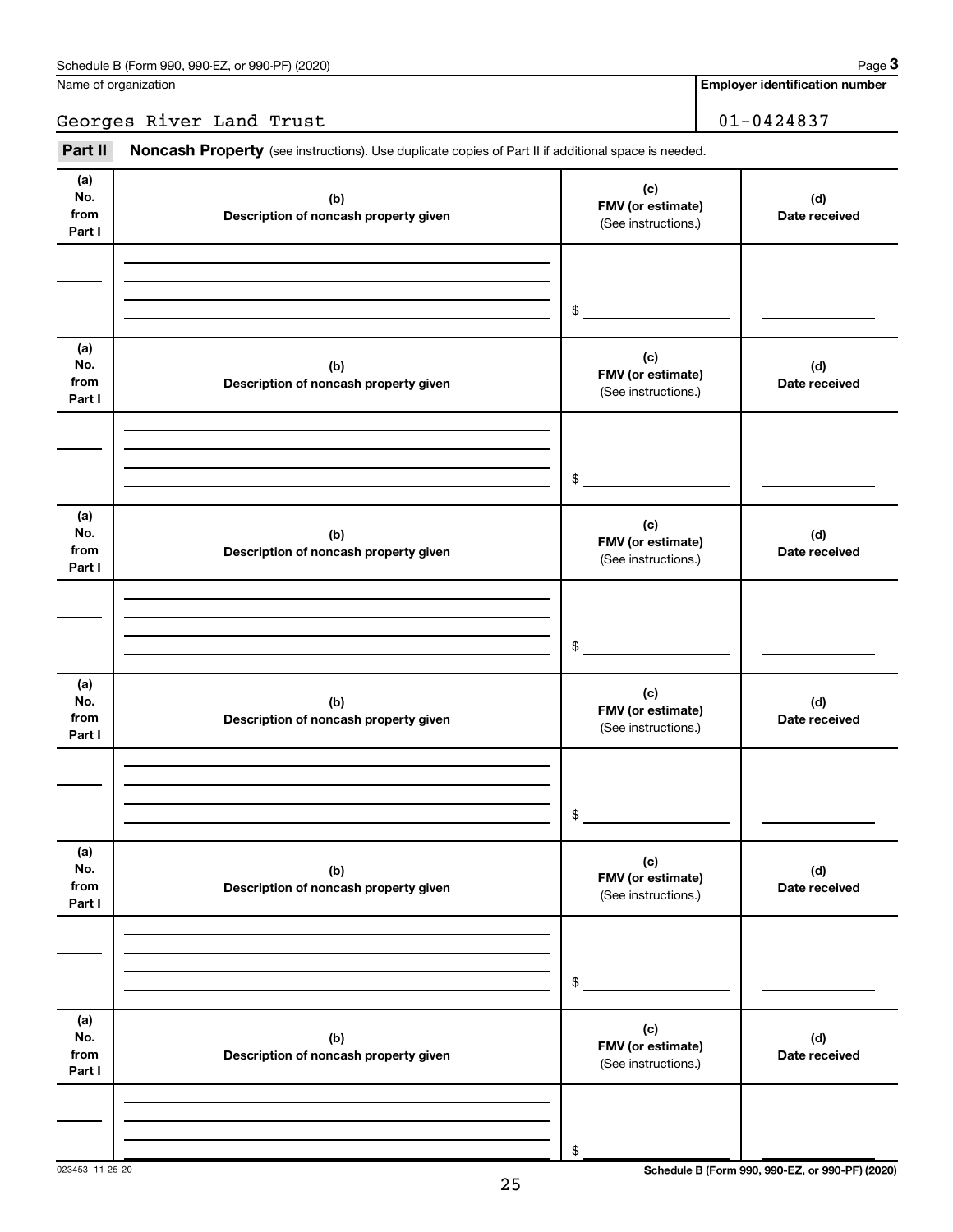| Name of organization      |                                                                                                                                                                                                                                                                                                                                                                                                                                                                                                             |                      | <b>Employer identification number</b>    |
|---------------------------|-------------------------------------------------------------------------------------------------------------------------------------------------------------------------------------------------------------------------------------------------------------------------------------------------------------------------------------------------------------------------------------------------------------------------------------------------------------------------------------------------------------|----------------------|------------------------------------------|
|                           | Georges River Land Trust                                                                                                                                                                                                                                                                                                                                                                                                                                                                                    |                      | $01 - 0424837$                           |
| Part III                  | Exclusively religious, charitable, etc., contributions to organizations described in section 501(c)(7), (8), or (10) that total more than \$1,000 for the year<br>from any one contributor. Complete columns (a) through (e) and the following line entry. For organizations<br>completing Part III, enter the total of exclusively religious, charitable, etc., contributions of \$1,000 or less for the year. (Enter this info. once.)<br>Use duplicate copies of Part III if additional space is needed. |                      |                                          |
| (a) No.<br>from<br>Part I | (b) Purpose of gift                                                                                                                                                                                                                                                                                                                                                                                                                                                                                         | (c) Use of gift      | (d) Description of how gift is held      |
|                           |                                                                                                                                                                                                                                                                                                                                                                                                                                                                                                             | (e) Transfer of gift |                                          |
|                           | Transferee's name, address, and ZIP + 4                                                                                                                                                                                                                                                                                                                                                                                                                                                                     |                      | Relationship of transferor to transferee |
| (a) No.<br>from<br>Part I | (b) Purpose of gift                                                                                                                                                                                                                                                                                                                                                                                                                                                                                         | (c) Use of gift      | (d) Description of how gift is held      |
|                           | Transferee's name, address, and ZIP + 4                                                                                                                                                                                                                                                                                                                                                                                                                                                                     | (e) Transfer of gift | Relationship of transferor to transferee |
|                           |                                                                                                                                                                                                                                                                                                                                                                                                                                                                                                             |                      |                                          |
| (a) No.<br>from<br>Part I | (b) Purpose of gift                                                                                                                                                                                                                                                                                                                                                                                                                                                                                         | (c) Use of gift      | (d) Description of how gift is held      |
|                           | Transferee's name, address, and ZIP + 4                                                                                                                                                                                                                                                                                                                                                                                                                                                                     | (e) Transfer of gift | Relationship of transferor to transferee |
|                           |                                                                                                                                                                                                                                                                                                                                                                                                                                                                                                             |                      |                                          |
| (a) No.<br>from<br>Part I | (b) Purpose of gift                                                                                                                                                                                                                                                                                                                                                                                                                                                                                         | (c) Use of gift      | (d) Description of how gift is held      |
|                           |                                                                                                                                                                                                                                                                                                                                                                                                                                                                                                             | (e) Transfer of gift |                                          |
|                           | Transferee's name, address, and ZIP + 4                                                                                                                                                                                                                                                                                                                                                                                                                                                                     |                      | Relationship of transferor to transferee |
|                           |                                                                                                                                                                                                                                                                                                                                                                                                                                                                                                             |                      |                                          |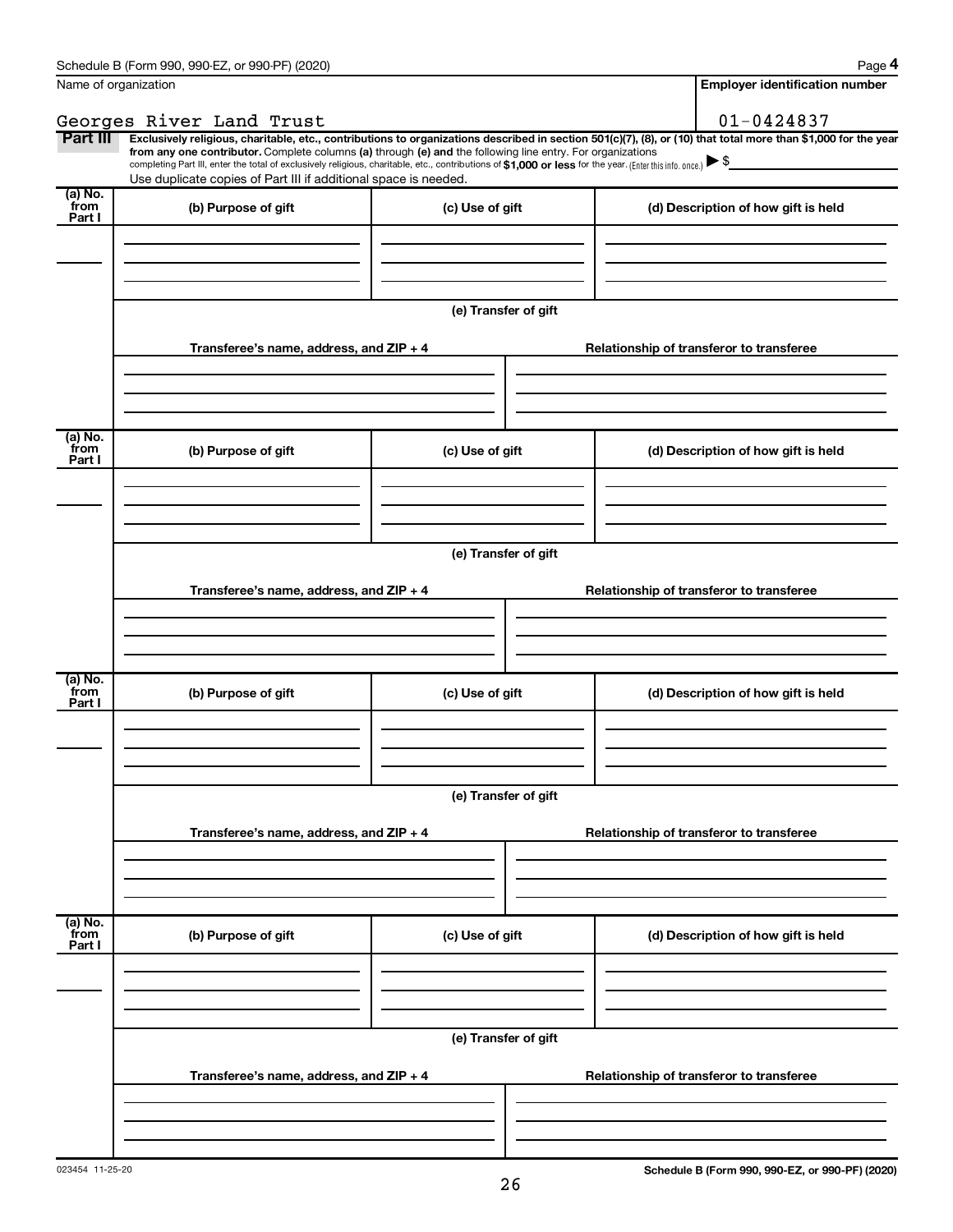# **SCHEDULE D Supplemental Financial Statements**<br> **Form 990 2020**<br> **Part IV** line 6.7.8.9.10, 11a, 11b, 11d, 11d, 11d, 11d, 11d, 12a, 0r, 12b

**(Form 990) | Complete if the organization answered "Yes" on Form 990, Part IV, line 6, 7, 8, 9, 10, 11a, 11b, 11c, 11d, 11e, 11f, 12a, or 12b.**

**| Attach to Form 990. |Go to www.irs.gov/Form990 for instructions and the latest information.**



Department of the Treasury Internal Revenue Service

Name of the organization<br> **Employer identification number**<br> **Employer identification number**<br> **Employer identification number**<br> **Employer identification number** Georges River Land Trust

| Part I | Organizations Maintaining Donor Advised Funds or Other Similar Funds or Accounts. Complete if the                                              |                         |                                                                                    |
|--------|------------------------------------------------------------------------------------------------------------------------------------------------|-------------------------|------------------------------------------------------------------------------------|
|        | organization answered "Yes" on Form 990, Part IV, line 6.                                                                                      |                         |                                                                                    |
|        |                                                                                                                                                | (a) Donor advised funds | (b) Funds and other accounts                                                       |
| 1      |                                                                                                                                                |                         |                                                                                    |
| 2      | Aggregate value of contributions to (during year)                                                                                              |                         |                                                                                    |
| з      | Aggregate value of grants from (during year)                                                                                                   |                         |                                                                                    |
| 4      |                                                                                                                                                |                         |                                                                                    |
| 5      | Did the organization inform all donors and donor advisors in writing that the assets held in donor advised funds                               |                         |                                                                                    |
|        |                                                                                                                                                |                         | Yes<br>No                                                                          |
| 6      | Did the organization inform all grantees, donors, and donor advisors in writing that grant funds can be used only                              |                         |                                                                                    |
|        | for charitable purposes and not for the benefit of the donor or donor advisor, or for any other purpose conferring                             |                         |                                                                                    |
|        | impermissible private benefit?                                                                                                                 |                         | Yes<br>No                                                                          |
|        | Part II<br>Conservation Easements. Complete if the organization answered "Yes" on Form 990, Part IV, line 7.                                   |                         |                                                                                    |
| 1      | Purpose(s) of conservation easements held by the organization (check all that apply).                                                          |                         |                                                                                    |
|        | $\lfloor x \rfloor$ Preservation of land for public use (for example, recreation or education)                                                 |                         | $\lfloor \underline{X} \rfloor$ Preservation of a historically important land area |
|        | $\lfloor X \rfloor$ Protection of natural habitat                                                                                              |                         | Preservation of a certified historic structure                                     |
|        | $\lfloor X \rfloor$ Preservation of open space                                                                                                 |                         |                                                                                    |
| 2      | Complete lines 2a through 2d if the organization held a qualified conservation contribution in the form of a conservation easement on the last |                         |                                                                                    |
|        | day of the tax year.                                                                                                                           |                         | Held at the End of the Tax Year                                                    |
| а      |                                                                                                                                                |                         | 47<br>2a                                                                           |
|        |                                                                                                                                                |                         | 3,006.50<br>2 <sub>b</sub>                                                         |
|        |                                                                                                                                                |                         | 2c                                                                                 |
|        | Number of conservation easements included in (c) acquired after 7/25/06, and not on a historic structure                                       |                         |                                                                                    |
|        |                                                                                                                                                |                         | 2d                                                                                 |
| 3      | Number of conservation easements modified, transferred, released, extinguished, or terminated by the organization during the tax               |                         |                                                                                    |
|        | 2<br>year                                                                                                                                      |                         |                                                                                    |
| 4      | Number of states where property subject to conservation easement is located >                                                                  | ı                       |                                                                                    |
| 5      | Does the organization have a written policy regarding the periodic monitoring, inspection, handling of                                         |                         |                                                                                    |
|        | violations, and enforcement of the conservation easements it holds?                                                                            |                         | $\boxed{\text{X}}$ Yes<br><b>No</b>                                                |
| 6      | Staff and volunteer hours devoted to monitoring, inspecting, handling of violations, and enforcing conservation easements during the year      |                         |                                                                                    |
|        | 188                                                                                                                                            |                         |                                                                                    |
| 7      | Amount of expenses incurred in monitoring, inspecting, handling of violations, and enforcing conservation easements during the year<br>8,545.  |                         |                                                                                    |
| 8      | $\blacktriangleright$ \$<br>Does each conservation easement reported on line 2(d) above satisfy the requirements of section 170(h)(4)(B)(i)    |                         |                                                                                    |
|        |                                                                                                                                                |                         | $\boxed{\text{X}}$ Yes<br>No                                                       |
| 9      | In Part XIII, describe how the organization reports conservation easements in its revenue and expense statement and                            |                         |                                                                                    |
|        | balance sheet, and include, if applicable, the text of the footnote to the organization's financial statements that describes the              |                         |                                                                                    |
|        | organization's accounting for conservation easements.                                                                                          |                         |                                                                                    |
|        | Organizations Maintaining Collections of Art, Historical Treasures, or Other Similar Assets.<br>Part III                                       |                         |                                                                                    |
|        | Complete if the organization answered "Yes" on Form 990, Part IV, line 8.                                                                      |                         |                                                                                    |
|        | 1a If the organization elected, as permitted under FASB ASC 958, not to report in its revenue statement and balance sheet works                |                         |                                                                                    |
|        | of art, historical treasures, or other similar assets held for public exhibition, education, or research in furtherance of public              |                         |                                                                                    |
|        | service, provide in Part XIII the text of the footnote to its financial statements that describes these items.                                 |                         |                                                                                    |
|        | <b>b</b> If the organization elected, as permitted under FASB ASC 958, to report in its revenue statement and balance sheet works of           |                         |                                                                                    |
|        | art, historical treasures, or other similar assets held for public exhibition, education, or research in furtherance of public service,        |                         |                                                                                    |
|        | provide the following amounts relating to these items:                                                                                         |                         |                                                                                    |
|        |                                                                                                                                                |                         | 0.<br>\$                                                                           |
|        | (ii) Assets included in Form 990, Part X                                                                                                       |                         | -\$                                                                                |
| 2      | If the organization received or held works of art, historical treasures, or other similar assets for financial gain, provide                   |                         |                                                                                    |
|        | the following amounts required to be reported under FASB ASC 958 relating to these items:                                                      |                         |                                                                                    |
| а      |                                                                                                                                                |                         | \$                                                                                 |
|        |                                                                                                                                                |                         |                                                                                    |

032051 12-01-20 **For Paperwork Reduction Act Notice, see the Instructions for Form 990. Schedule D (Form 990) 2020** LHA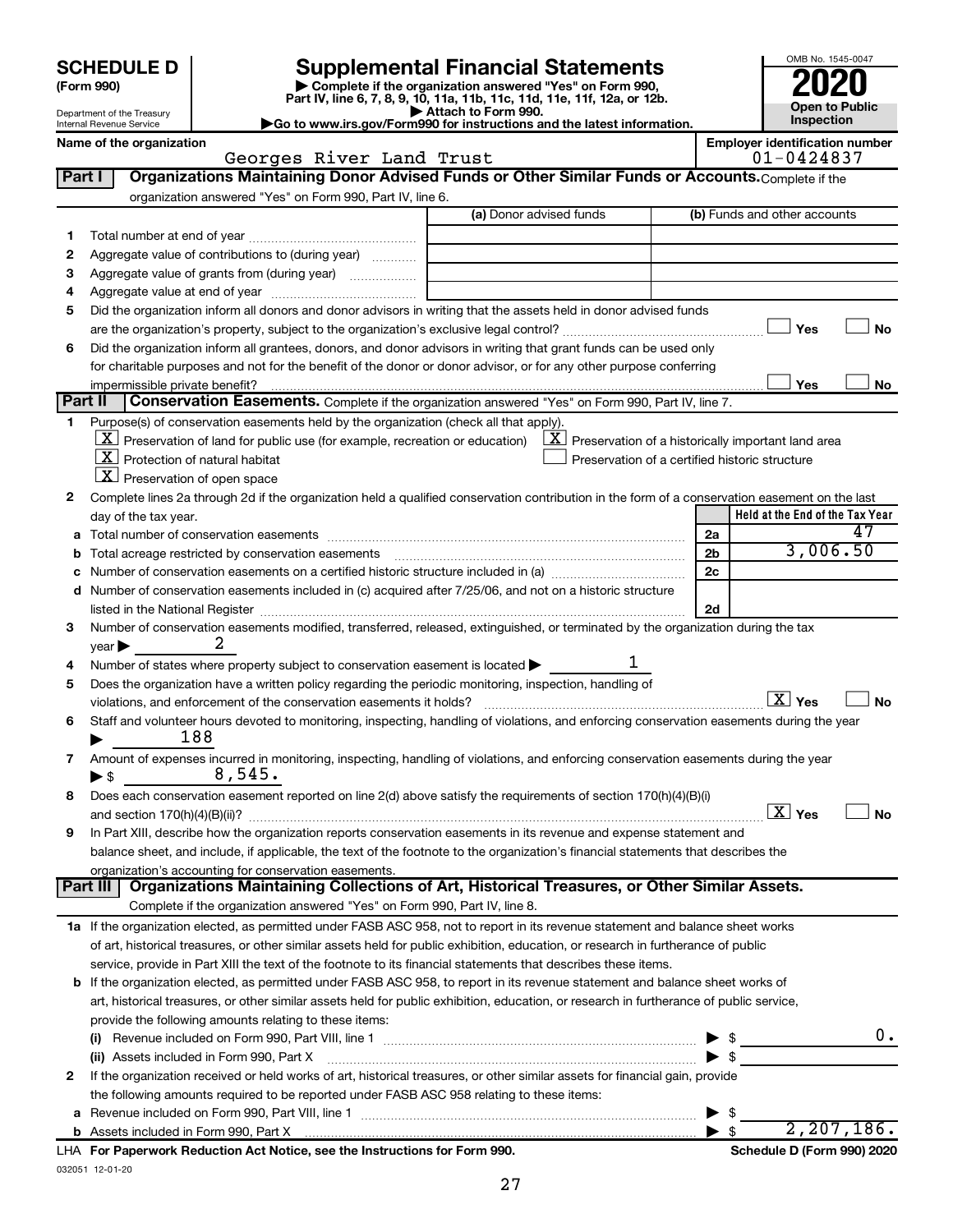|         | Schedule D (Form 990) 2020                                                                                                                                                                                                     | Georges River Land Trust                              |                |                          |                                      | $01 - 0424837$ Page 2 |                     |          |                          |
|---------|--------------------------------------------------------------------------------------------------------------------------------------------------------------------------------------------------------------------------------|-------------------------------------------------------|----------------|--------------------------|--------------------------------------|-----------------------|---------------------|----------|--------------------------|
|         | Organizations Maintaining Collections of Art, Historical Treasures, or Other Similar Assets (continued)<br>Part III                                                                                                            |                                                       |                |                          |                                      |                       |                     |          |                          |
| 3       | Using the organization's acquisition, accession, and other records, check any of the following that make significant use of its                                                                                                |                                                       |                |                          |                                      |                       |                     |          |                          |
|         | collection items (check all that apply):                                                                                                                                                                                       |                                                       |                |                          |                                      |                       |                     |          |                          |
| a       | $X$ Public exhibition                                                                                                                                                                                                          |                                                       |                | Loan or exchange program |                                      |                       |                     |          |                          |
| b       | Scholarly research                                                                                                                                                                                                             |                                                       | Other          |                          |                                      |                       |                     |          |                          |
| c       | Preservation for future generations                                                                                                                                                                                            |                                                       |                |                          |                                      |                       |                     |          |                          |
| 4       | Provide a description of the organization's collections and explain how they further the organization's exempt purpose in Part XIII.                                                                                           |                                                       |                |                          |                                      |                       |                     |          |                          |
| 5       | During the year, did the organization solicit or receive donations of art, historical treasures, or other similar assets                                                                                                       |                                                       |                |                          |                                      |                       |                     |          |                          |
|         |                                                                                                                                                                                                                                |                                                       |                |                          |                                      |                       | Yes                 |          | $\overline{\text{X}}$ No |
| Part IV | <b>Escrow and Custodial Arrangements.</b> Complete if the organization answered "Yes" on Form 990, Part IV, line 9, or<br>reported an amount on Form 990, Part X, line 21.                                                     |                                                       |                |                          |                                      |                       |                     |          |                          |
|         |                                                                                                                                                                                                                                |                                                       |                |                          |                                      |                       |                     |          |                          |
|         | 1a Is the organization an agent, trustee, custodian or other intermediary for contributions or other assets not included                                                                                                       |                                                       |                |                          |                                      |                       |                     |          |                          |
|         |                                                                                                                                                                                                                                |                                                       |                |                          |                                      |                       | Yes                 |          | <b>No</b>                |
|         | b If "Yes," explain the arrangement in Part XIII and complete the following table:                                                                                                                                             |                                                       |                |                          |                                      |                       |                     |          |                          |
|         |                                                                                                                                                                                                                                |                                                       |                |                          |                                      |                       | Amount              |          |                          |
|         | c Beginning balance measurements and the contract of the contract of the contract of the contract of the contract of the contract of the contract of the contract of the contract of the contract of the contract of the contr |                                                       |                |                          | 1c<br>1d                             |                       |                     |          |                          |
|         |                                                                                                                                                                                                                                |                                                       |                |                          | 1e                                   |                       |                     |          |                          |
| Ť.      | e Distributions during the year manufactured and continuum and contract the year manufactured and contract the                                                                                                                 |                                                       |                |                          | 1f                                   |                       |                     |          |                          |
|         | 2a Did the organization include an amount on Form 990, Part X, line 21, for escrow or custodial account liability?                                                                                                             |                                                       |                |                          |                                      |                       | Yes                 |          | No                       |
|         |                                                                                                                                                                                                                                |                                                       |                |                          | .                                    |                       |                     |          |                          |
| Part V  | Endowment Funds. Complete if the organization answered "Yes" on Form 990, Part IV, line 10.                                                                                                                                    |                                                       |                |                          |                                      |                       |                     |          |                          |
|         |                                                                                                                                                                                                                                | (a) Current year                                      | (b) Prior year | (c) Two years back       | $\vert$ (d) Three years back $\vert$ |                       | (e) Four years back |          |                          |
|         | 1a Beginning of year balance                                                                                                                                                                                                   | 390,222.                                              | 194,425.       | 199,995.                 | 161,509.                             |                       |                     | 140,662. |                          |
| b       |                                                                                                                                                                                                                                | 5,000.                                                | 226,116.       |                          |                                      |                       |                     | 9,000.   |                          |
|         | Net investment earnings, gains, and losses                                                                                                                                                                                     | 19,000.<br>$-5,570.$<br>27,801.<br>29,681.<br>19,486. |                |                          |                                      |                       | 11,847.             |          |                          |
|         |                                                                                                                                                                                                                                |                                                       |                |                          |                                      |                       |                     |          |                          |
|         | e Other expenditures for facilities                                                                                                                                                                                            |                                                       |                |                          |                                      |                       |                     |          |                          |
|         | and programs                                                                                                                                                                                                                   |                                                       | 60,000.        |                          |                                      |                       |                     |          |                          |
|         | f Administrative expenses                                                                                                                                                                                                      |                                                       |                |                          |                                      |                       |                     |          |                          |
| g       |                                                                                                                                                                                                                                | 423,023.                                              | 390,222.       | 194, 425.                |                                      | 199,995.              |                     | 161,509. |                          |
| 2       | Provide the estimated percentage of the current year end balance (line 1g, column (a)) held as:                                                                                                                                |                                                       |                |                          |                                      |                       |                     |          |                          |
|         | a Board designated or quasi-endowment >                                                                                                                                                                                        | 23.4000                                               | %              |                          |                                      |                       |                     |          |                          |
| b       | Permanent endowment > 76.6000                                                                                                                                                                                                  | %                                                     |                |                          |                                      |                       |                     |          |                          |
|         | c Term endowment $\blacktriangleright$                                                                                                                                                                                         | %                                                     |                |                          |                                      |                       |                     |          |                          |
|         | The percentages on lines 2a, 2b, and 2c should equal 100%.                                                                                                                                                                     |                                                       |                |                          |                                      |                       |                     |          |                          |
|         | 3a Are there endowment funds not in the possession of the organization that are held and administered for the organization                                                                                                     |                                                       |                |                          |                                      |                       |                     |          |                          |
|         | by:                                                                                                                                                                                                                            |                                                       |                |                          |                                      |                       |                     | Yes      | No                       |
|         | (i)                                                                                                                                                                                                                            |                                                       |                |                          |                                      |                       | 3a(i)               | X        |                          |
|         | (ii) Related organizations [11] Related organizations [11] Maximum material contract to the contract of the contract of the contract of the contract of the contract of the contract of the contract of the contract of the co |                                                       |                |                          |                                      |                       | 3a(ii)              |          | X                        |
|         |                                                                                                                                                                                                                                |                                                       |                |                          |                                      |                       | 3b                  |          |                          |
| 4       | Describe in Part XIII the intended uses of the organization's endowment funds.                                                                                                                                                 |                                                       |                |                          |                                      |                       |                     |          |                          |
|         | <b>Land, Buildings, and Equipment.</b><br><b>Part VI</b>                                                                                                                                                                       |                                                       |                |                          |                                      |                       |                     |          |                          |
|         | Complete if the organization answered "Yes" on Form 990, Part IV, line 11a. See Form 990, Part X, line 10.                                                                                                                     |                                                       |                |                          |                                      |                       |                     |          |                          |
|         | Description of property                                                                                                                                                                                                        | (a) Cost or other<br>basis (investment)               | basis (other)  | (b) Cost or other        | (c) Accumulated<br>depreciation      |                       | (d) Book value      |          |                          |
|         |                                                                                                                                                                                                                                |                                                       |                |                          |                                      |                       |                     |          |                          |
|         |                                                                                                                                                                                                                                |                                                       |                |                          |                                      |                       |                     |          |                          |
|         |                                                                                                                                                                                                                                |                                                       |                |                          |                                      |                       |                     |          |                          |
|         |                                                                                                                                                                                                                                |                                                       |                | 162,436.                 | 63,752.                              |                       |                     | 98,684.  |                          |
|         |                                                                                                                                                                                                                                |                                                       |                |                          |                                      |                       |                     |          |                          |
|         | Total. Add lines 1a through 1e. (Column (d) must equal Form 990, Part X, column (B), line 10c.)                                                                                                                                |                                                       |                |                          |                                      | ▶                     |                     | 98,684.  |                          |

**Schedule D (Form 990) 2020**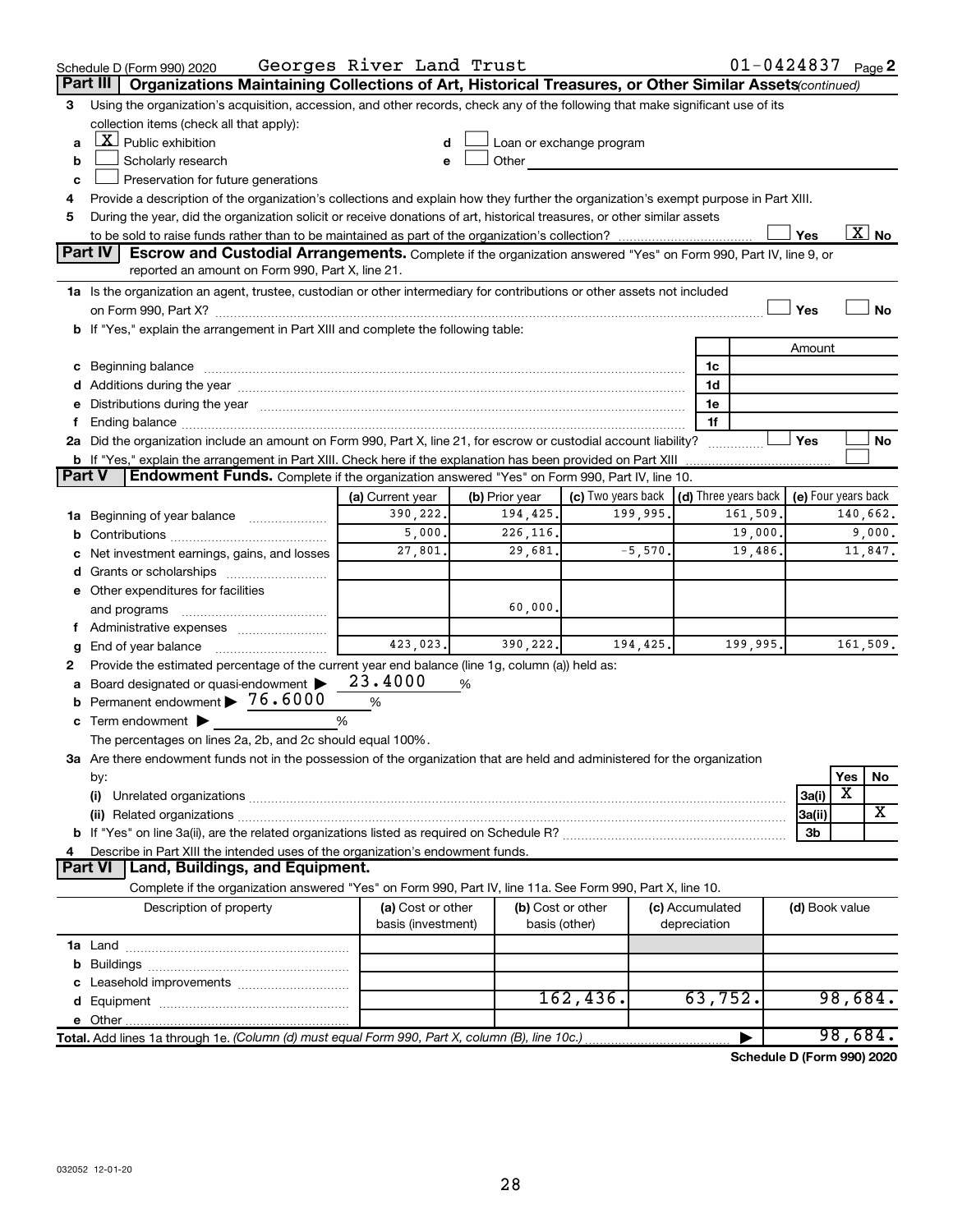| Part VII Investments - Other Securities.                                                                          |                 |                                                           |                |
|-------------------------------------------------------------------------------------------------------------------|-----------------|-----------------------------------------------------------|----------------|
| Complete if the organization answered "Yes" on Form 990, Part IV, line 11b. See Form 990, Part X, line 12.        |                 |                                                           |                |
| (a) Description of security or category (including name of security)                                              | (b) Book value  | (c) Method of valuation: Cost or end-of-year market value |                |
| (1) Financial derivatives                                                                                         |                 |                                                           |                |
|                                                                                                                   |                 |                                                           |                |
| (3) Other                                                                                                         |                 |                                                           |                |
| (A)                                                                                                               |                 |                                                           |                |
| (B)                                                                                                               |                 |                                                           |                |
| (C)                                                                                                               |                 |                                                           |                |
| (D)                                                                                                               |                 |                                                           |                |
| (E)                                                                                                               |                 |                                                           |                |
| (F)                                                                                                               |                 |                                                           |                |
| (G)                                                                                                               |                 |                                                           |                |
| (H)                                                                                                               |                 |                                                           |                |
| Total. (Col. (b) must equal Form 990, Part X, col. (B) line 12.) $\blacktriangleright$                            |                 |                                                           |                |
| Part VIII Investments - Program Related.                                                                          |                 |                                                           |                |
| Complete if the organization answered "Yes" on Form 990, Part IV, line 11c. See Form 990, Part X, line 13.        |                 |                                                           |                |
| (a) Description of investment                                                                                     | (b) Book value  | (c) Method of valuation: Cost or end-of-year market value |                |
| (1)                                                                                                               |                 |                                                           |                |
| (2)                                                                                                               |                 |                                                           |                |
| (3)                                                                                                               |                 |                                                           |                |
| (4)                                                                                                               |                 |                                                           |                |
| (5)                                                                                                               |                 |                                                           |                |
| (6)                                                                                                               |                 |                                                           |                |
| (7)                                                                                                               |                 |                                                           |                |
| (8)                                                                                                               |                 |                                                           |                |
| (9)                                                                                                               |                 |                                                           |                |
| Total. (Col. (b) must equal Form $990$ , Part X, col. (B) line 13.)                                               |                 |                                                           |                |
| Part IX<br><b>Other Assets.</b>                                                                                   |                 |                                                           |                |
| Complete if the organization answered "Yes" on Form 990, Part IV, line 11d. See Form 990, Part X, line 15.        |                 |                                                           |                |
|                                                                                                                   | (a) Description |                                                           | (b) Book value |
| (1) Property for Conservation                                                                                     |                 |                                                           | 1,889,666.     |
| (2) Artwork                                                                                                       |                 |                                                           | 2, 207, 186.   |
| (3) Beneficial Interest in Perpetual Trust                                                                        |                 |                                                           | 278, 127.      |
| (4) Deposits                                                                                                      |                 |                                                           | 2,000.         |
| (5) Beneficial Interest in Assets Held by Others                                                                  |                 |                                                           | 748, 248.      |
| Grantor Retained Life Estate<br>(6)                                                                               |                 |                                                           | 237,000.       |
| (7)                                                                                                               |                 |                                                           |                |
| (8)                                                                                                               |                 |                                                           |                |
| (9)                                                                                                               |                 |                                                           |                |
| Total. (Column (b) must equal Form 990, Part X, col. (B) line 15.)                                                |                 |                                                           | 5,362,227.     |
| <b>Other Liabilities.</b><br>Part X                                                                               |                 |                                                           |                |
| Complete if the organization answered "Yes" on Form 990, Part IV, line 11e or 11f. See Form 990, Part X, line 25. |                 |                                                           |                |
| (a) Description of liability<br>1.                                                                                |                 |                                                           | (b) Book value |
| (1)<br>Federal income taxes                                                                                       |                 |                                                           |                |
| (2)                                                                                                               |                 |                                                           |                |
| (3)                                                                                                               |                 |                                                           |                |
| (4)                                                                                                               |                 |                                                           |                |
| (5)                                                                                                               |                 |                                                           |                |
| (6)                                                                                                               |                 |                                                           |                |
| (7)                                                                                                               |                 |                                                           |                |
| (8)                                                                                                               |                 |                                                           |                |
| (9)                                                                                                               |                 |                                                           |                |
| Total. (Column (b) must equal Form 990, Part X, col. (B) line 25.)                                                |                 | ▶                                                         |                |

**2.** Liability for uncertain tax positions. In Part XIII, provide the text of the footnote to the organization's financial statements that reports the organization's liability for uncertain tax positions under FASB ASC 740. Check here if the text of the footnote has been provided in Part XIII ...  $\fbox{\bf X}$ 

**Schedule D (Form 990) 2020**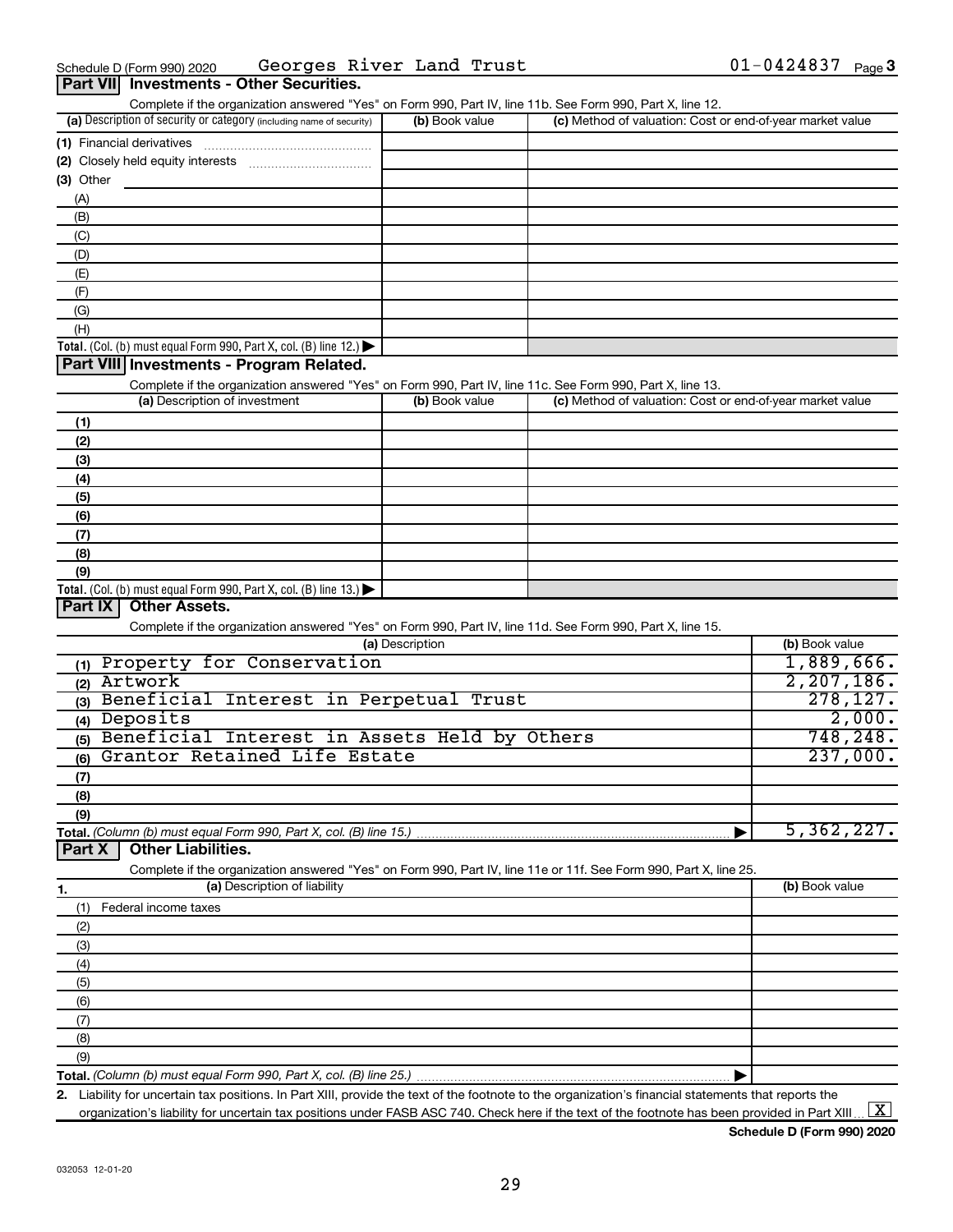|    | Georges River Land Trust<br>Schedule D (Form 990) 2020                                                                                                                                                                        |                |          |                | $01 - 0424837$ Page 4 |
|----|-------------------------------------------------------------------------------------------------------------------------------------------------------------------------------------------------------------------------------|----------------|----------|----------------|-----------------------|
|    | Reconciliation of Revenue per Audited Financial Statements With Revenue per Return.<br>Part XI                                                                                                                                |                |          |                |                       |
|    | Complete if the organization answered "Yes" on Form 990, Part IV, line 12a.                                                                                                                                                   |                |          |                |                       |
| 1  | Total revenue, gains, and other support per audited financial statements [111] [11] Total revenue, gains, and other support per audited financial statements                                                                  |                |          | $\blacksquare$ | 1,224,694.            |
| 2  | Amounts included on line 1 but not on Form 990, Part VIII, line 12:                                                                                                                                                           |                |          |                |                       |
| a  |                                                                                                                                                                                                                               | 2a             | 126,386. |                |                       |
| b  |                                                                                                                                                                                                                               | 2 <sub>b</sub> | 8,110.   |                |                       |
| с  | Recoveries of prior year grants [111] matter contracts and prior year grants and an intervention of the contracts and the contracts of prior year grants and the contracts of the contracts of the contracts of the contracts | 2 <sub>c</sub> |          |                |                       |
| d  |                                                                                                                                                                                                                               | 2d             | 4,989.   |                |                       |
| е  | Add lines 2a through 2d                                                                                                                                                                                                       |                |          | 2e             | 139,485.              |
| 3  |                                                                                                                                                                                                                               |                |          | $\mathbf{3}$   | 1,085,209.            |
| 4  | Amounts included on Form 990, Part VIII, line 12, but not on line 1:                                                                                                                                                          |                |          |                |                       |
| a  | Investment expenses not included on Form 990, Part VIII, line 7b [100]   4a                                                                                                                                                   |                | 12,023.  |                |                       |
| b  |                                                                                                                                                                                                                               | 4 <sub>b</sub> |          |                |                       |
| c. | Add lines 4a and 4b                                                                                                                                                                                                           |                |          | 4c             | 12,023.               |
| 5  |                                                                                                                                                                                                                               |                |          | $\overline{5}$ | 1,097,232.            |
|    | Part XII   Reconciliation of Expenses per Audited Financial Statements With Expenses per Return.                                                                                                                              |                |          |                |                       |
|    |                                                                                                                                                                                                                               |                |          |                |                       |
|    | Complete if the organization answered "Yes" on Form 990, Part IV, line 12a.                                                                                                                                                   |                |          |                |                       |
| 1  |                                                                                                                                                                                                                               |                |          | $\mathbf{1}$   | 804, 803.             |
| 2  | Amounts included on line 1 but not on Form 990, Part IX, line 25:                                                                                                                                                             |                |          |                |                       |
| a  |                                                                                                                                                                                                                               | 2a             |          |                |                       |
| b  |                                                                                                                                                                                                                               | 2b             |          |                |                       |
| c  |                                                                                                                                                                                                                               | 2 <sub>c</sub> |          |                |                       |
| d  |                                                                                                                                                                                                                               | 2d             | 4,989.   |                |                       |
| е  | Add lines 2a through 2d <b>must be a constructed as the constant of the constant of the constant of the construction</b>                                                                                                      |                |          | 2e             | 4,989.                |
| 3  |                                                                                                                                                                                                                               |                |          | 3              | 799,814.              |
| 4  | Amounts included on Form 990, Part IX, line 25, but not on line 1:                                                                                                                                                            |                |          |                |                       |
| a  | Investment expenses not included on Form 990, Part VIII, line 7b [100] [200] 4a                                                                                                                                               |                | 12,023.  |                |                       |
| b  |                                                                                                                                                                                                                               | 4b             |          |                |                       |
|    | Add lines 4a and 4b                                                                                                                                                                                                           |                |          | 4с             | 12,023.               |
|    | Part XIII Supplemental Information.                                                                                                                                                                                           |                |          | 5              | 811,837.              |

Provide the descriptions required for Part II, lines 3, 5, and 9; Part III, lines 1a and 4; Part IV, lines 1b and 2b; Part V, line 4; Part X, line 2; Part XI, lines 2d and 4b; and Part XII, lines 2d and 4b. Also complete this part to provide any additional information.

### Part II, Line 3:

| The organization acquired 2 new easements: O'Neil Easement (70 acres) and |  |  |  |  |
|---------------------------------------------------------------------------|--|--|--|--|
|                                                                           |  |  |  |  |

Burdina Easement (52 acres).

Part II, line 9:

Georges River Land Trust does not recognize revenue from the contribution

of easements, nor is the easement recorded on the Organization's balance

sheet as an asset. Purchased easements are expensed in the year of

purchase.

Part V, line 4:

During 2010, GRLT established a permanent endowment fund to provide

financial resources in the future to fund mission-related activities.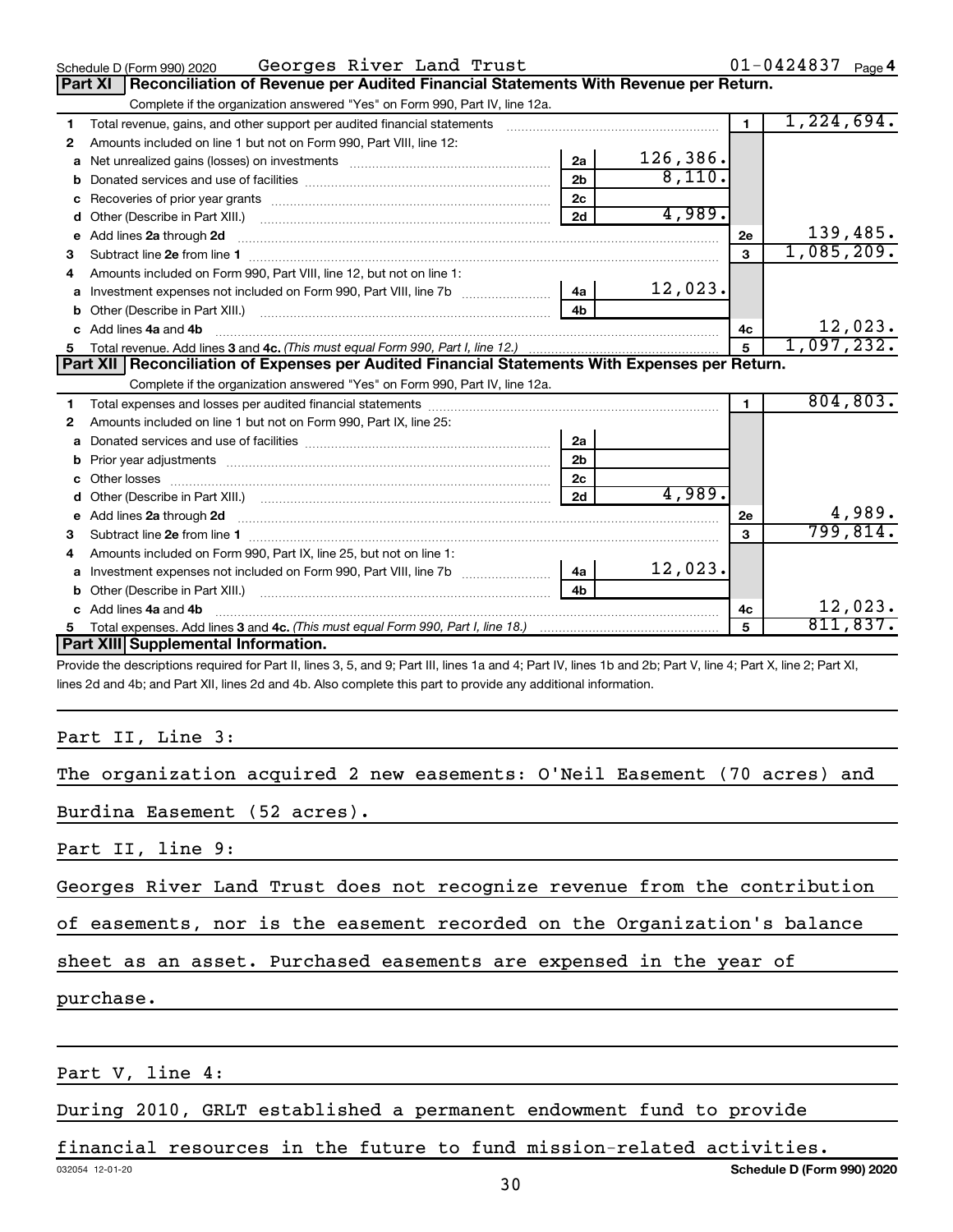The Organization is the sole beneficiary of the Gibson Preserve Trust, held and administered by a local bank. The Trust was established by the donor for use in stewardship of land he donated to the Organization.

Part X, Line 2:

Management of the Organization believes it has no material uncertain tax

positions and, accordingly, it will not recognize any liability for

unrecognized tax benefits.

Part XI, Line 2d - Other Adjustments:

Fundraising Expenses Netted with Revenue 4,989.

Part XII, Line 2d - Other Adjustments:

Fundraising Expenses Netted with Revenue 4,989.

**Schedule D (Form 990) 2020**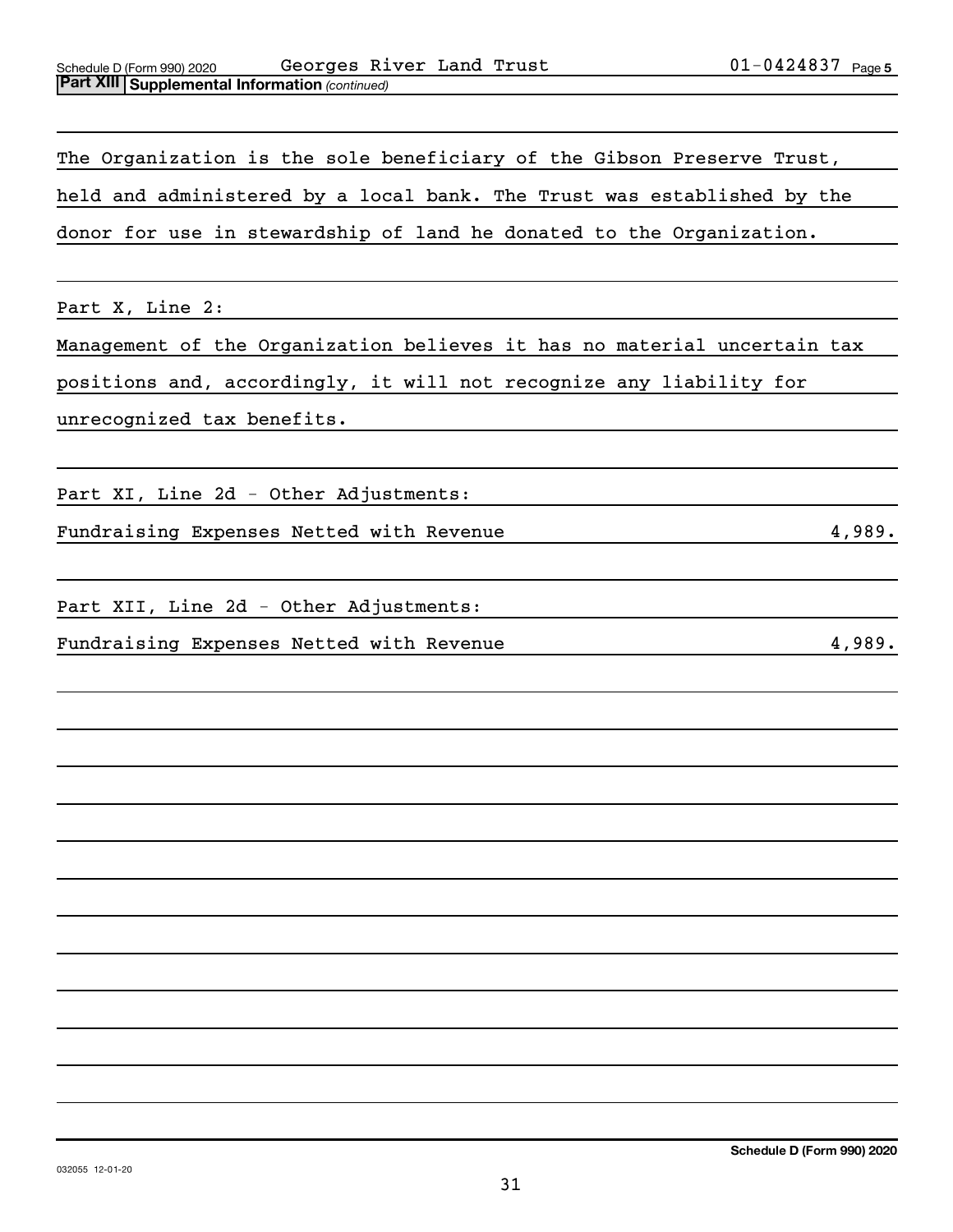### **SCHEDULE M (Form 990)**

# **Noncash Contributions**

OMB No. 1545-0047

| Department of the Treasury |
|----------------------------|
| Internal Revenue Service   |

**Complete if the organizations answered "Yes" on Form 990, Part IV, lines 29 or 30. Attach to Form 990.** →<br>**→** Complete if the organizations answered "Yes" on Form 990, Part IV, lines 29 or 30.<br>● Complete if the organizations answered "Yes" on Form 990, Part IV, lines 29 or 30.  $\blacktriangleright$ 

**Open to Public Inspection**

 **Go to www.irs.gov/Form990 for instructions and the latest information.** J

| <b>Employer identification number</b> |
|---------------------------------------|
| $01 - 0424837$                        |

|--|

| Part I | <b>Types of Property</b>                                                                                                       |                 |                  |                                                |                              |            |     |    |
|--------|--------------------------------------------------------------------------------------------------------------------------------|-----------------|------------------|------------------------------------------------|------------------------------|------------|-----|----|
|        |                                                                                                                                | (a)<br>Check if | (b)<br>Number of | (c)<br>Noncash contribution                    | (d)<br>Method of determining |            |     |    |
|        |                                                                                                                                | applicable      | contributions or | amounts reported on                            | noncash contribution amounts |            |     |    |
|        |                                                                                                                                |                 |                  | items contributed Form 990, Part VIII, line 1g |                              |            |     |    |
| 1      |                                                                                                                                | X               | 11               | 4,400.FMV                                      |                              |            |     |    |
| 2      |                                                                                                                                |                 |                  |                                                |                              |            |     |    |
| З      | Art - Fractional interests                                                                                                     |                 |                  |                                                |                              |            |     |    |
| 4      | Books and publications                                                                                                         |                 |                  |                                                |                              |            |     |    |
| 5      | Clothing and household goods                                                                                                   |                 |                  |                                                |                              |            |     |    |
| 6      |                                                                                                                                |                 |                  |                                                |                              |            |     |    |
| 7      |                                                                                                                                |                 |                  |                                                |                              |            |     |    |
| 8      |                                                                                                                                |                 |                  |                                                |                              |            |     |    |
| 9      | Securities - Publicly traded                                                                                                   |                 |                  |                                                |                              |            |     |    |
| 10     | Securities - Closely held stock                                                                                                |                 |                  |                                                |                              |            |     |    |
| 11     | Securities - Partnership, LLC, or                                                                                              |                 |                  |                                                |                              |            |     |    |
|        |                                                                                                                                |                 |                  |                                                |                              |            |     |    |
| 12     | Securities - Miscellaneous                                                                                                     |                 |                  |                                                |                              |            |     |    |
| 13     | Qualified conservation contribution -                                                                                          |                 |                  |                                                |                              |            |     |    |
|        |                                                                                                                                |                 |                  |                                                |                              |            |     |    |
| 14     | Qualified conservation contribution - Other                                                                                    | x               | 3                |                                                | 37,897. Appraisal            |            |     |    |
| 15     | Real estate - Residential                                                                                                      |                 |                  |                                                |                              |            |     |    |
| 16     | Real estate - Commercial                                                                                                       |                 |                  |                                                |                              |            |     |    |
| 17     |                                                                                                                                |                 |                  |                                                |                              |            |     |    |
| 18     |                                                                                                                                |                 |                  |                                                |                              |            |     |    |
| 19     |                                                                                                                                |                 |                  |                                                |                              |            |     |    |
| 20     | Drugs and medical supplies                                                                                                     |                 |                  |                                                |                              |            |     |    |
| 21     |                                                                                                                                |                 |                  |                                                |                              |            |     |    |
| 22     |                                                                                                                                |                 |                  |                                                |                              |            |     |    |
| 23     |                                                                                                                                |                 |                  |                                                |                              |            |     |    |
| 24     |                                                                                                                                |                 |                  |                                                |                              |            |     |    |
| 25     | Other $\blacktriangleright$                                                                                                    |                 |                  |                                                |                              |            |     |    |
| 26     | Other $\blacktriangleright$                                                                                                    |                 |                  |                                                |                              |            |     |    |
| 27     | Other $\blacktriangleright$                                                                                                    |                 |                  |                                                |                              |            |     |    |
| 28     | Other $\blacktriangleright$                                                                                                    |                 |                  |                                                |                              |            |     |    |
| 29     | Number of Forms 8283 received by the organization during the tax year for contributions                                        |                 |                  |                                                |                              |            |     |    |
|        | for which the organization completed Form 8283, Part V, Donee Acknowledgement                                                  |                 |                  | 29                                             |                              |            |     |    |
|        |                                                                                                                                |                 |                  |                                                |                              |            | Yes | No |
|        | 30a During the year, did the organization receive by contribution any property reported in Part I, lines 1 through 28, that it |                 |                  |                                                |                              |            |     |    |
|        | must hold for at least three years from the date of the initial contribution, and which isn't required to be used for          |                 |                  |                                                |                              |            |     |    |
|        |                                                                                                                                |                 |                  |                                                |                              | 30a        |     | x  |
|        | <b>b</b> If "Yes," describe the arrangement in Part II.                                                                        |                 |                  |                                                |                              |            |     |    |
| 31     | Does the organization have a gift acceptance policy that requires the review of any nonstandard contributions?                 |                 |                  |                                                |                              |            |     | x  |
|        | 32a Does the organization hire or use third parties or related organizations to solicit, process, or sell noncash              |                 |                  |                                                |                              |            |     |    |
|        | contributions?                                                                                                                 |                 |                  |                                                |                              | <b>32a</b> |     | х  |
|        | <b>b</b> If "Yes," describe in Part II.                                                                                        |                 |                  |                                                |                              |            |     |    |
| 33     | If the organization didn't report an amount in column (c) for a type of property for which column (a) is checked,              |                 |                  |                                                |                              |            |     |    |
|        | describe in Part II.                                                                                                           |                 |                  |                                                |                              |            |     |    |
| LHA    | For Paperwork Reduction Act Notice, see the Instructions for Form 990.                                                         |                 |                  |                                                | Schedule M (Form 990) 2020   |            |     |    |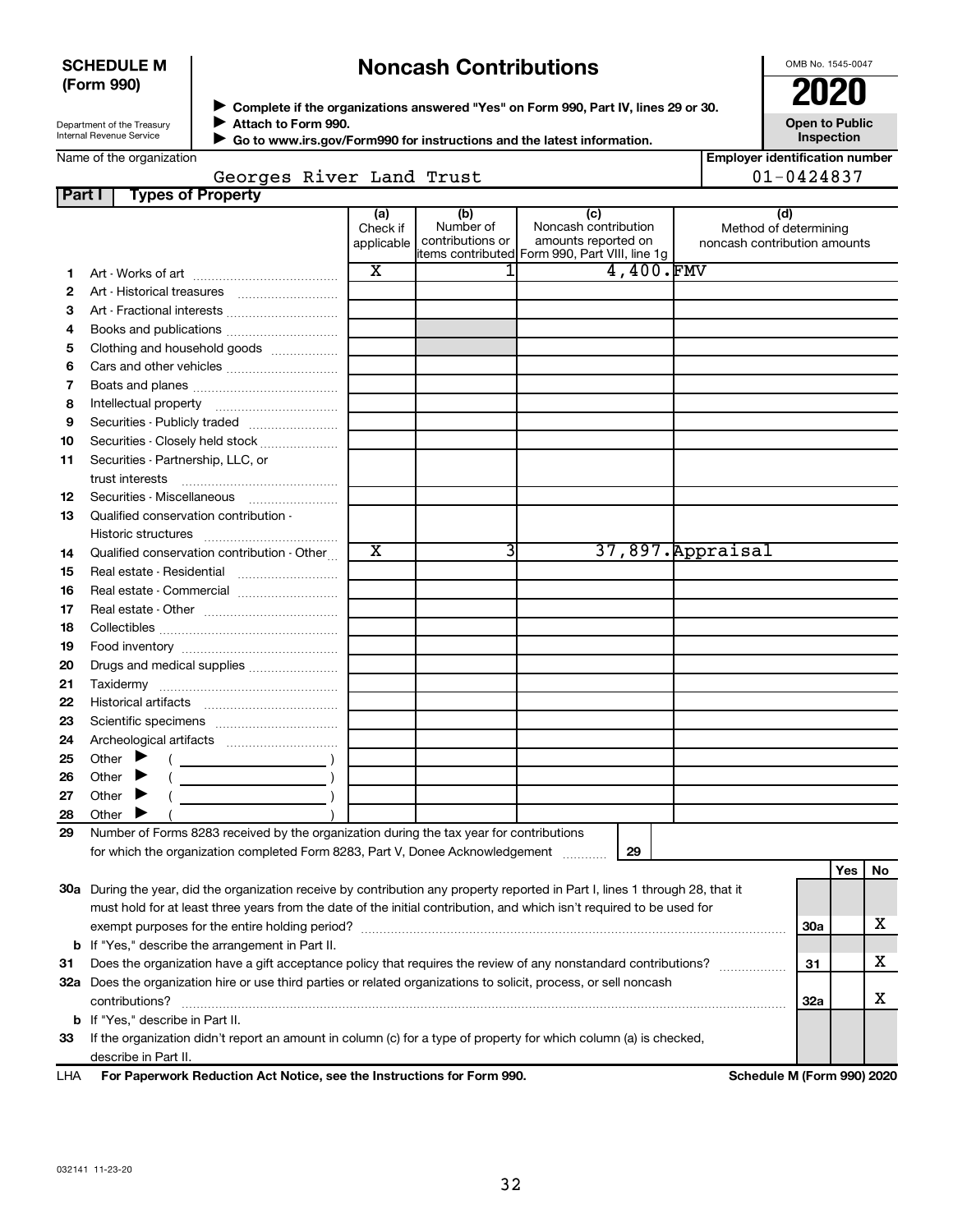Provide the information required by Part I, lines 30b, 32b, and 33, and whether the organization is reporting in Part I, column (b), the number of contributions, the number of items received, or a combination of both. Also complete this part for any additional information. **Part II Supplemental Information.**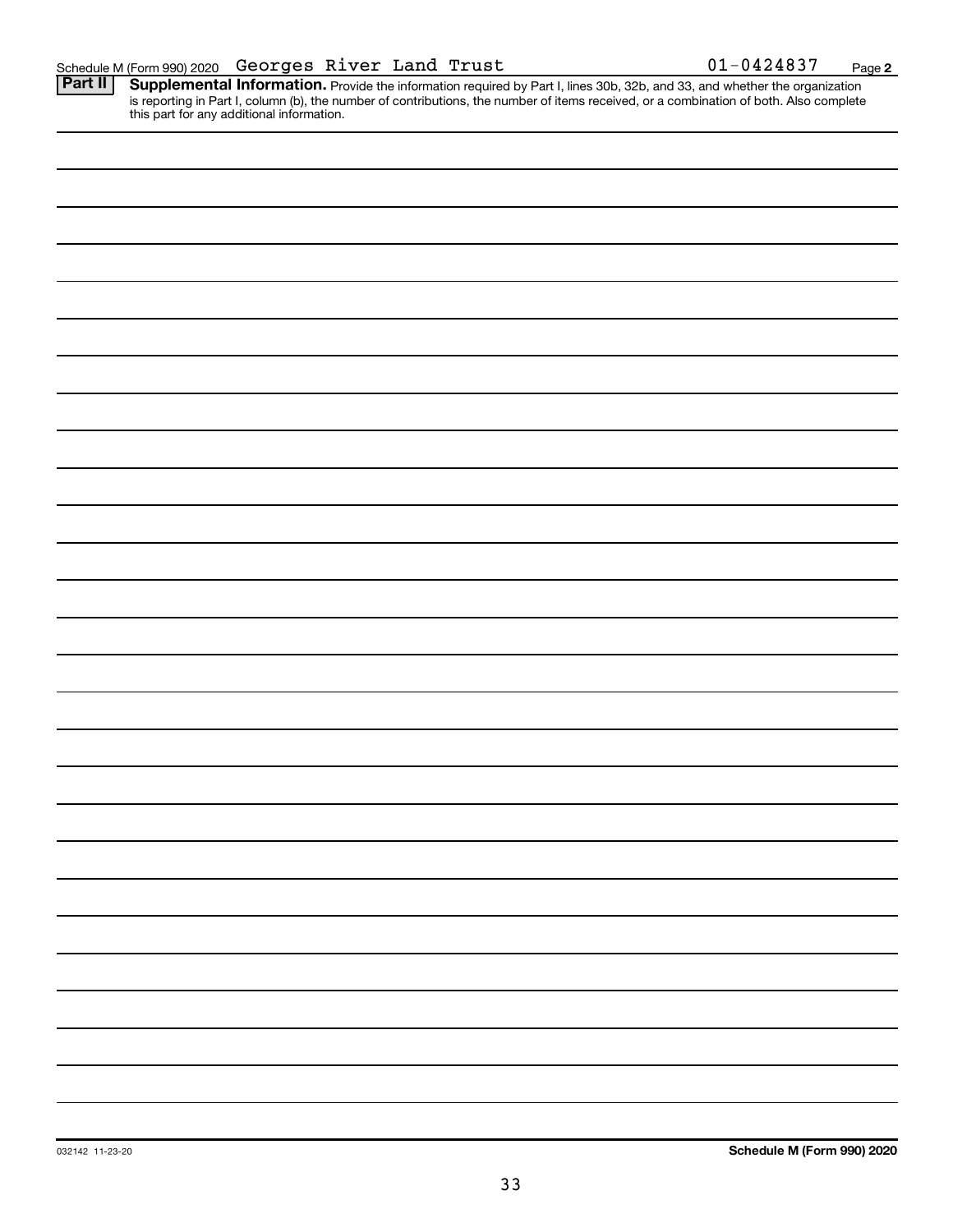**(Form 990 or 990-EZ)**

Department of the Treasury Internal Revenue Service

Name of the organization

**Complete to provide information for responses to specific questions on Form 990 or 990-EZ or to provide any additional information. | Attach to Form 990 or 990-EZ. | Go to www.irs.gov/Form990 for the latest information. SCHEDULE O Supplemental Information to Form 990 or 990-EZ 2020**<br>(Form 990 or 990-EZ) Complete to provide information for responses to specific questions on



Georges River Land Trust

Form 990, Part I, Line 1, Description of Organization Mission:

the Georges River Watershed Region through permanent land protection,

stewardship, education, and outdoor experiences.

Form 990, Part III, Line 4a, Program Service Accomplishments:

partnerships with organizations and agencies, communications with the

GRLT Board of Directors, Committee members and donors, and public

speaking opportunities at regional and statewide venues.

Form 990, Part VI, Section B, line 11b:

Before filing form 990, the Organization's Executive Director reviews it with the bookkeeper and treasurer. Subsequently, the 990 is presented to the Executive Committee for review.

Form 990, Part VI, Section B, Line 12c:

The Board of Directors and Executive Director have the duty to disclose an actual or possible conflict of interest at the earliest possible instance. New land conservation projects are brought to the Board early in the process to specifically ask if any director has a potential conflict of interest. Any potential conflicts of interest are investigated and discussed as per the direction in the policy, and all discussions are documented in minutes of the the Board and Committee meetings, including any recommendations. Subsequent to the information gathering phase, any director or staff with a potential conflict of interest absents themselves from the discussions and voting on the issue.